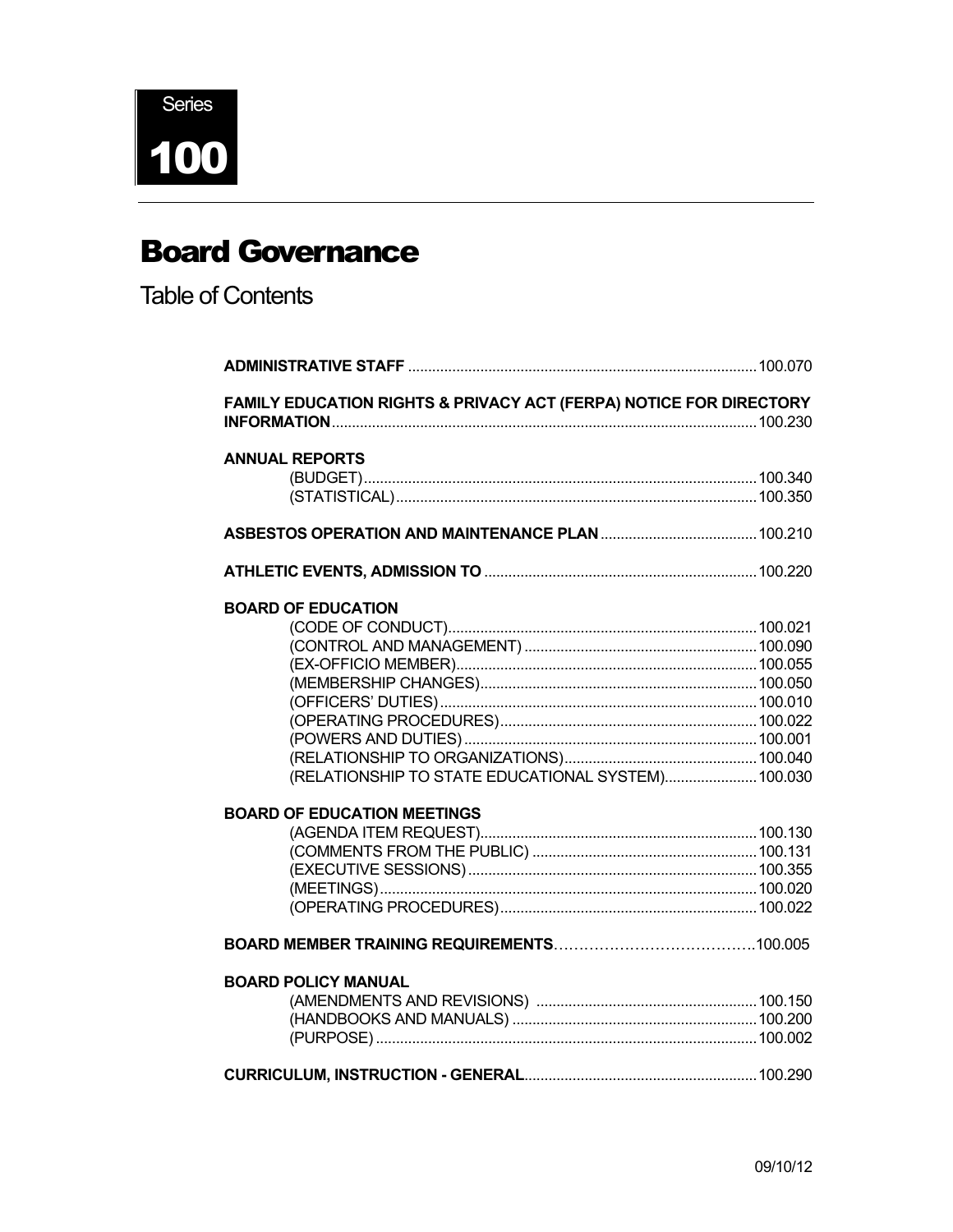| <b>FERPA</b>                                            |  |
|---------------------------------------------------------|--|
| FLAG OF THE UNITED STATES AND STATE OF OKLAHOMA 100.180 |  |
|                                                         |  |
|                                                         |  |
|                                                         |  |
|                                                         |  |
|                                                         |  |
|                                                         |  |
|                                                         |  |
|                                                         |  |
|                                                         |  |
|                                                         |  |
|                                                         |  |
|                                                         |  |
| <b>RECORDS</b>                                          |  |
|                                                         |  |
|                                                         |  |
|                                                         |  |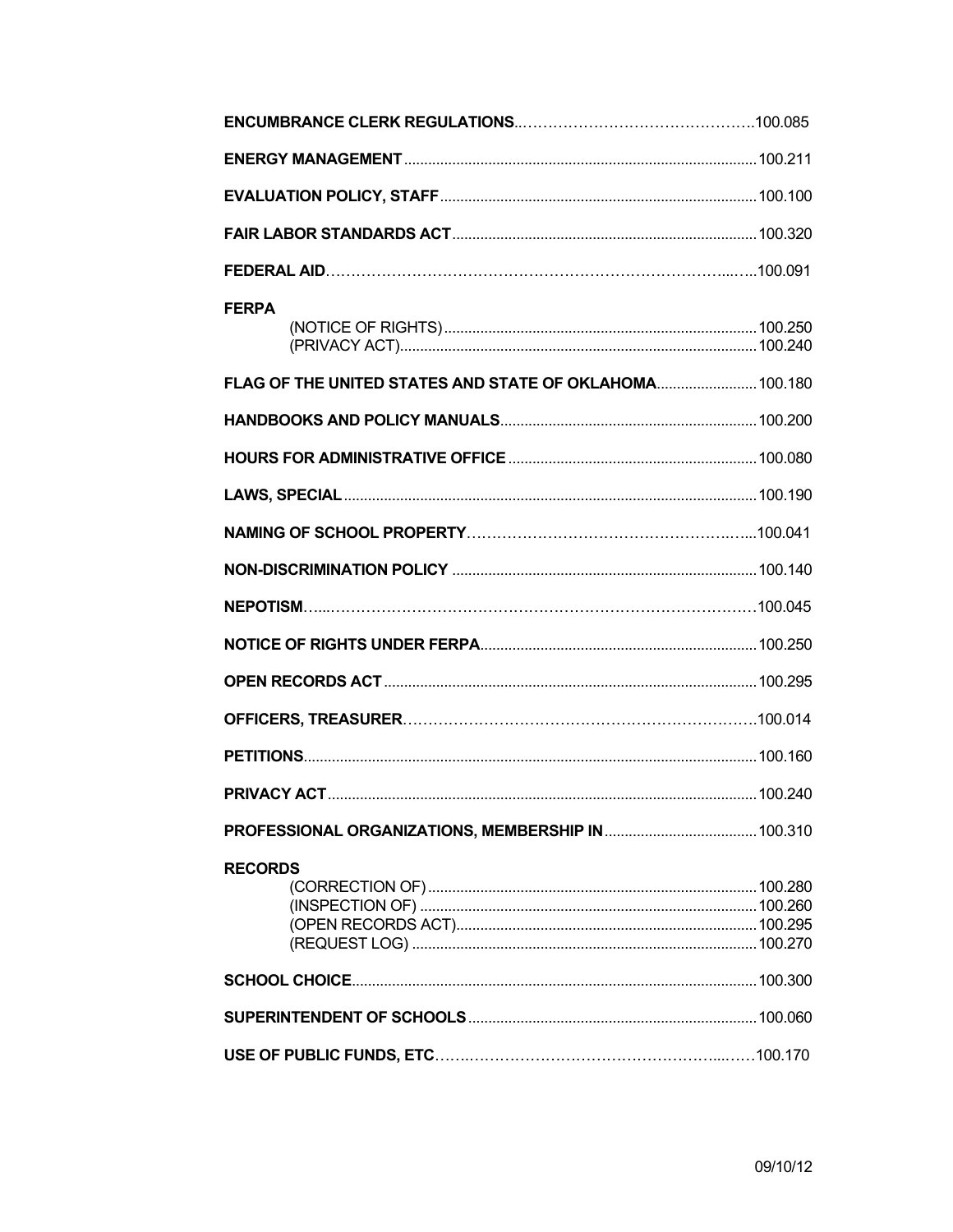### SCHOOL BOARD POWERS AND DUTIES

The local board shall have the responsibility for the operation of the school, for maintaining harmony, and for performance of their powers and duties as specified in the following statutes:

The local board shall be responsible for developing and adopting effective policies for the operation of the school(s), which must include those policies required by statute. (A.S. 3.20-1)

The governing local board shall be responsible for the selection and evaluation of its chief executive officer who shall be superintendent or other designated head of the school system. (A.S. 3.20-2)

The working relationships between the governing board and the superintendent shall be such as to facilitate effective administration and operation of the school and the entire district. (A.S. 3.20-3)

The local board and its individual members shall refrain from involvement in or interference with the administrative functions of the school. (A.S. 3.20-4)

Individual board members shall not engage in transactions for the school or the district without prior and specific authorization of the entire board. (A.S. 3.20-5)

Local board meetings shall be announced sufficiently in advance to give proper notice to board members, staff, and community. (A.S. 3.20-6)

Prior to each local board meeting, the superintendent, in cooperation with the board, shall prepare an agenda for the meeting which is in compliance with the Oklahoma Open Meeting Act. Copies of the agenda shall be available to the public. (A.S. 3.20-7)

Local board meetings shall be open to the public, except for executive sessions which shall be limited to topics prescribed by statute. (A.S. 3.20-8)

The local board shall transact official business with professional staff members and other school employees only through the superintendent. The board shall adopt procedures which permit hearing viewpoints of the staff, students, and community during board meetings. (A.S. 3.20-9)

The local board shall not enter into any written contract with a teacher who does not hold a valid Oklahoma license/certificate. (A.S. 3.20-9a)

A local board applying for and receiving federal funds shall employ properly certified staff to administer and/or teach in the activities funded. All school equipment, books, and supplies purchased with federal funds shall be labeled or designated when delivered to the school. This labeling shall include the title of the Act and the year purchased. (A.S. 3.20-9b)

Lack of harmony in the teaching staff, board, or community, when such conditions affect the quality and effectiveness of instruction and climate of the school, shall be considered sufficient cause for not accrediting a school. Political and special interest groups or individuals shall not interfere in the operation of the schools. (A.S. 3.20-9c)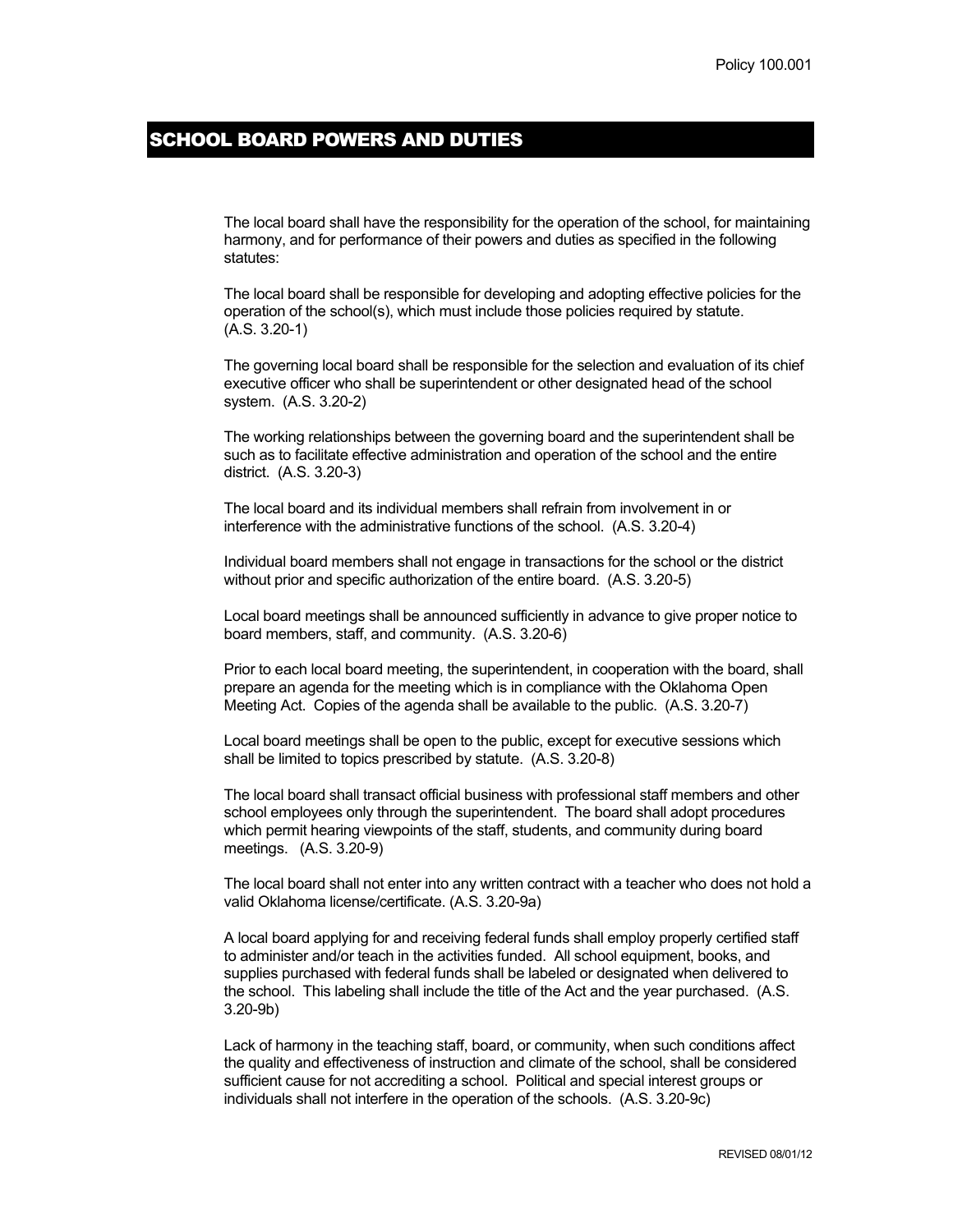The local board of education shall adopt policies and procedures pertaining to admission placement, promotion, retention, and graduation requirements for students which shall be disseminated to students and parents/guardians. (A.S. 3.20-9d)

For any instances in which the school charges tuition, as provided by law, the school shall have a policy, approved by the local board, regarding procedures to be used in the refunding of tuition if the student withdraws from the school. (A.S. 3.20-9e).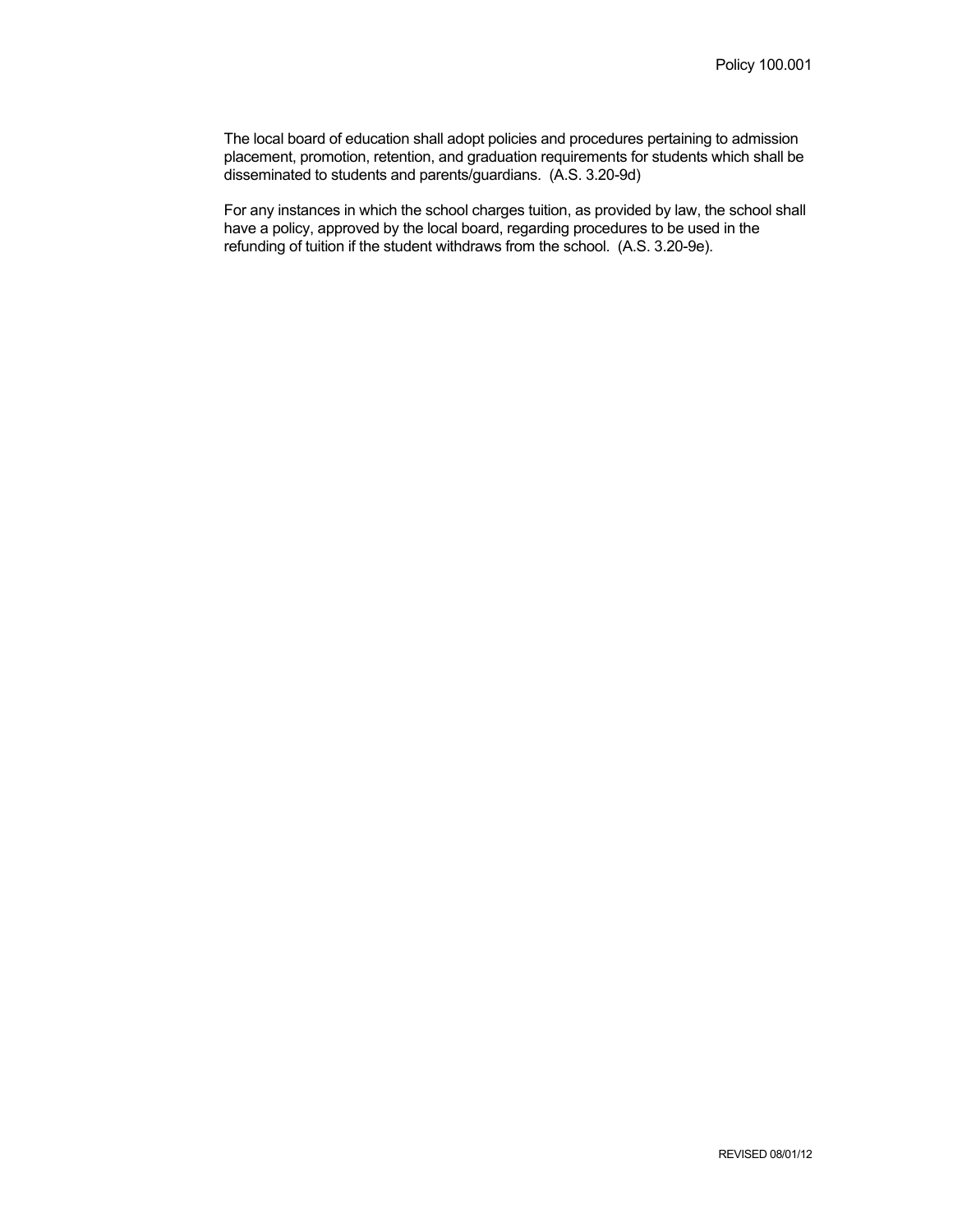### PURPOSE

In order that the Public Schools of Altus, Oklahoma School District number 18 may function and conduct its business as smoothly and efficiently as possible, the policies and practices that have governed said schools and are presently in force are hereby set forth.

It is recognized that full and complete rules and regulations cannot be written to apply to all situations. An attempt is made to set forth policies that cover items of major importance and that occur with greatest frequency. They are to be considered as guiding principles and should serve as a guide to interested patrons.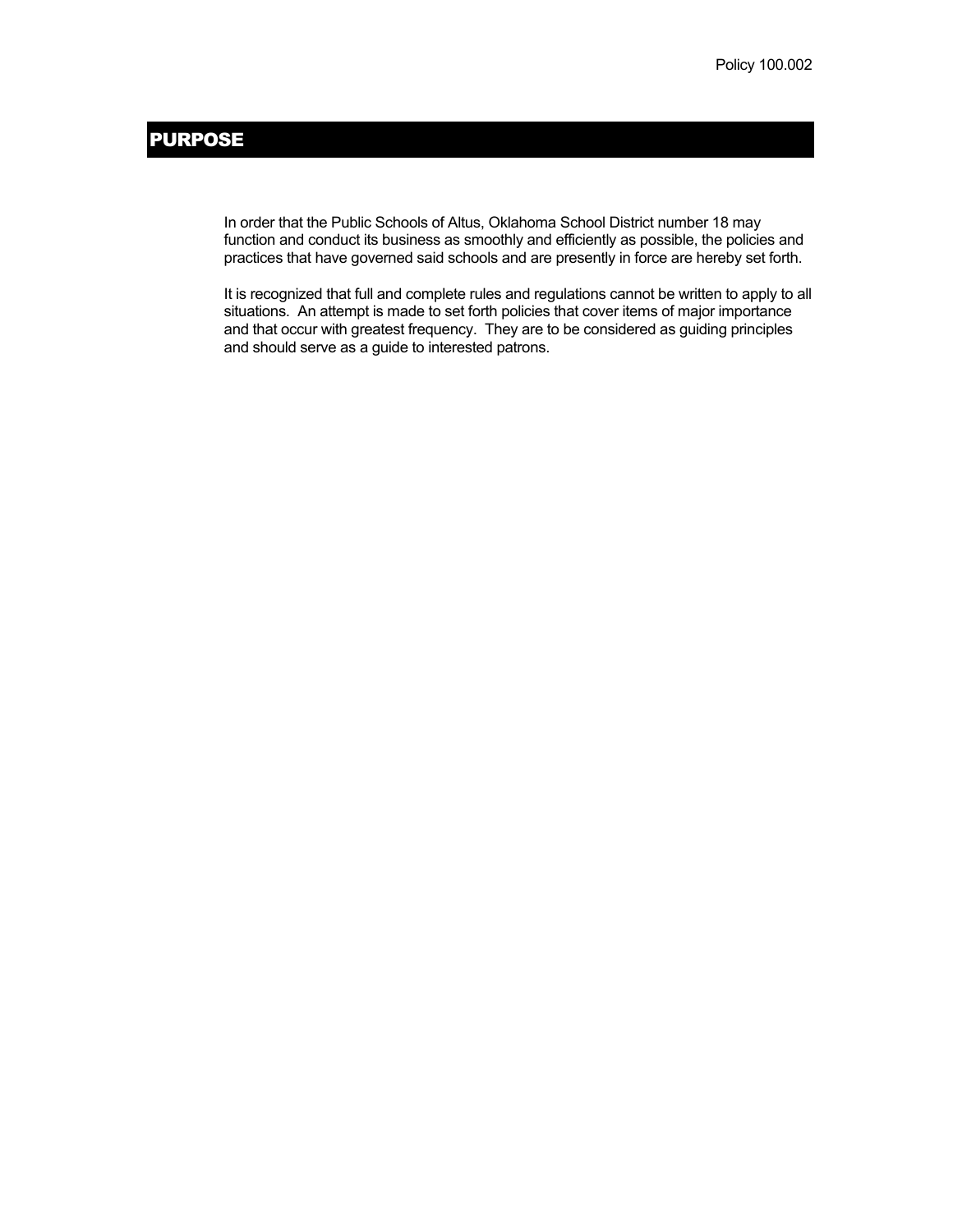### BOARD MEMBER TRAINING REQUIREMENTS

Oklahoma law requires those who serve on a school board to complete training requirements. There are three types of training for school board members: (1) New Board Member Training; (2) Incumbent Board Member Training; and (3) Continuing Education training. It is important that all board members understand that they will need to be earning two types of credit in each term of office that they serve.

Oklahoma law requires newly elected board members to complete twelve (12) hours of instruction in the following approved subjects within fifteen months of preceding or following election. Many workshops qualify for this type of training such as, State Department of Education New School Board Member workshop, State Board of Education approved workshops and seminars, and higher education workshops/seminars/classes.

A school board member who is elected or appointed to be a member of the board of education prior to January 1, 2014 shall complete (2) hours of school finance, (2) hours of Open Meeting/Open Records Act, (1) hour of new business, (1) hour of ethics, duties and responsibilities, (2) hours of legal issues, (1) hour of school employment, (2) hours of IDEA/Special Education, and (1) hour of Educational issues for a total of twelve (12) hours of instruction within the first fifteen (15) months of election or appointment. Failure to earn these requirements in the fifteen (15) month period will result in a requirement that the board of education declare the seat vacant as per state law. The individual who failed to earn the credits in the statutory deadline is prohibited by law from serving for a full term of office.

A school board member who is elected or appointed to be a member of the board of education on or after January 1, 2014, shall be required to earn twelve (12) new board member credits within the first fifteen (15) months of office. These twelve (12) credits shall include at least one (1) hour of instruction in school finance, (1) hour of instruction in the Oklahoma Open Records Act and the Oklahoma Open Meeting Act, and one (1) hour of instruction in ethics. The remaining nine (9) hours may be in legal issues, due process, new laws, the Oklahoma Open Records Act and the Open Meeting Act, duties and responsibilities, which include but are not limited to special education and ethics of district board of education members.

An incumbent board member is required to complete six (6) hours of instruction within the first fifteen months of re-election, including one (1) hour of instruction in school finance, one (1) hour of instruction in the Open Records Act and the Open Meeting Act and one (1) hour of instruction in ethics. The remaining hours may be satisfied by attending a workshop, class, or seminar addressing educational issues set forth in state law.

> Approved 07/10/08 Revised 07/12/10 Revised 07/15/13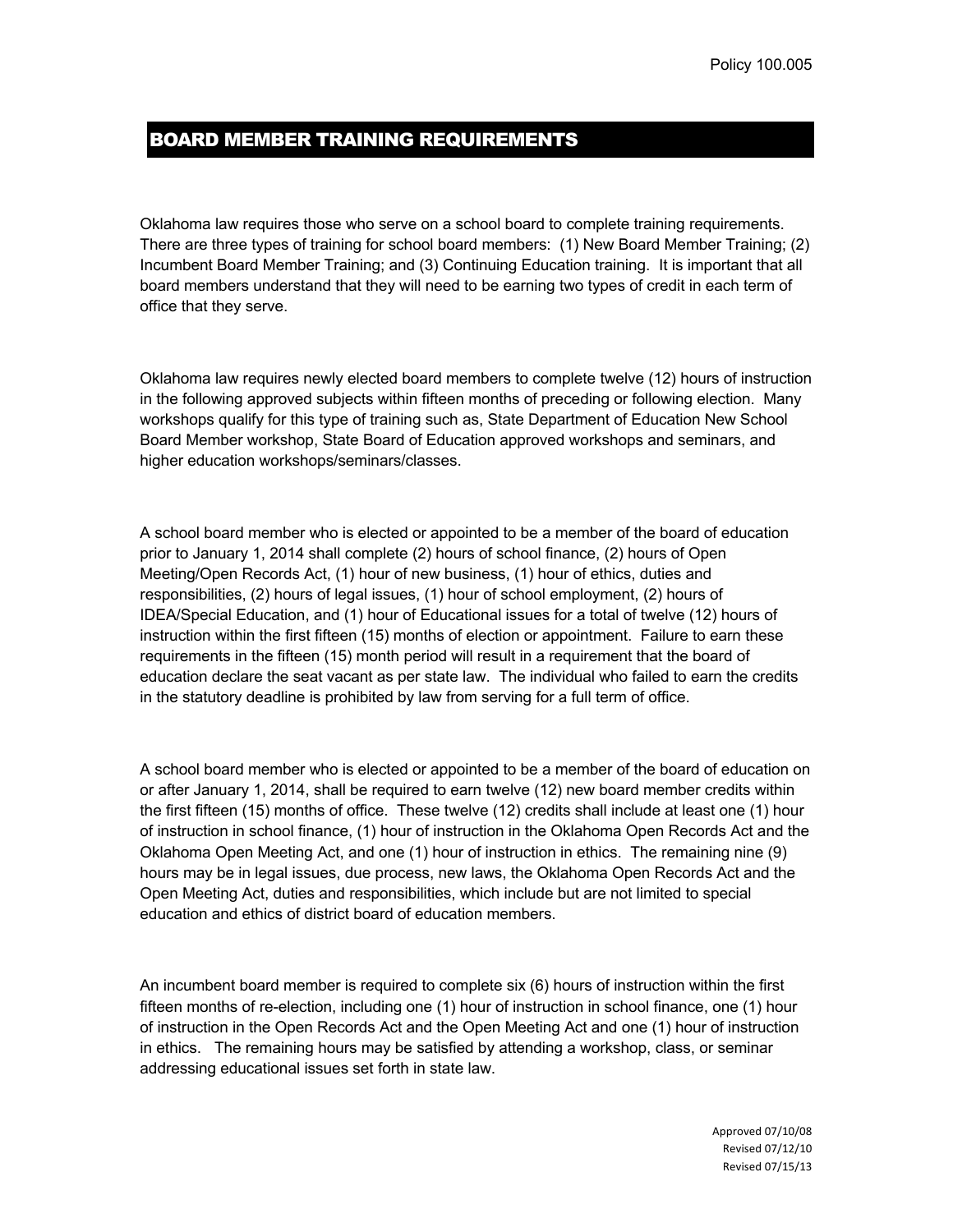Failure to meet the requirements within the allotted time, the local board shall declare the seat of such member vacant and **shall fill the vacancy according to law. (70 O.S. § 5-110)**

In addition to newly elected and incumbent credits, all board members are required to earn "continuing education" credits during any full term of office, to be completed prior to the date to file for re-election. **Many workshops qualify for this type of training such as, workshops, seminars, conferences and/or conventions conducted by the State Department of Education, Oklahoma State School Boards Association, and higher education institutions, local professional development programs of the board member's district. All other programs must be approved by the Oklahoma State Department of Education and the Oklahoma Department of Career and Technology Education.** 

- **9 hours during a full 3-year term**
- **12 hours during a full 4-year term**
- **15 hours during a full 5-year term**

**Failure of a board member to satisfy the continuing education requirement shall result in the ineligibility of the member to run for reelection. (70 O.S. § 85-110.1)**

**Oklahoma Department of Career and Technology Education Board Member Training**

**The Oklahoma Department of Career and Technology Education is authorized to provide new, incumbent, and continuing education workshop and training requirements which are required for technology center school district board of education members. (70 O.S. § 14- 102.1)**

#### **VERIFICATION OF ATTENDANCE**

**The Oklahoma State Department of Education is responsible for maintaining records for each school board member who successfully completes workshops approved for board member training.**

**Records of attendance are submitted to the Oklahoma State Department of Education by individuals/organizations conducting workshops approved by the State Department of Education and the Oklahoma Department of Career and Technology Education for school board member training. (70 O.S. § 5-110 and 110.2)**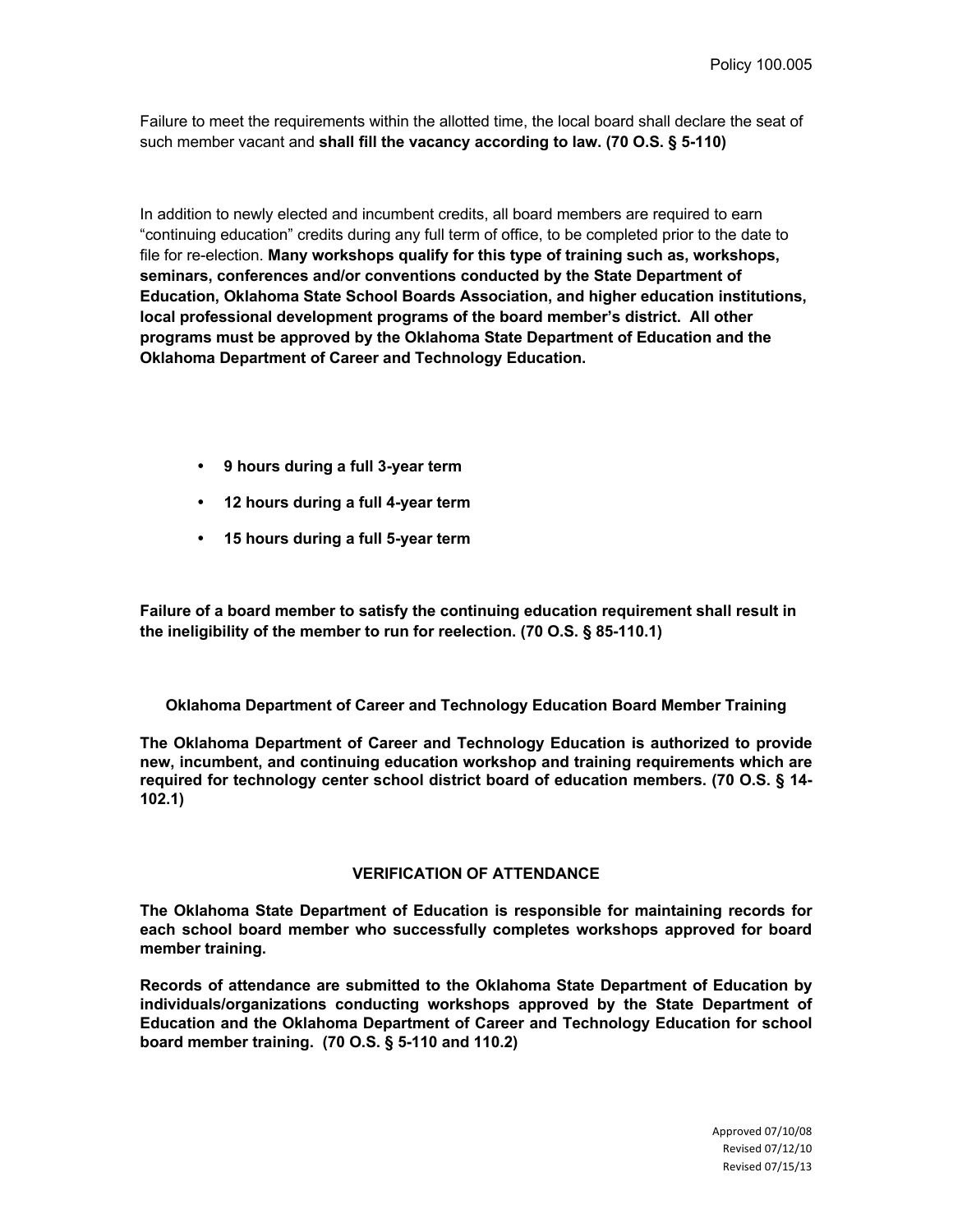### DUTIES OF OFFICERS OF THE ALTUS BOARD OF EDUCATION

A. Duties of the President:

It will be the duty of the President to preside at all meetings of the board, to enforce the rules, to sign all warrants drawn by the Secretary and to perform such other duties as are required by law, by the board, or as customarily devolve upon the presiding officer of a deliberative body.

B. Duties of the Vice-President:

In the absence of the President, the Vice-President will preside and will fulfill the functions of the office of the President. In the absence of both the President and Vice-President, the Secretary will call the meeting to order and a President pro-tempore will be chosen.

C. Duties of the Treasurer:

The Treasurer of the Board will be appointed annually. The treasurer will perform the duties regularly prescribed by law for such office. The treasurer will provide a complete financial report for each monthly meeting of the Board of Education.

- D. Duties of the Minutes Clerk:
	- 1. The Board of Education has established the following duties:
		- a. Attend all regular and special meetings of the board and keep an accurate journal of the proceedings thereof;
		- b. List the approved encumbrances in the minutes of the board meetings;
		- c. Furnish requesting newspapers in the county with copies of tentative minutes;
		- d. Enter the authorized amounts of appropriations in the various appropriations accounts;
		- e. Charge the appropriate appropriation accounts and credit the affected encumbrances outstanding accounts with approved encumbrances after determining that the encumbrances do not exceed the balance of the appropriation charged;
		- f. Receive certification from the proper district employee that services or merchandise billed to the district have been received, file bills and invoices in official records, debit encumbrances outstanding account and credit the accounts payable account for the amounts of the approved bills.
		- g. Pay approved bills by issuing warrants against the designated funds, charging the warrants against the appropriate accounts payable account and crediting the appropriate warrants issued account, or,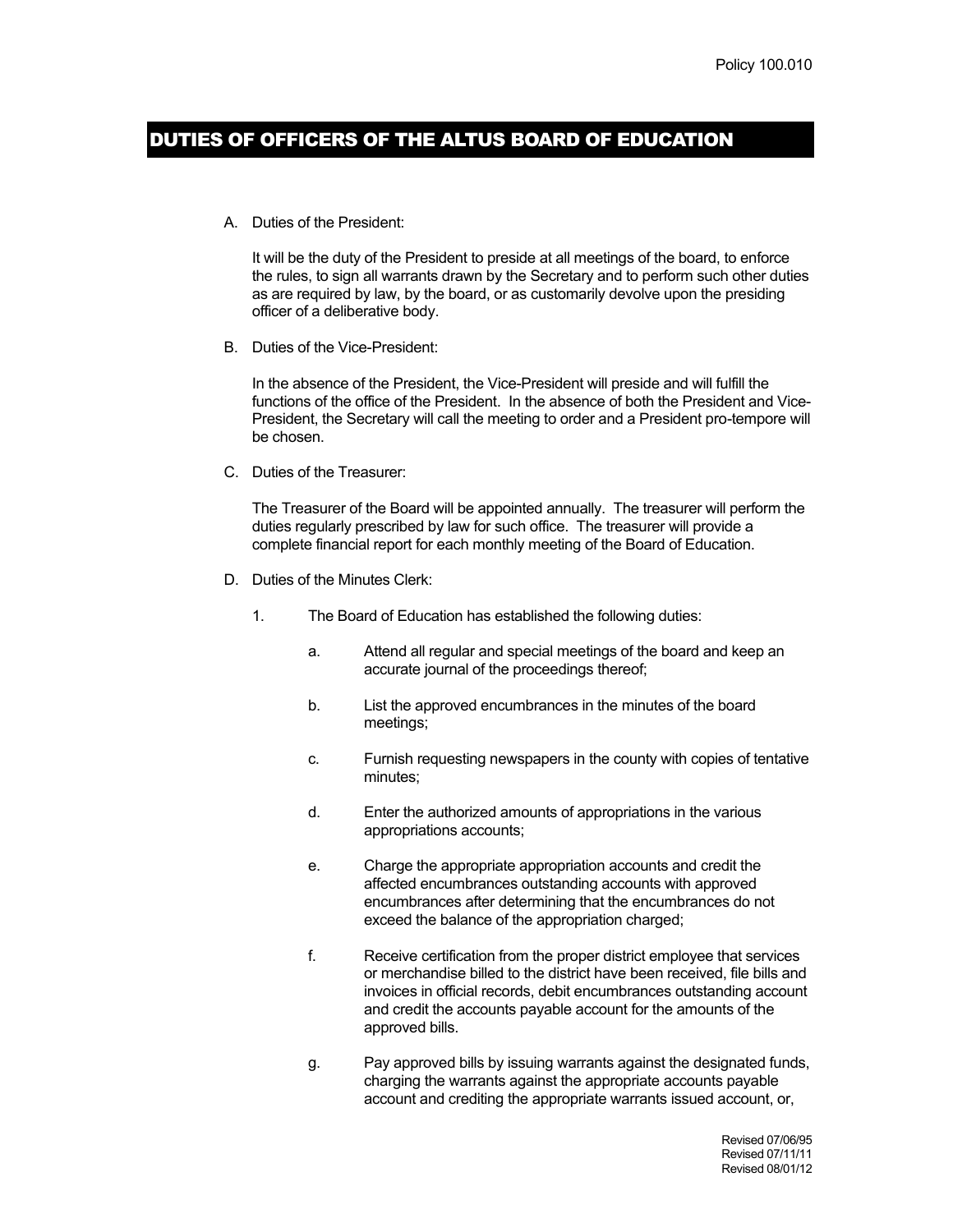by notifying the board treasurer that the bills are approved for payment in lieu of issuing warrants so that the treasurer can record payments by check, wire transfer, direct payroll deposit or other disbursement through the Federal Reserve System.

- h. Receive all warrants, certificates of indebtedness, or bonds from the treasurer after the treasurer has registered the warrants in numerical order.
- i. Perform such other duties as directed by the board of education.

The minutes clerk will post a surety bond in the amount of \$1,000.00 before discharging any duties.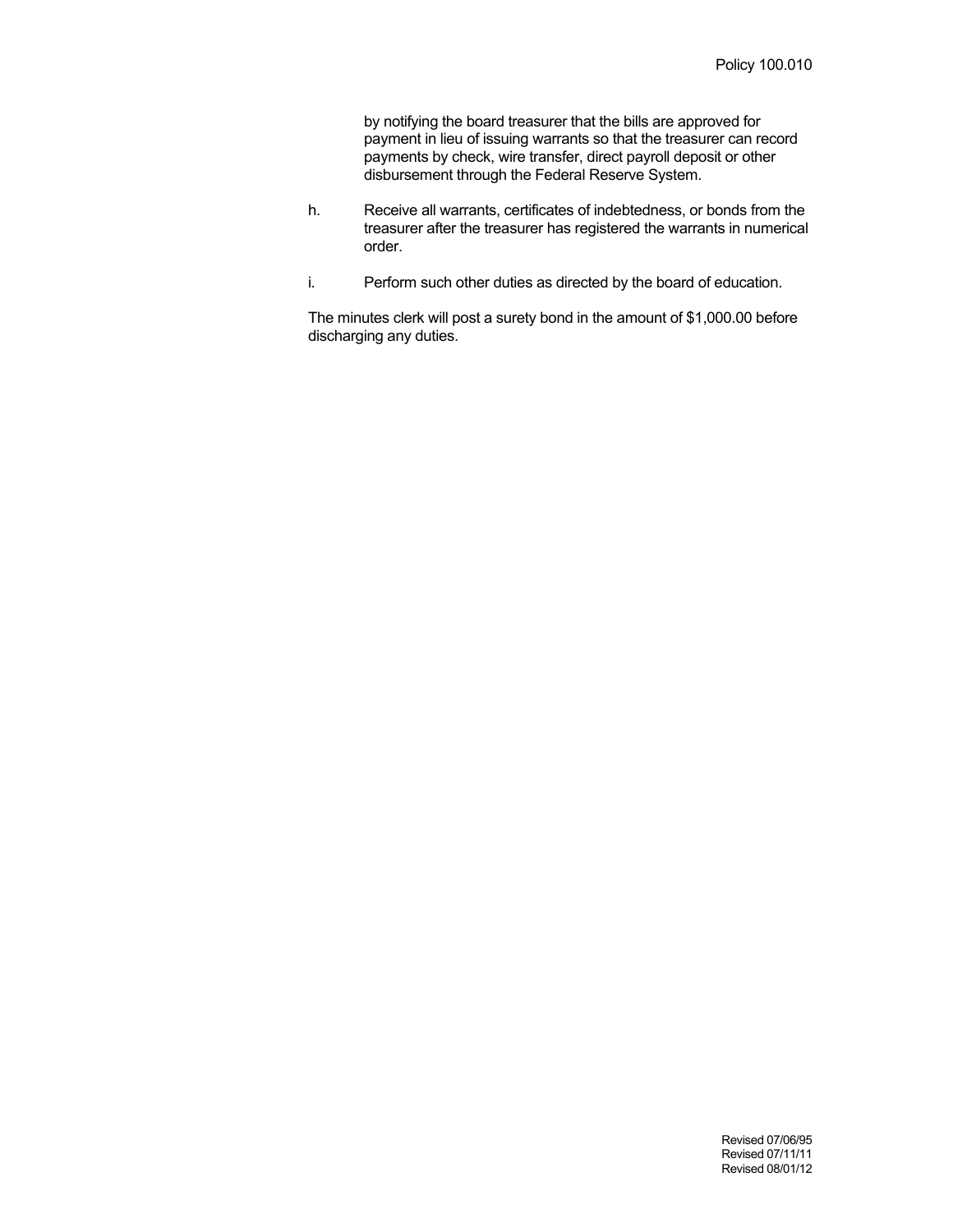### TREASURER (REGULATIONS)

The district treasurer shall complete at least twelve (12) hours of instruction on school finance laws of this state, accounting, ethics, and the duties and responsibilities of a school district treasurer. A district treasurer must complete this training within nine (9) months after employment as a district treasurer. In addition to these requirements, the district treasurer is required to complete a minimum of twelve (12) hours of continuing education every three (3) years**. The treasurer will be bonded in the amount of \$100,000.00.**

- **NOTE: Standard forms for the treasurer's General Ledger, Cash Ledger, Investment Ledgers, Warrant Register, Bond Registers, Receipt Books, and Check Books have been designed to facilitate and standardize the treasurer's bookkeeping system.**
- **REFERENCE: 51 O.S. §8 62 O.S. §517.1, et seq. 70 O.S. §5-114, §5-190 Atty. Gen. Op. No. 80-292 (January 19,1981)**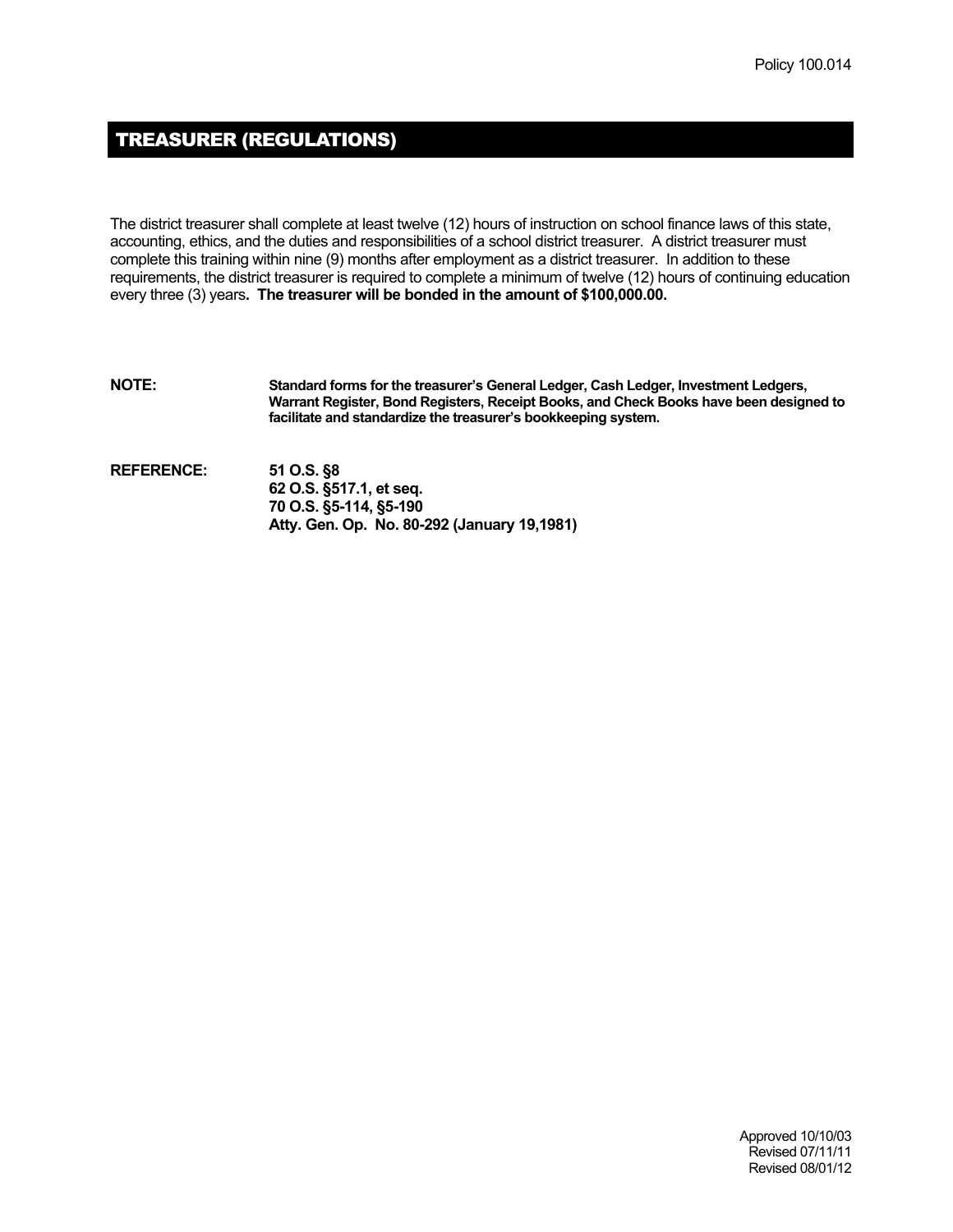### BOARD MEETINGS

#### A. Time and Place of Meetings:

The regular meeting of the board will be held in the conference room of the Altus Board of Education Administrative Building, corner of Lee and Cypress Streets, on the second Monday in each calendar month or as otherwise set by the Board of Education. Special meetings may be held at any time at the call of the President or Vice-President, or upon the request of any two members of the Board. Notification of special meetings will be by telephone.

#### B. Order of Business:

The following order of business will be observed at all board meetings:

- 1) Roll Call
- 2) Communications and Petitions
- 3) Report of the Superintendent
- 4) Claims
- 5) Consent Agenda
- 6) Personnel Issues
- 7) Business known at time agenda is posted
- 8) New Business
- 9) Adjournment

After adjournment, the superintendent is authorized to give information to the press or to parties interested in specific board action in order that such information may have official standing.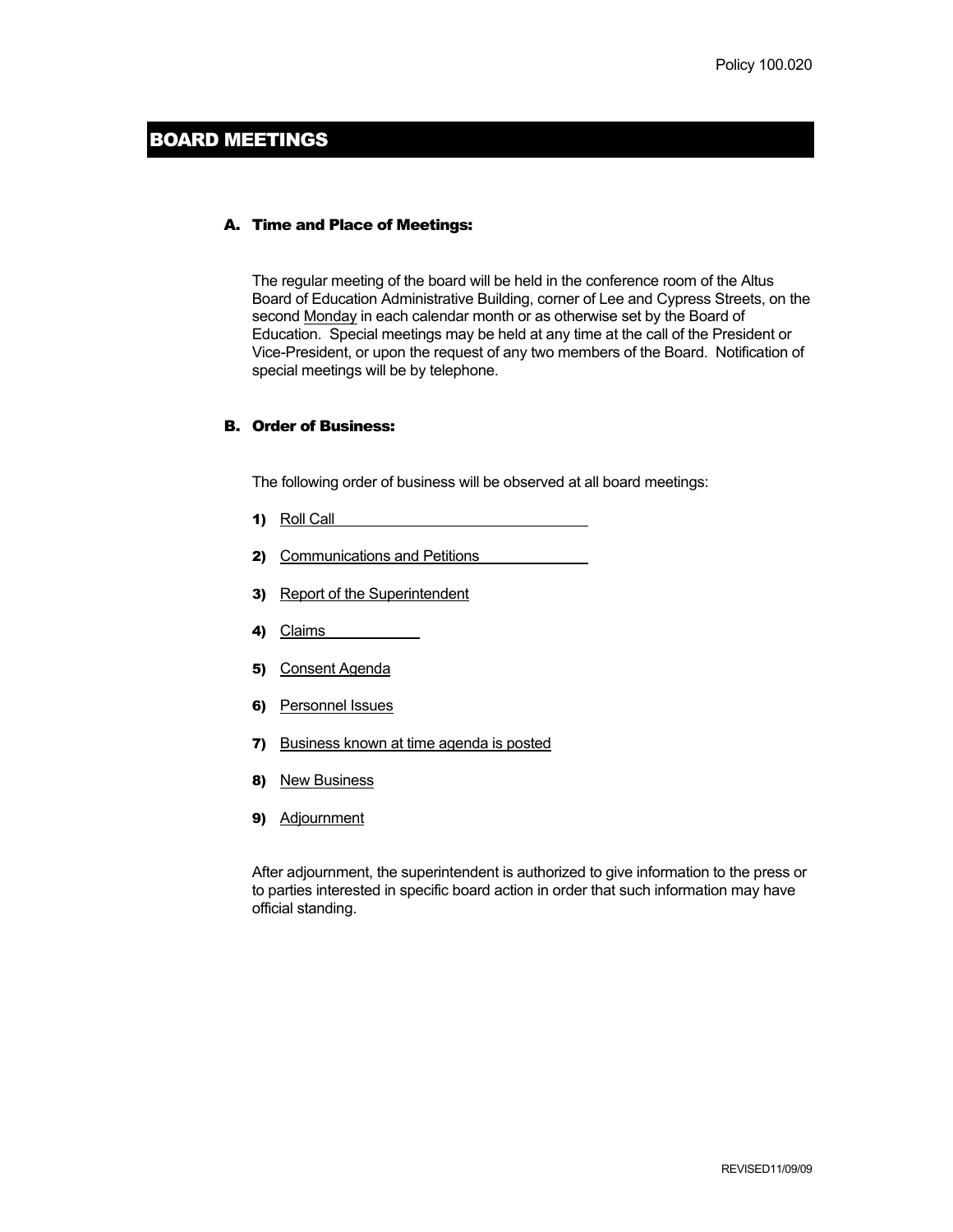### ALTUS BOARD OF EDUCATION CODE OF CONDUCT

I realize that to be the most effective advocate for children, as a board, we must function as a team. To this end, I pledge to do my best to adhere to the principles listed below. Should I, for whatever reason, fail to follow these guidelines, I ask my fellow board members to call it to my attention. When that happens, I pledge to accept the feedback without anger or finger pointing, and to renew my efforts to follow this code of conduct.

- 1) I will always put the needs of children above the wants of adults.
- 2) I will know local, state, and federal laws that govern what Boards do.
- 3) I will make only positive and supportive comments about other board members and school employees, both publicly and privately.
- 4) I will come to board meetings prepared. (I will have read my packet and will have called ahead if I have a question).
- 5) I will abide by local district policy.
- 6) I will make a good faith effort to understand and to respect the views of other board members.
- 7) I will support all legal, ethical, and moral board decisions even when I'm in the minority. I reserve the right to disagree, but I will not be disagreeable.
- 8) I will only deal with issues, never in personalities.
- 9) I will only state or represent my opinion or position on any board issue.
- 10) What is said to me in confidence by a board member or the superintendent will remain in confidence.
- 11) My actions will be consistent with what I say in private and in public.
- 12) I agree to amnesty on past issues and events and will maintain a positive focus on the future for ALL Altus students.

\_\_\_\_\_\_\_\_\_\_\_\_\_\_\_\_\_\_\_\_\_\_\_\_\_\_\_ \_\_\_\_\_\_\_\_\_\_\_\_\_\_\_\_\_\_\_\_\_\_\_\_\_\_

 $\mathcal{L}_\text{max}$  , and the contribution of the contribution of  $\mathcal{L}_\text{max}$  , and the contribution of  $\mathcal{L}_\text{max}$ 

\_\_\_\_\_\_\_\_\_\_\_\_\_\_\_\_\_\_\_\_\_\_\_\_\_\_\_ \_\_\_\_\_\_\_\_\_\_\_\_\_\_\_\_\_\_\_\_\_\_\_\_\_\_

(Approved 1-18-00) Revised 07-10-08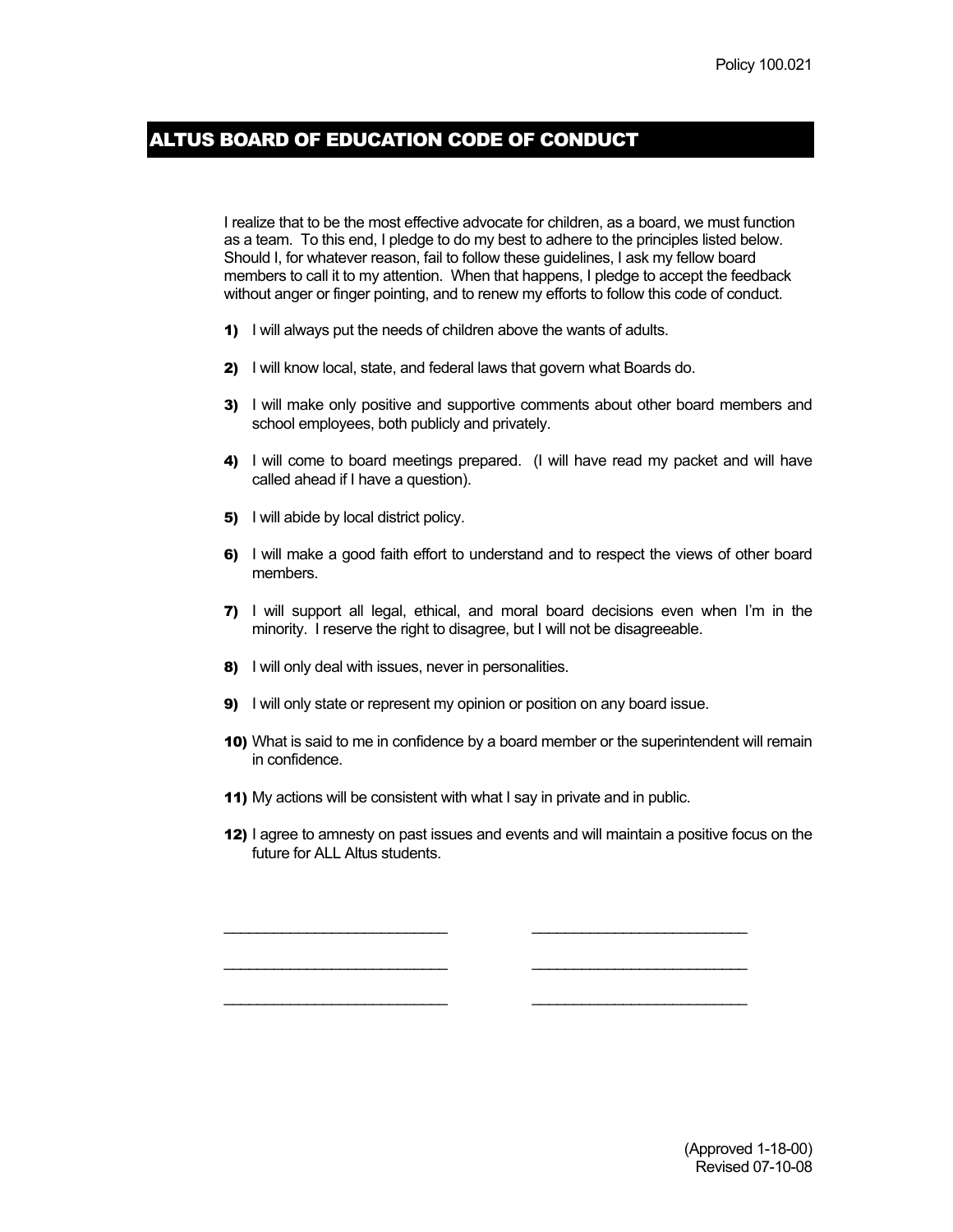### ALTUS BOARD OF EDUCATION OPERATING PROCEDURES

#### **1. DEVELOPING BOARD MEETING AGENDA**

#### A. Items on agenda

- 1. Tentative agendas are created by the superintendent and presented to the officers of the board in advance of the regularly scheduled meeting.
- 2. In accordance with Oklahoma open meeting laws, no member can place an item on the agenda less than 24 hours in advance of a regular meeting nor less than 48 hours in advance of a special meeting.
- 3. The Board President alone may place an item on the agenda. Also, any two Board members may request that the president place an item on the agenda.
- B. Items that cannot be on the agenda
	- 1. All personnel issues may be conducted in executive session unless otherwise specifically required by the Oklahoma Open Meeting Law.
	- 2. Anything that violates right to privacy, i.e. Oklahoma Open Meeting Act, Oklahoma Open Record Act, cannot be placed on the agenda.
	- 3. The Superintendent will be responsible for the agendas to be within compliance of state and federal statutes.
- C. Use of Consent Agenda
	- 1. A consent agenda will be used for items that do not normally require board discussion. All of the items will be approved by one vote unless any Board member desires to have a separate vote on any or all of these items. The consent agenda consists of the discussion, consideration, and vote whether to approve the items and reports as presented. The Superintendent will automatically place routine items on the consent agenda such as:
		- a. Approval of new activity accounts
		- b. Approval of activity fund raisers

#### **2. MEMBER CONDUCT DURING BOARD MEETING:**

(Note: Any time three or more Board members are gathered and discuss board business, it is considered a meeting)

A. Board may observe the parliamentary procedures in Robert's Rules of Order

(A copy of Robert's Rules of Order will be provided to each Board member.)

B. Patrons addressing the Board

Meetings of the Board of Education are conducted for the purpose of carrying on the business of the school district. The meetings are not public hearings but are meetings held in the public.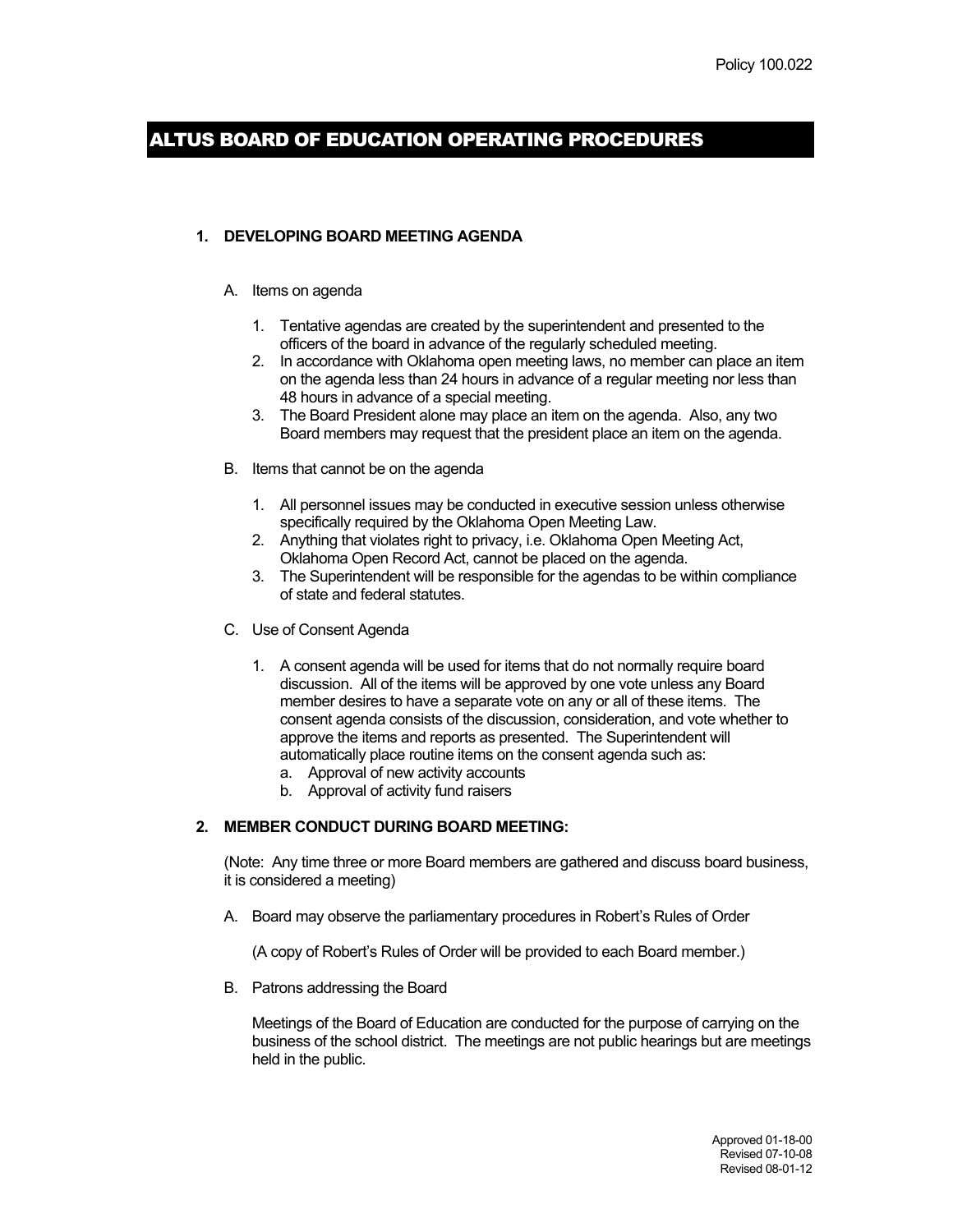Orderly conduct of a meeting does not permit spontaneous discussion from the audience. Individuals or organizations desiring to be heard by the Board shall submit their requests to the Superintendent of Schools, requesting that an item be placed on the agenda for a specific regular Board meeting.

Any request to be heard which is to be considered by the Board must be presented in writing, in detail at least ten days before the regular board meeting and will provide the name and address of the individual who will act as spokesperson at the meeting.

The Superintendent of Schools shall confer with the president of the Board of Education concerning approval to place the requested item on the agenda and to determine the appropriate meeting for such discussion.

A single spokesperson shall be selected by groups or organizations to address the board on requested agenda item. Initial presentations are limited to five minutes.

Individuals or groups desiring additional information about any item on the agenda should direct such inquiries to the Office of the Superintendent.

Persons making presentations at a Board meeting shall address remarks to the President of the Board, and may direct questions or comments to Board members or the officers of the school system only upon approval of the President. Members of the Board and the Superintendent may have the privilege of asking questions of any person who addresses the Board.

C. Hearings

The President will chair any hearing in which witnesses are presenting evidence to the Board of Education.

If hearing procedures call for a witness to take an oath to tell the truth, then the Board clerk will ask witnesses to swear or affirm to tell the truth during the witness's testimony.

A hearing is primarily a process for the Board of Education to be presented information and to make a decision based upon that information. Board members, however, may ask questions of witnesses at the conclusion of a witness's testimony in order to clarify testimony presented. Thus, the president will ask if any board members desire to ask questions of witnesses.

If an issue arises during a hearing regarding the testimony/evidence to be presented to the Board or regarding the procedures of the hearing, the president will make a ruling regarding such issue. Such a ruling will stand unless at least three other Board members desire a different ruling.

The above provisions shall not deny the president of authority to designate a hearing officer to chair the hearing, make rulings or recommended rulings regarding issues presented at the hearing, and otherwise assist the president and Board in the conduct of the hearing.

#### **3. VOTING**

A. All members, including the Board President will vote on all action items. A member will not abstain from voting except in the case of a personal conflict of interest related to financial or family matters as recommended by legal counsel.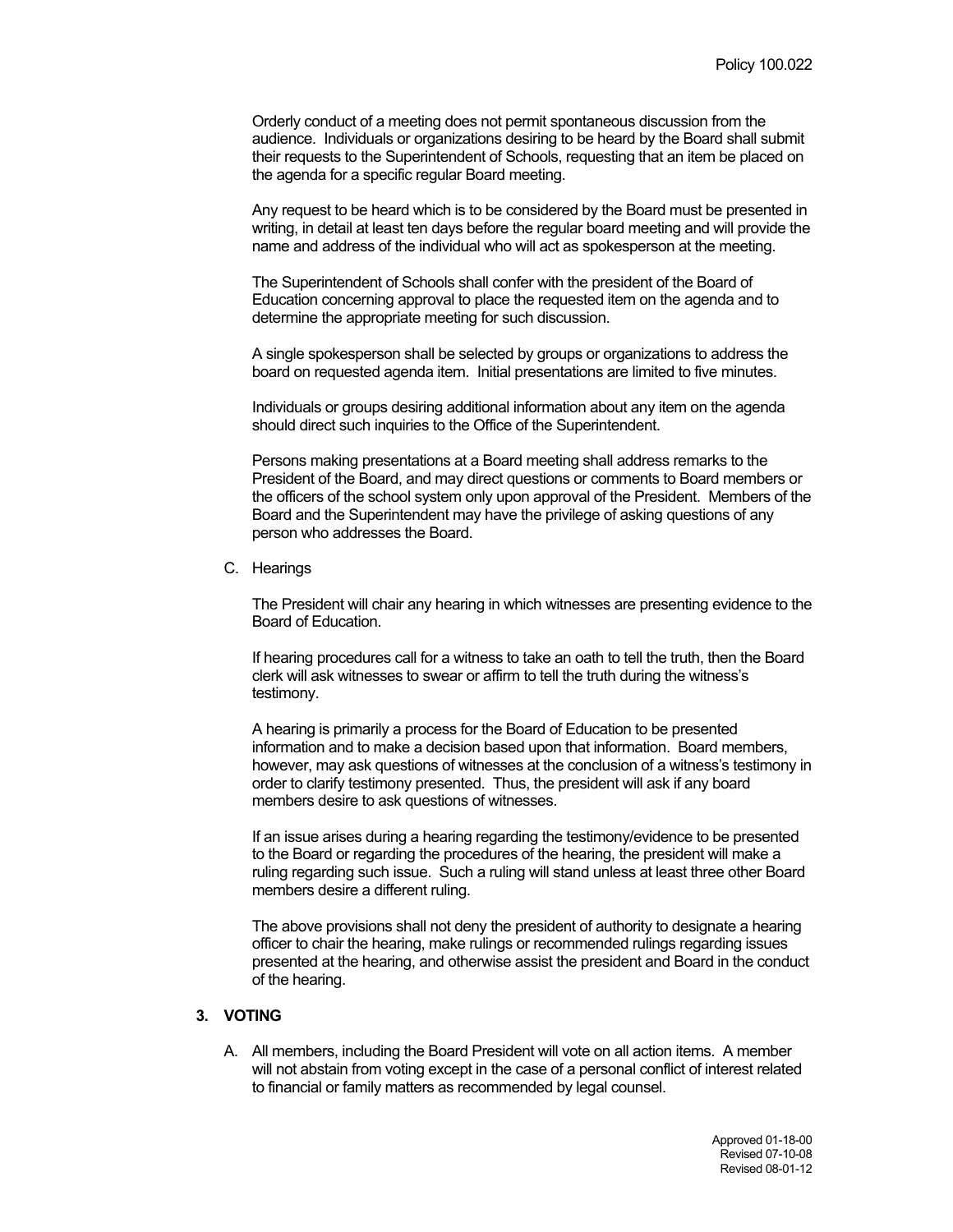B. In case of a tie vote, the item may be placed on the next agenda as an action item if so moved.

#### **4. INDIVIDUAL BOARD MEMBER REQUEST FOR INFORMATION OR REPORT**

Records, covered by the Oklahoma Open Records Act 51 Oklahoma Statute Section 24A.1, will be made available to the public upon request. The assistant superintendent of schools will handle citizens' request for inspection, copying, or reproduction of records during regular business hours.

In cases where excessive copies or labor is involved, the superintendent may set a reproduction fee to cover actual expense.

#### **5. CITIZEN REQUEST/COMPLAINT TO INDIVIDUAL BOARD MEMBER**

- A. When a Board member receives a request from a citizen the Board member should refer the person to the superintendent or the Board President.
- B. When a Board member receives a complaint from a citizen the Board member should:
	- 1. Hear the citizen complaint to fully understand persons involved, date, place and other pertinent information.
	- 2. Repeat the problem back verbatim to citizen to insure understanding.
	- 3. Review the chain of command with citizen.
	- 4. Remind the citizen of due process and that the Board member cannot investigate and must remain impartial in case situation goes before the Board.
	- 5. Refer citizen to appropriate person/chain of command. (The citizen MUST GO THROUGH COMMAND CHAIN before any other action can be taken.)
- C. Board member must talk to Superintendent within 24 hours to relay the conversation.
- D. The Superintendent or his/her designee will respond to citizen in a timely fashion.

#### **6. EMPLOYEE REQUEST/COMPLAINT TO INDIVIDUAL BOARD MEMBER**

- A. When a Board member receives a complaint from an employee, the Board member should:
	- 1. Hear the employee complaint to fully understand persons involved, date, place and other pertinent information.
	- 2. Repeat the problem back verbatim to employee to insure understanding.
	- 3. Review the chain of command with employee.
	- 4. Remind the employee of due process and that the Board member cannot investigate and must remain impartial in case situation goes before the Board.
	- 5. Refer employee to appropriate person/chain of command. (The employee MUST GO THROUGH THE CHAIN OF COMMAND before any other action can be taken.)
	- 6. Board member must talk to Superintendent within 24 hours to relay the conversation.

#### **7. BOARD MEMBER VISIT TO SCHOOL CAMPUS**

- A. All Board members are encouraged to attend any school events as their time permits.
- B. Board members are not to go into teacher's classrooms or individual buildings for the purposes of evaluation.
- C. Board members must notify the Superintendent or Assistant Superintendent and building principal of their visits.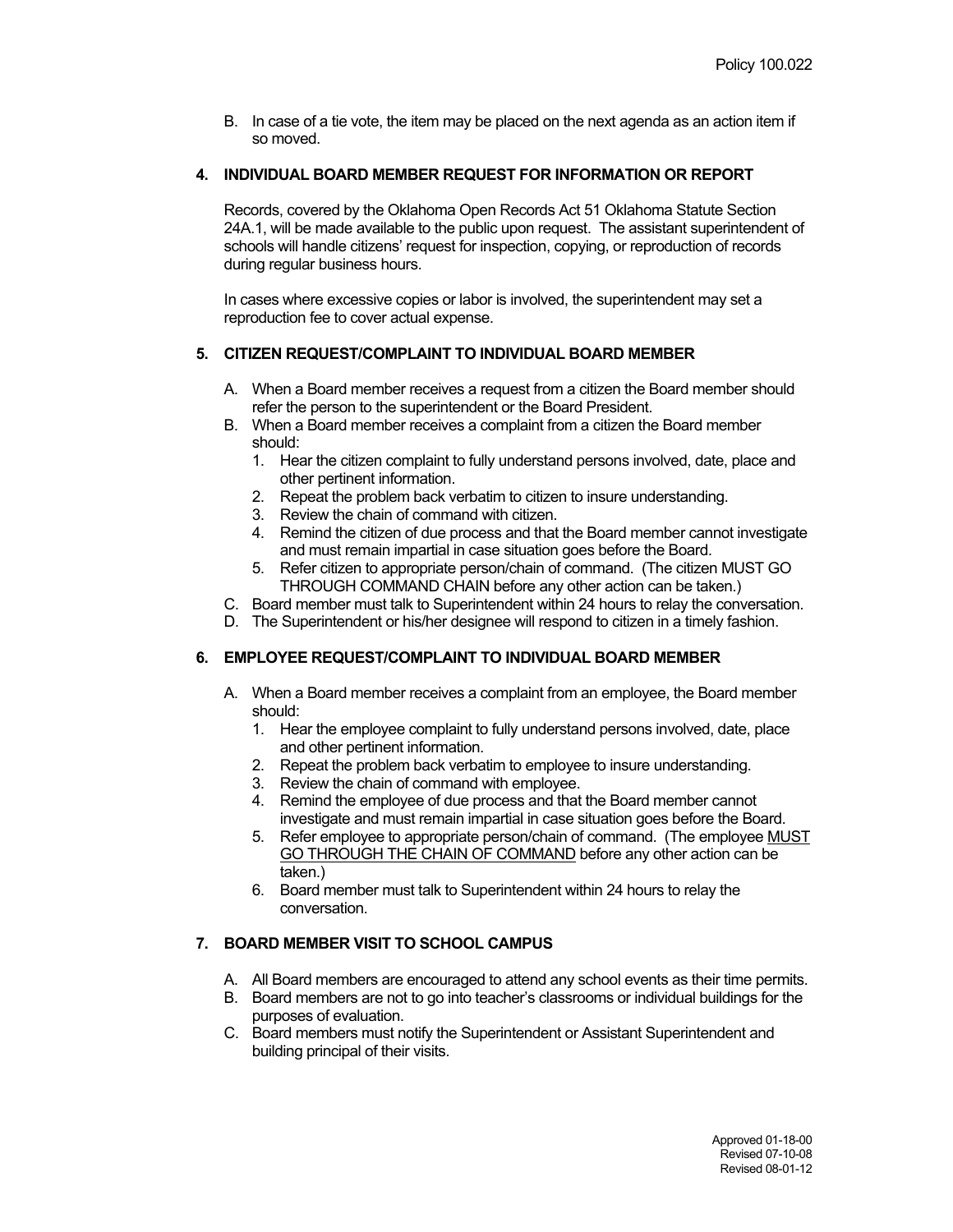#### **8. COMMUNICATIONS**

- A. Superintendent will communicate information in a timely fashion to all Board members.
- B. Board will keep Superintendent informed via voice mail, telephone, fax, etc.
- C. Board will communicate with its community through public hearings, regular Board meetings, and regular publications.
- D. Individual Board members cannot speak in an official capacity outside the Boardroom.
- E. Communication with the media regarding board actions will be the responsibility of the Board President. Communications regarding school operations will be the responsibility of the Superintendent.
- F. Any Board members who receive calls from the media should direct them to the Board President and notify the Superintendent of the call.

#### **9. EVALUATION OF SUPERINTENDENT**

- A. Board President obtains input from all other members on Board approved instrument.
- B. Evaluation is conducted in executive session by consensus.
- C. Evaluation will be conducted no later than February  $28<sup>th</sup>$  each year.

#### **10. CRITERIA AND PROCESS FOR SELECTING BOARD OFFICERS**

- A. The President will be the member starting his/her fourth  $(4<sup>th</sup>)$  year of the current term.
- B. Vice-President will be the member starting his/her third  $(3<sup>rd</sup>)$  year of the current term. Exceptions will be approved by a majority of the Board members present.
- C. Annual school board elections are held the 2nd Tuesday in February. Run-off elections, if necessary, are held the  $1<sup>st</sup>$  Tuesday in April. The Board of Education of each school district shall elect from its membership at the first regular, special or emergency meeting following the annual school election and certification of election of new members, a president and vice president, each of whom shall serve for a term of one year and until a successor is elected and qualified.

#### **11. ROLE AND AUTHORITY OF BOARD MEMBER AND/OR BOARD OFFICERS**

- A. No Board member or officer has authority outside the Board meeting.
- B. No Board member can direct employees in regard to performance of their duties.
- C. PRESIDENT
	- 1. Shall preside at all Board meetings.
	- 2. Appoint committees.
	- 3. Shall call special meetings.
	- 4. Sign all legal documents required by law.
- D. VICE PRESIDENT
	- 1. Shall act in capacity of president in absence of president.
	- 2. In the absence of both the President and Vice President the fifth year member shall call the meeting to order and preside over the election of president Pro-Tem.

#### **12. ROLE OF BOARD IN EXECUTIVE SESSION**

- A. Board can only discuss those items listed on the executive agenda and as defined by state statutes.
- B. Board must vote in public session.
- C. Information during executive session must remain confidential.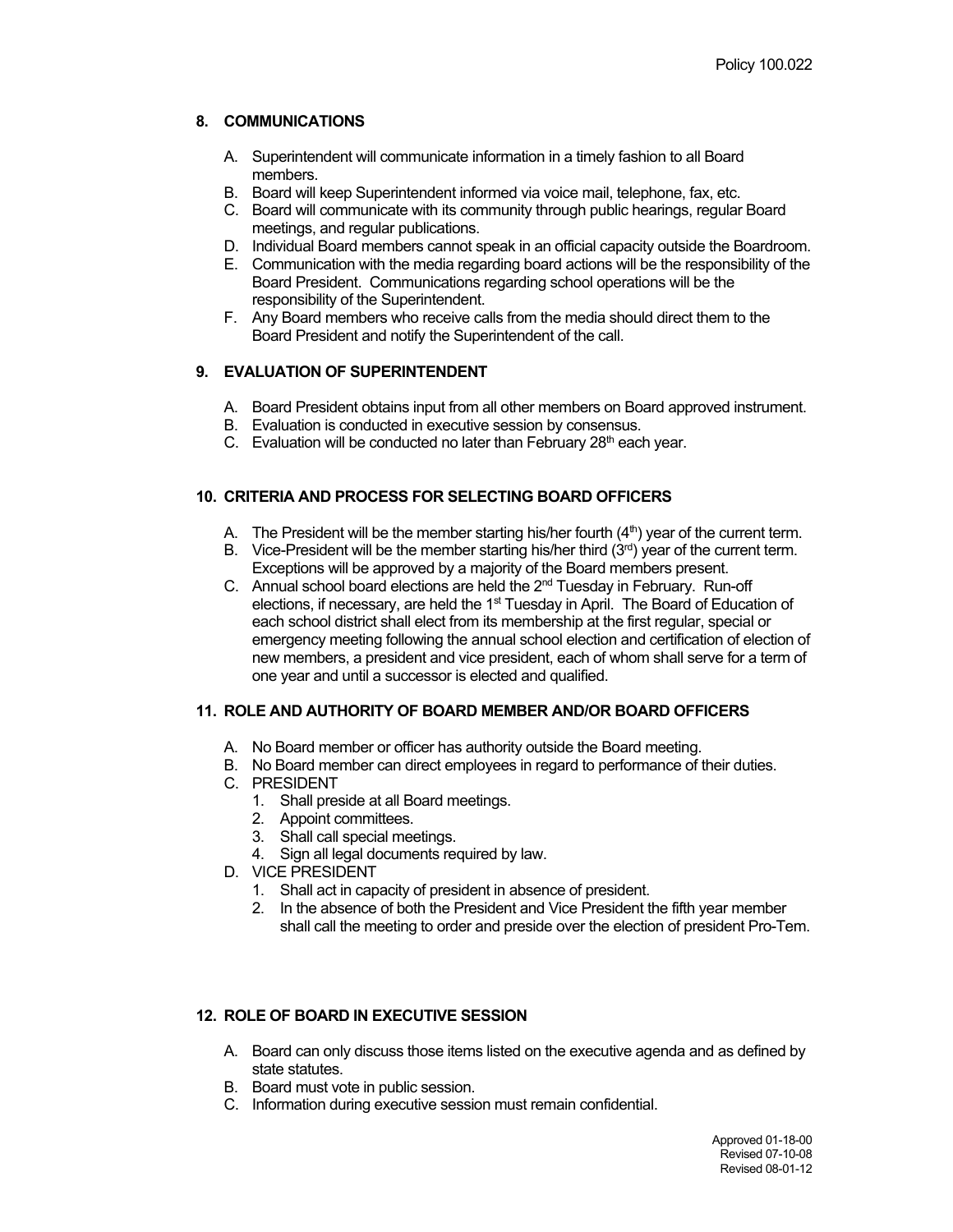D. Minutes of executive session must be kept according to state statutes and will be maintained by the member designated by the Board President.

#### **13. ANONYMOUS PHONE CALLS OR LETTERS**

Anonymous calls or letters WILL NOT receive Board attention, discussion or response and will not result in directives to the administration.

#### **14. REVIEWING BOARD OPERATING PROCEDURES AND ALTUS SCHOOLS' BOARD POLICY MANUAL**

Board Operating Procedures and the Altus Schools' Board Policy Manual will be reviewed and updated as needed in a Board retreat setting.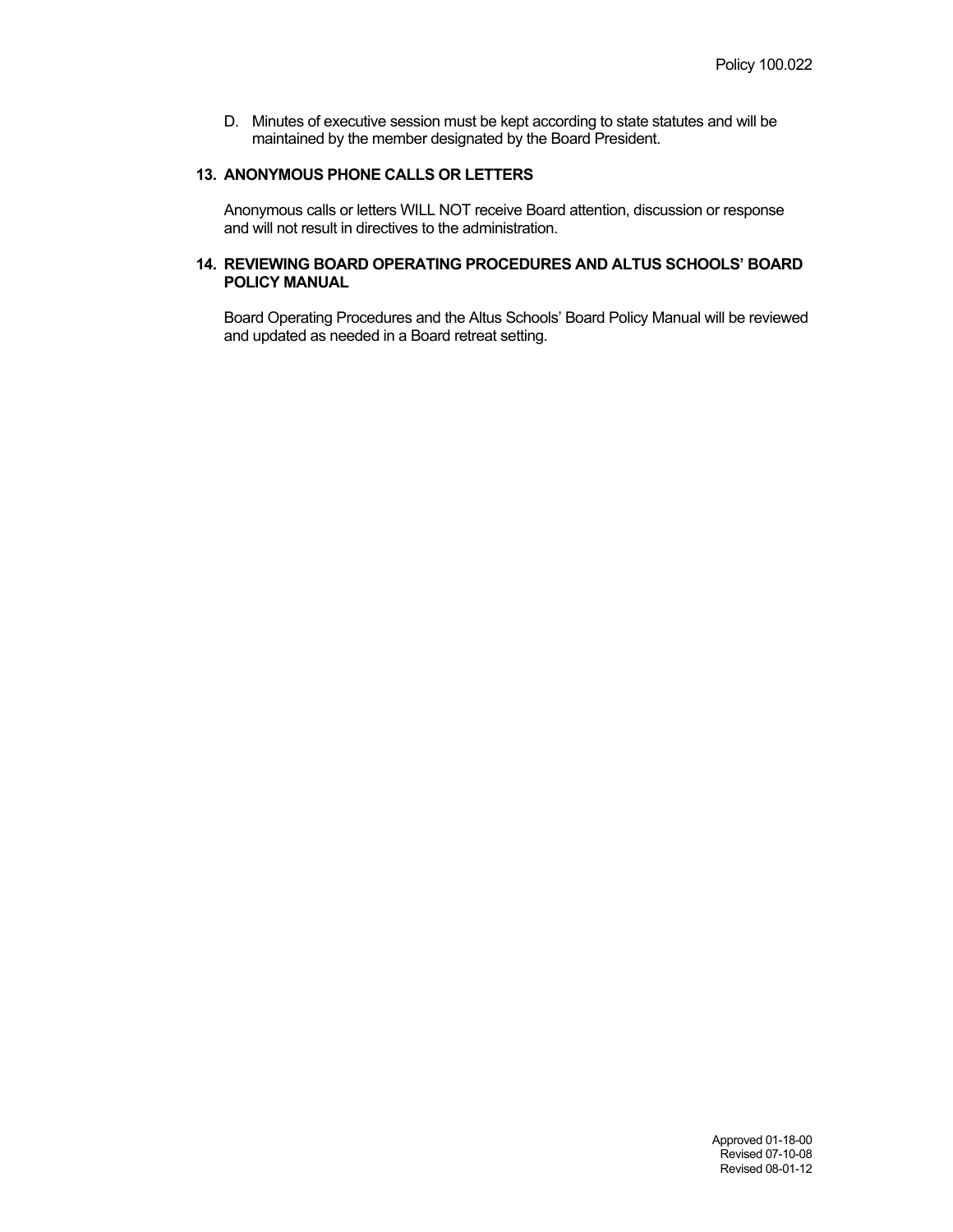### RELATIONSHIP TO STATE EDUCATIONAL SYSTEM

Education is a function of the state. In a representative democracy, the will of the people of a state concerning education is expressed in the constitution and in the statutes enacted by the legislature. Two types of agencies have been provided to direct the local program of education. These are a lay board of education and professional administration. The members of the board of education, although elected by the local community, are state officers.

They have such powers as the legislature by statute confers upon them and those powers necessarily implied to enable them to carry out the express powers granted.

The local board of education has the responsibility for establishing the general educational policies for the community. The selection of a well-trained, professionally qualified superintendent of schools is one of the principal duties of the local school board.

The superintendent has the responsibility for making recommendations to the board on all matters of school policy and shall carry out the policies established by the board of education.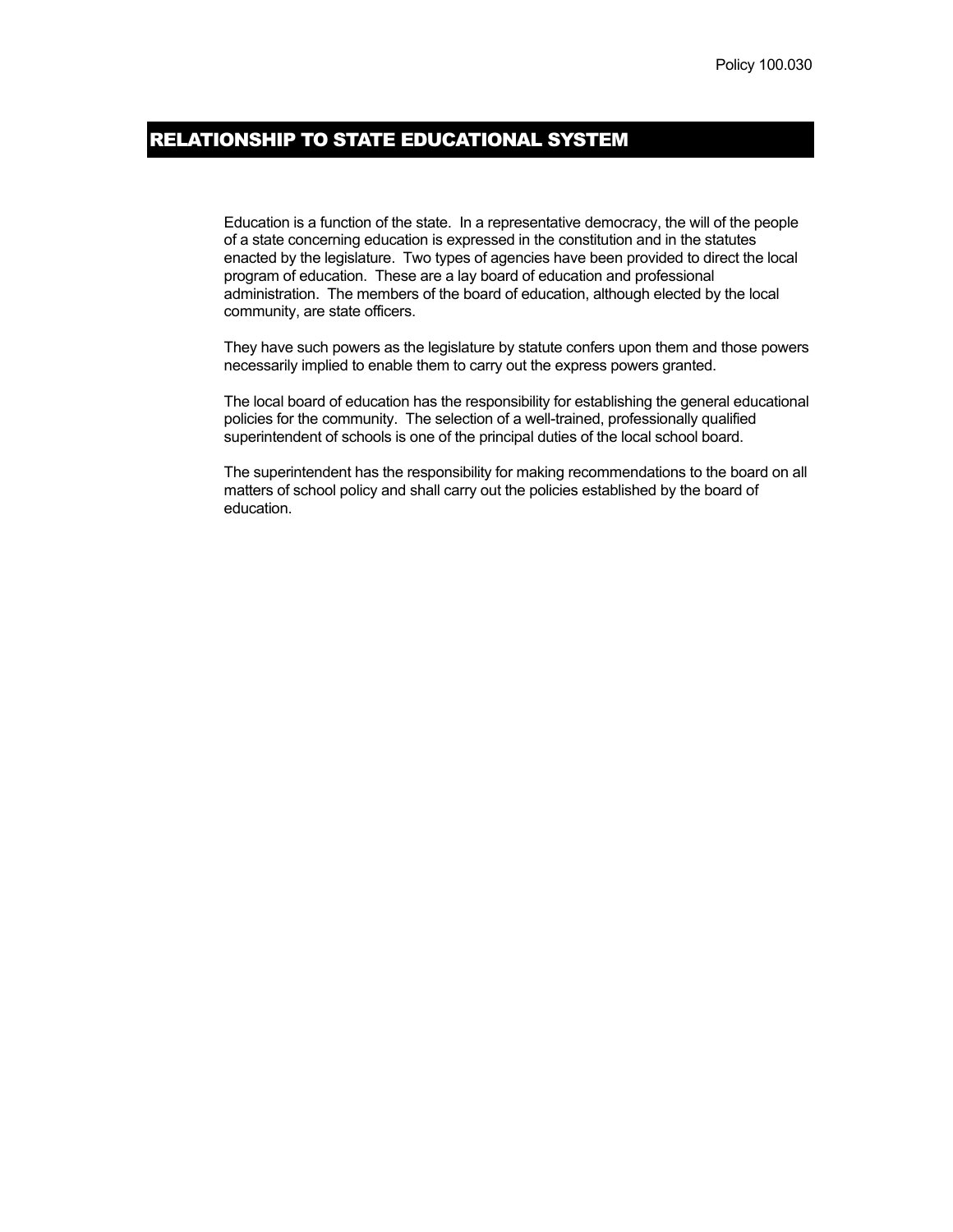### RELATIONSHIP TO EXTRA LEGAL ORGANIZATIONS

#### **A. STATE SCHOOL BOARDS ASSOCIATION.**

The Board of Education shall have membership in the State School Boards Association as a means of promoting the cause of public education in Oklahoma.

#### **B. PARENT-TEACHER ORGANIZATION.**

Parent-teacher organizations shall be encouraged as a means of developing understanding between the home and the school.

#### **C. CITIZENS' ADVISORY GROUPS.**

The Board of Education may appoint an official citizens' group in an advisory capacity to the Altus Public Schools. After the group has fulfilled its specific responsibility to the Board of Education, it shall be dismissed in any orderly manner. Their purposes shall be:

- 1. To study and express to the Board of Education opinions on any questions concerning the Altus Public School system submitted to it by the Board of Education.
- 2. To endeavor at all times to express to the Board of Education the attitude of public opinion in the community on questions pertaining to the public school system of Altus.
- 3. To assist the Board of Education in explaining the issues and problems to the community as they arise.
- 4. To initiate and point out to the Board of Education any matter which the group believes would bring about an improvement in the schools of Altus.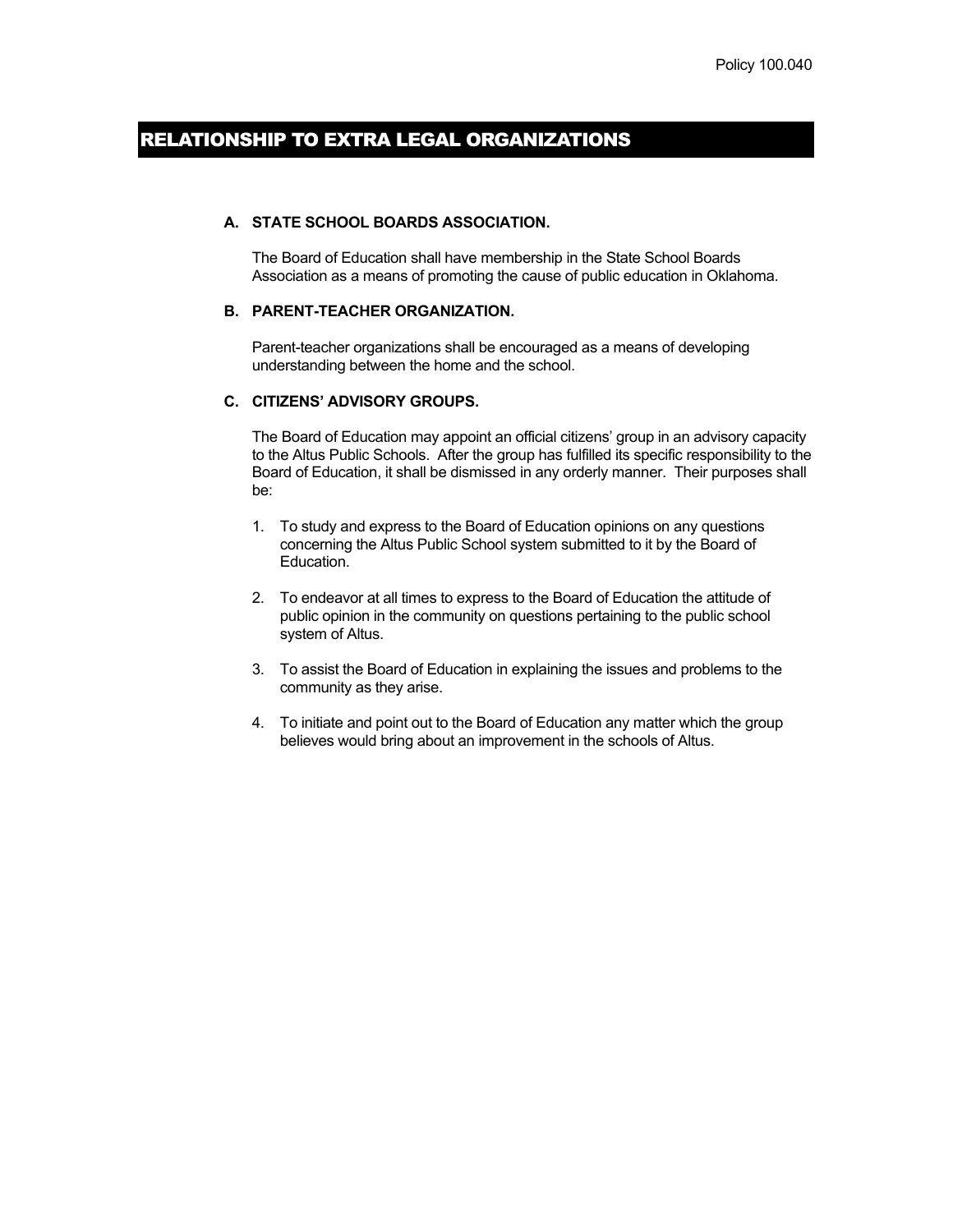### NAMING OF SCHOOL PROPERTY

It is the policy of the Altus Board of Education that new or existing buildings, structures, or projects may be named after individuals, families, groups, businesses, organizations, or institutions that have made important or noteworthy contributions of service to the country, state, community or school district; or

Individuals, families, groups, businesses, organizations, or institutions requesting naming/advertising rights based upon a monetary contribution to support the Altus Public School system.

The decision as to whether or not to approve the naming of a building, structure, or project is within the sole discretion of the Altus Board of Education.

To be considered for naming/advertising rights based on a monetary contribution, a minimum amount/percent of the total cost of the project under consideration must meet the following:

#### **Amount of Project Minimum Amount/% Required**

| Below \$50,000        | <b>Total cost of Project</b>                        |
|-----------------------|-----------------------------------------------------|
| \$50,000 to \$100,000 | \$50,000 + 50% of cost of project above \$50,000    |
| Over \$100,000        | $$75,000 + 25\%$ of cost of project above \$100,000 |

The Altus Board of Education shall have the option to split a project into smaller naming opportunities to maximize the potential sources of funding.

The Altus Board of Education shall be responsible for signage of named building, structures, or projects.

If a project has an expected usage life of 20 years or less, the individual, family, group, business, organization, or institution having naming rights for the project shall have the first opportunity, based on the above minimum amount/percent criteria, to retain naming rights when the project is replaced, remodeled, or rebuilt.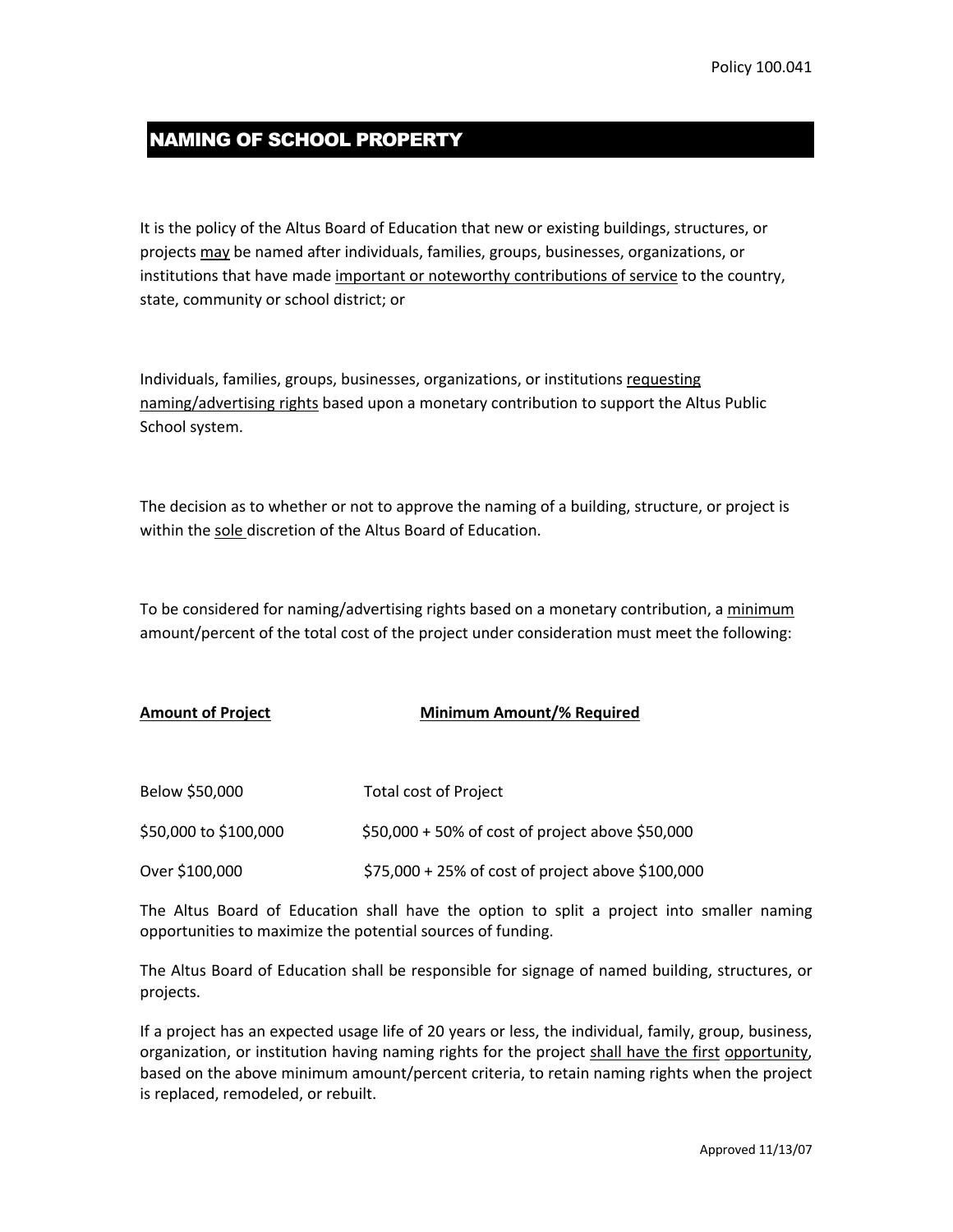### NEPOTISM

This school district will not consider for employment any relative of a board member who is related within the second degree by affinity or consanguinity to the board member. Such relatives include the following persons:

Board Member's: Spouse Child Child's spouse (son-in-law, daughter-in-law) Parent Parent's spouse (stepmother, stepfather) **Grandchild** Grandchild's spouse (grandson-in-law, granddaughter-in-law) **Grandparent** Grandparent's spouse (step-grandmother, step-grandfather) Brother (half-brother) Brother's spouse/half-brother's spouse (sister-in-law) Sister (half-sister) Sister's spouse/half-sister's spouse (brother-in-law)

Spouse's: Child (adopted) Parents (mother-in-law, father-in-law) Grandchild (step-grandson, step-granddaughter) Grandparents (grandmother-in-law, grandfather-in-law) Brother/step-brother (brother-in-law) Sister/step-sister (sister-in-law)

If the relationship is based on affinity (marriage), then those members of the board who are serving on September 1, 1995, may complete the term for which they were elected and any successive terms for which they may be elected unless it is the member's spouse who is a member of the board of education or an employee of the school district. In which case, the prohibition against employment or serving as a school board member will apply. The board member may not participate in any regular or executive session of the board held to consider any personnel matter or litigation relating to said relative except that the board member may vote on collective bargaining agreements for the renewal of contracts as a group if the vote is necessary to establish a quorum. If more than one board member is related to a teacher or employee, only the minimum number board members necessary to establish a quorum may vote. Length of service on the board of education shall be used in order to determine which of these board members shall be allowed to vote when necessary to establish a quorum.

The following relatives of a board member may be employed by the school district: Aunt/Uncle (third degree) Niece/Nephew (third degree) Great-grandparent (third degree) Great-grandchild (third degree) Cousin (fourth degree)

**The prohibitions in this policy shall not apply to the employment of substitute teachers or to the employment of temporary substitute support employees. REFERENCE: 70 O.S. 5113, 5-113.1**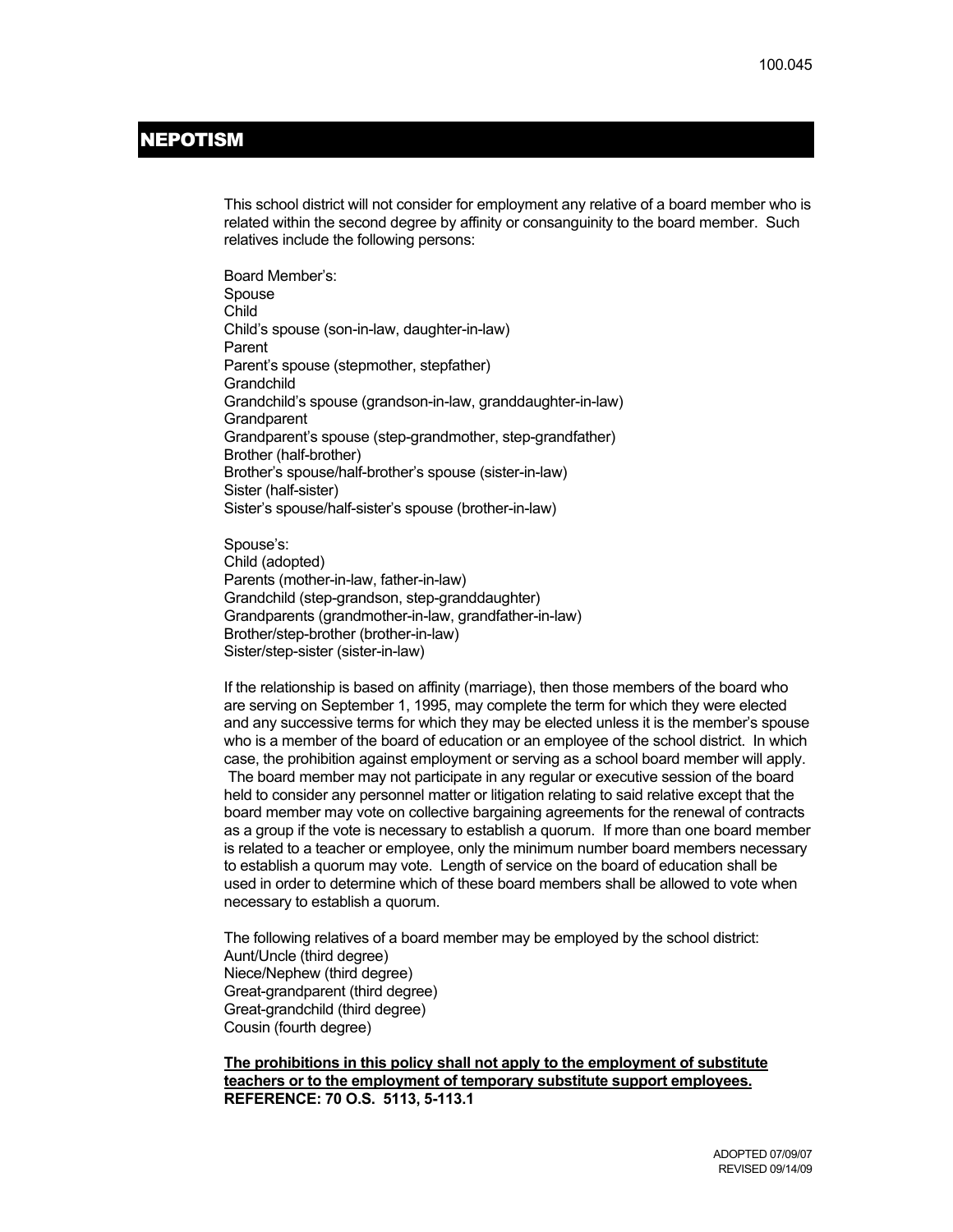## CHANGE IN BOARD MEMBERSHIP

The superintendent shall be responsible for notifying the State Department of Education of any change in membership of the Altus Board of Education.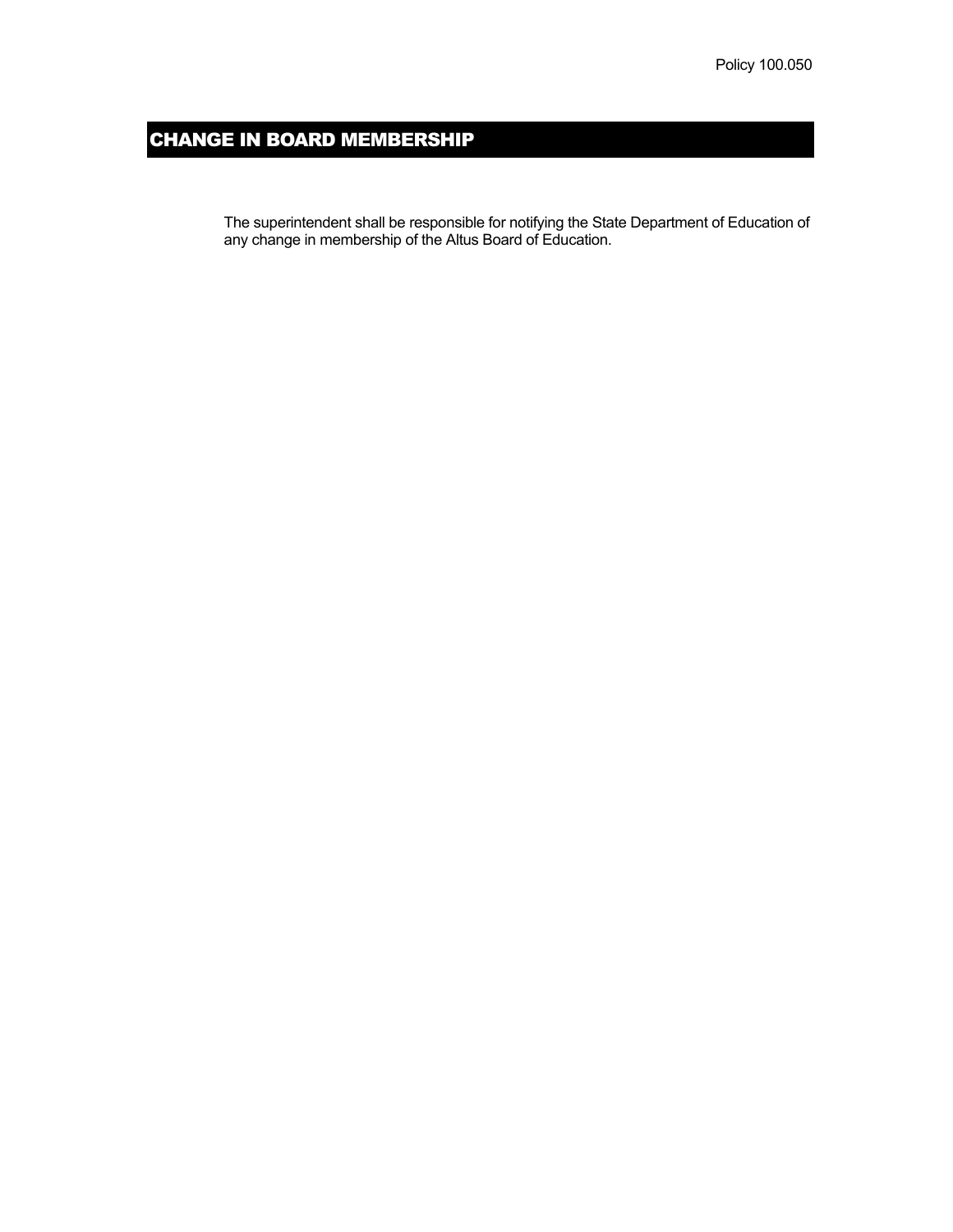### FILLING BOARD VACANCIES

The board may fill a vacancy on the board by appointment or by special election. The Attorney General has ruled that a school board may interview candidates for appointment in executive session (AG Op. No. 92-23). The following suggested agenda language does not represent approval or disapproval of any action that may be taken by the board of education:

Proposed executive session to interview candidates and to discuss appointment of a volunteer to the Altus Board of Education. 25 O.S. §307(B)(1) and 70 O.S. §5-118.

Vote to convene or not to convene in executive session.

Vote to return to open session.

Executive session minutes compliance announcement.

Vote to appoint or not to appoint a volunteer to the position of board member of the Altus Board of Education.

If the filing period has closed for an open position on the school board and no candidate has filed resulting in a vacancy, the board may appoint to fill the vacancy. In this very limited circumstance, the board may determine that the person appointed does not have to reside in the board election ward. The person appointed would have to fulfill all other requirements as set forth in law for school board candidates. Any person appointed who does not reside in the board election ward may only serve the appointed term of office and would not be eligible to re-file for that board seat.

If the board cannot reach a decision with regard to appointing an individual to fill the position within 60 days, the board is required to call a special election. (See BBB-E1 for a sample resolution calling for a special election.) The resolution calling for a special election must be delivered to the secretary of the county election board no fewer than 60 days preceding the election. However, the board is not required to wait until the next date the county is holding an election. It is at the discretion of the board as to when the election will be held, as long as the resolution is provided to the secretary of the county election board no fewer than 60 days prior to the date requested for the election. Individuals elected to fill a vacancy serve for the remainder of the unexpired term.

If an individual is appointed to the seat, the appointee shall serve until the next regular election if the person is appointed to fill such vacancy in the first half of the term of office for the board position. If the person is appointed to fill such vacancy after the first half of the term of office for the board position, then the appointee shall serve for the balance of the unexpired term.

REFERENCE 26 O.S. §13A-110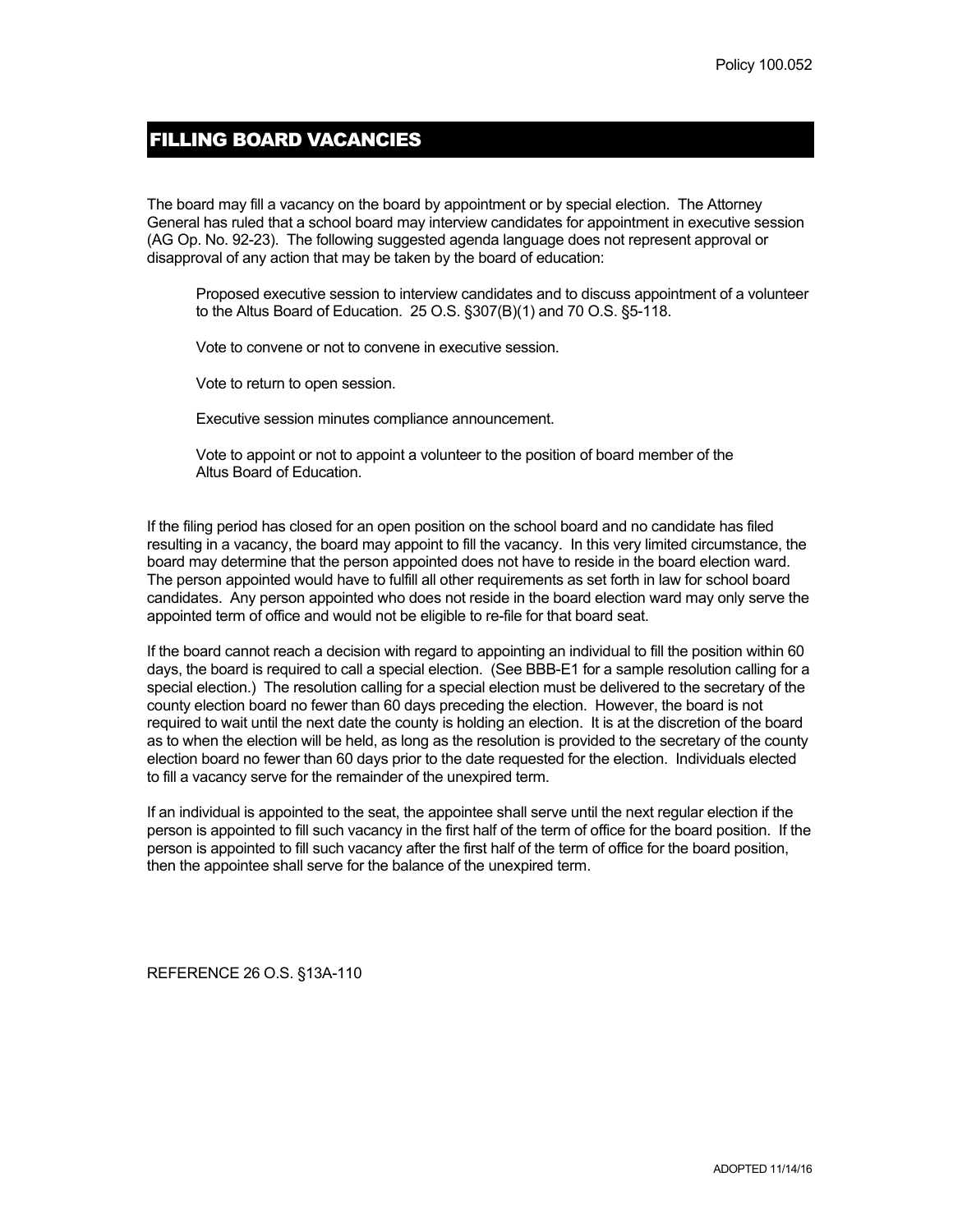### EX-OFFICIO BOARD MEMBER

 The Altus Public Schools seek to work cooperatively with Altus Air Force Base on matters affecting the educational interest of the Air Base and the Altus Schools.

The following procedures are intended to enhance and ensure that matters of concern to the Air Base community are clearly articulated and given the attention necessary to resolution.

#### Delegate to Represent Altus Air Force Base

The Altus Board of Education invites the Wing Commander at Altus Air Force Base to serve as the Altus Board of Education Ex-Officio Board Member to represent the Base Community in any and all district matters which impact students, parents, or others within the military community.

If the Wing Commander is unable to serve as the Ex-Officio Board Member, he/she shall nominate the name of an active duty field grade officer as his/her replacement to serve as the Ex-Officio Board Member. This nomination shall be in writing, to the Altus Board of Education, through the Superintendent of Schools. The Altus Board of Education, at a regularly scheduled Board Meeting, shall rule on the nomination. If the nominee is confirmed, he/she shall be seated at the next regular, special, or emergency meeting of the Board. A nominee from the Wing Commander shall be available to serve as the Ex-Officio Member for not less than six months to be considered for appointment.

#### Meetings of the Board of Education

a) Agenda and Information for Meetings:

The District agrees to furnish the Ex-Officio with the meeting agenda and agenda-related material in the same manner as information is furnished to elected members of the Board of Education.

- b) Seating at Board Meetings: The Ex-Officio will be provided designated seating in such a manner that interaction among board members and the delegate will be facilitated.
- c) Limitation in Voting: Restriction in Oklahoma school law, only allow elected members of the Board of Education to vote and take action on District matters.
- d) Limitations on attending executive sessions:

Because of restrictions in Oklahoma school law, only Altus Board members, the Superintendent of Schools and those invited by the Board to discuss a particular issue are to attend executive sessions of the Board. By vote of the Altus Board of Education in open meeting, the Ex-Officio member can be specifically named to routinely attend executive session. When a due process hearing for a student or staff member is being held, the individual's consent (or in the case of a student, the parent's consent) is required before the Ex-Officio member can attend that portion of the executive session.

 e) Altus Air Force Base concerns as Agenda Item: Items designed to address issues or concerns directly related to the military community can be placed on any agenda as provided by Board Policy and shall be presented by the Ex-Officio member.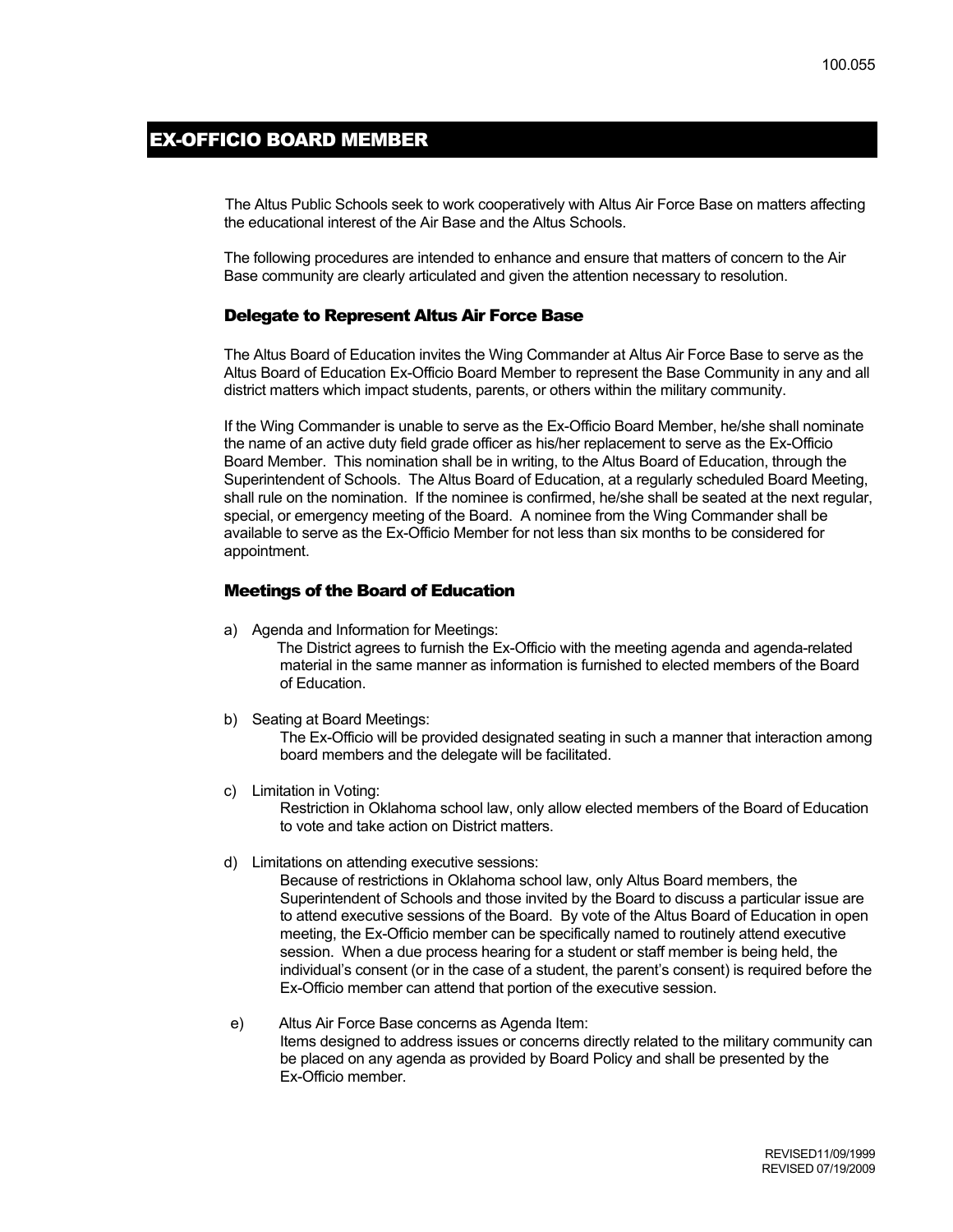### SUPERINTENDENT OF SCHOOLS

#### A. **Term of Office**

The Superintendent of schools will be elected for a term not to exceed three years. The Superintendent will be employed on a twelve months basis with vacation time as agreed upon by the board.

#### B. **Qualifications**

The Superintendent will have completed the Master's Degree in Educational Administration from a recognized institution of higher learning and will have had at least three years of previous administrative and/or supervisory experience and hold a Standard Administrative Certificate.

#### C. **Duties**

The administration of the district in all its aspects shall be delegated to the Superintendent, who shall carry out the administrative functions in accord with the policies adopted by the Board. The execution of all decisions made by the Board concerning the internal operation of the school system shall be delegated to the Superintendent.

 The Superintendent of Schools is the chief executive officer of the Board of Education and has charge of the administration of the schools under the direction of the Board. The Superintendent has the authority to waive Board policy when deemed necessary. The Superintendent has the authority to issue purchase orders, emergency payments, and sign contracts without prior Board approval. Under the authority of the Superintendent, personnel may begin duties prior to official Board approval if deemed necessary to maintain smooth operation of the district. The Superintendent may immediately accept written resignations on behalf of the Board. Such actions shall be presented to the Board for final approval at the next scheduled meeting.

 The job of the Superintendent is a group of related tasks, each of which requires special knowledge, information, concepts, abilities and skills. The Superintendent is a generalist whose responsibilities apply in all areas of operation. The educational program must be viewed in its entirety. All tasks must be accomplished so the whole school system functions with balance and precision. For the Superintendent, there is no order of priority of responsibilities.

 In discharging responsibilities, the Superintendent works through a problem-solving process. Since time is a component of any process, the Superintendent works through time or sequence. In the solution of any problem, the Superintendent is conscious of the past, the transition period and the future.

The Superintendent's duties may include, but are not limited to, the following:

- A. Exercising general supervision over the operation of all schools in the district.
- B. Supervising the administration of all school policies.
- C. Attending regular and special meetings of the Board and participating in the deliberations without the privileges of presenting or seconding motions or voting.
- D. Preparing, under the direction of the Board, the agenda for all Board meetings.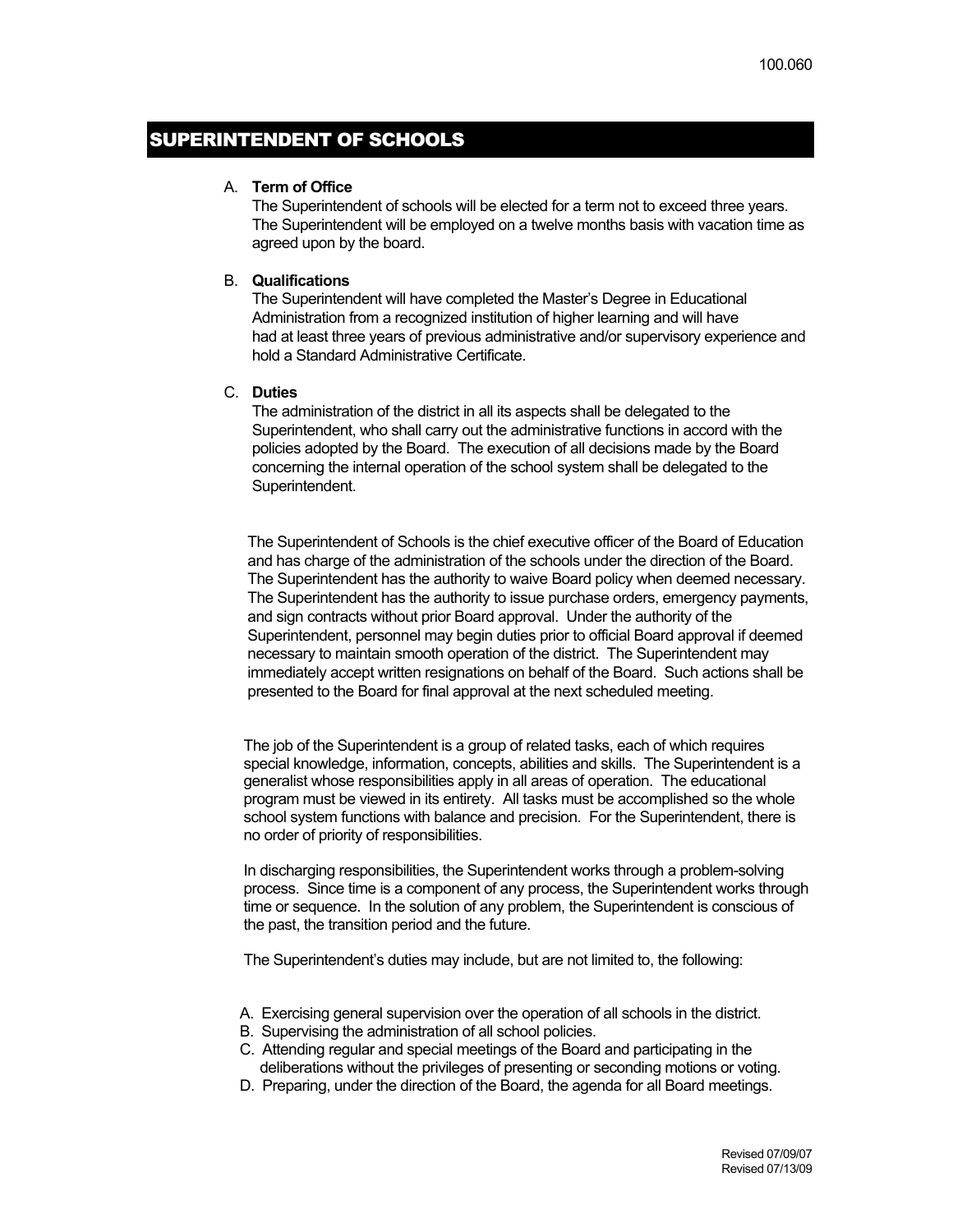- E. Reporting regularly to the Board on instruction, budget, staff, student population, school plant and other district problems so members of the Board may remain informed about school operation and problems.
- F. Recommending for Board consideration new policies or revisions of previously adopted policies.
- G. Evaluating the effectiveness of general or specific areas of the school program.
- H. Developing new and dynamic plans for the operation of the schools.
- I. Recommending to the Board the hiring of personnel, reemployment, non reemployment or termination.
- J. Assigning personnel to specific positions and reassigning them as conditions warrant the change. Reassignment involving change in salary status shall subsequently be submitted to the Board for approval of the salary change.
- K. Delegating the responsibility for and giving supervision to the organization and operation of an in-service education program for school personnel where it is deemed advisable.
- L. Supervising the preparation of and administering the general budget for the operation of the schools and presenting it to the Board for approval as a financial plan of operation in accordance with the statutes of the state.
- M. Recommending improvement and expansion in school plant facilities as needs become evident.
- N. Informing the patrons and taxpayers of the district about the programs of the schools.
- O. Attending meetings of the Board and meetings of Board committees, except when his/her own employment, efficiency or salary are being considered, he/she shall serve as the chief professional advisor on all matters pertaining to the schools.
- P. Performing such other duties and exercising such other authority as may be required of or conferred upon him/her by the law or by the Board.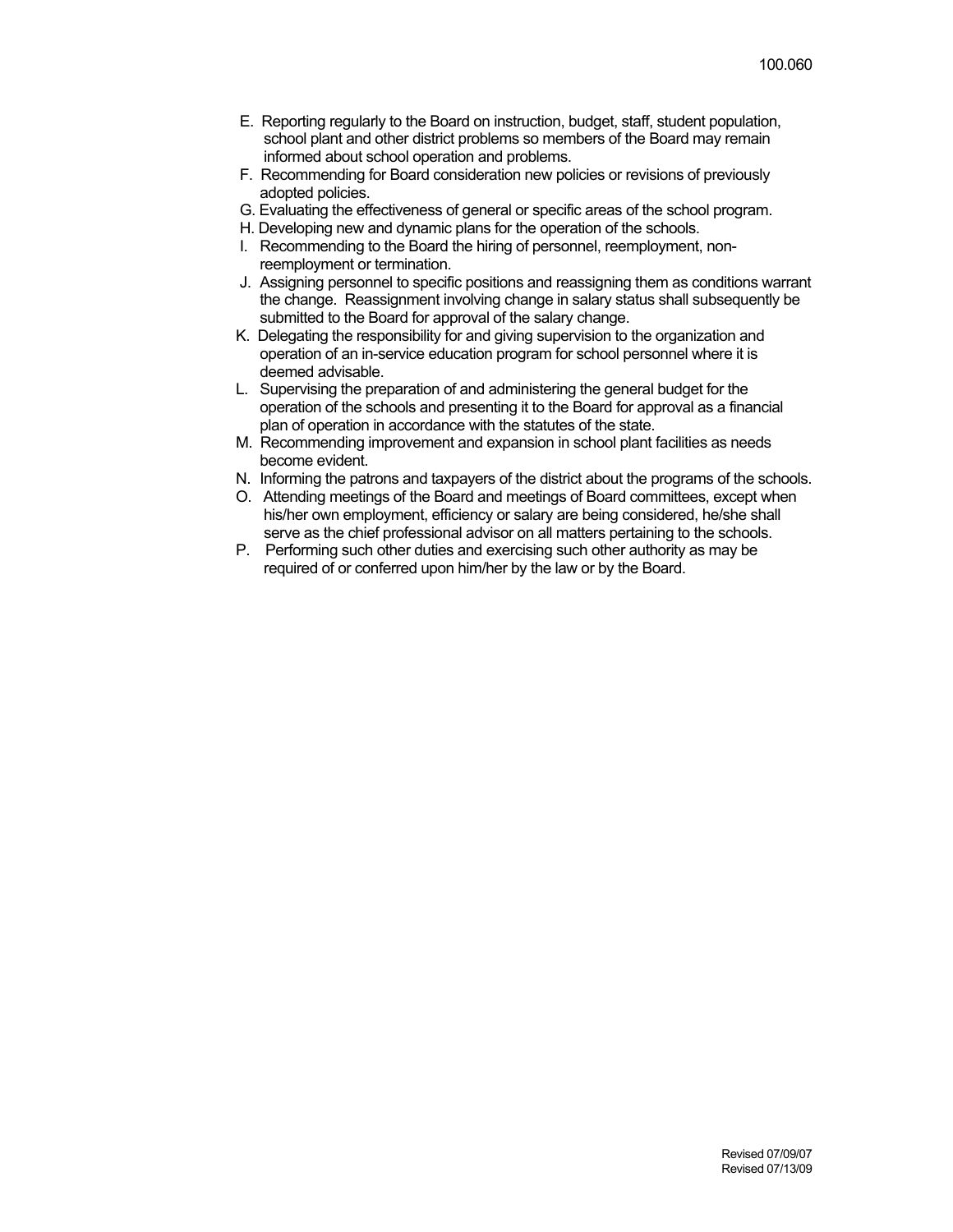### CENTRAL ADMINISTRATIVE STAFF

Upon recommendation of the superintendent, the Board of Education shall approve various positions as needed for proper supervision and service that will enhance the educational program. These administrative positions will be directly responsible to the superintendent or his/her designee and work in cooperation with the principals of the district. The job description for each of these positions shall be prepared by the superintendent and submitted to the Board of Education for approval prior to such a position being created.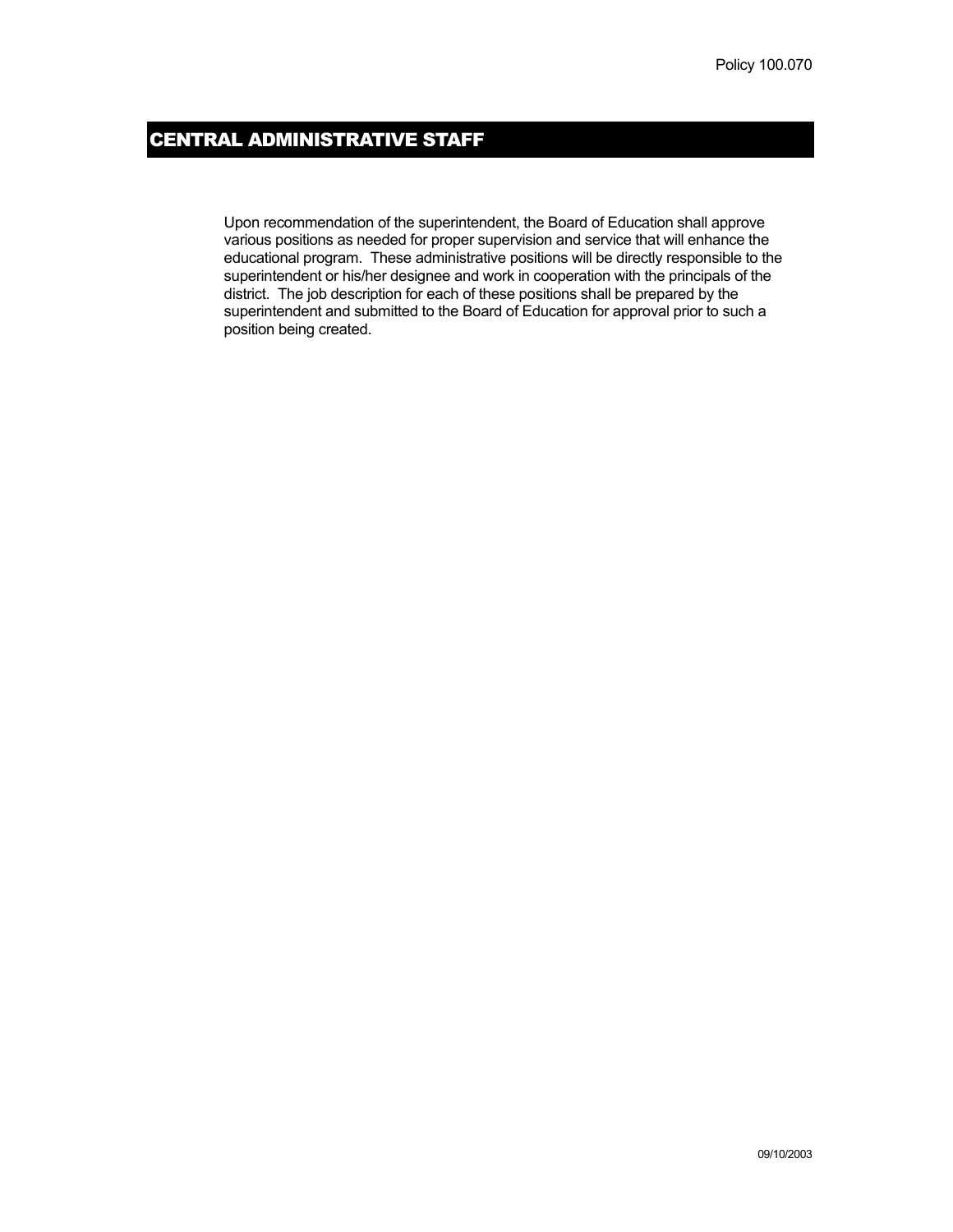## CENTRAL ADMINISTRATIVE OFFICE HOURS

Administrative office hours for all central office administrators during the regular school term as well as summer schedules, and other vacation schedules, shall be set by the superintendent.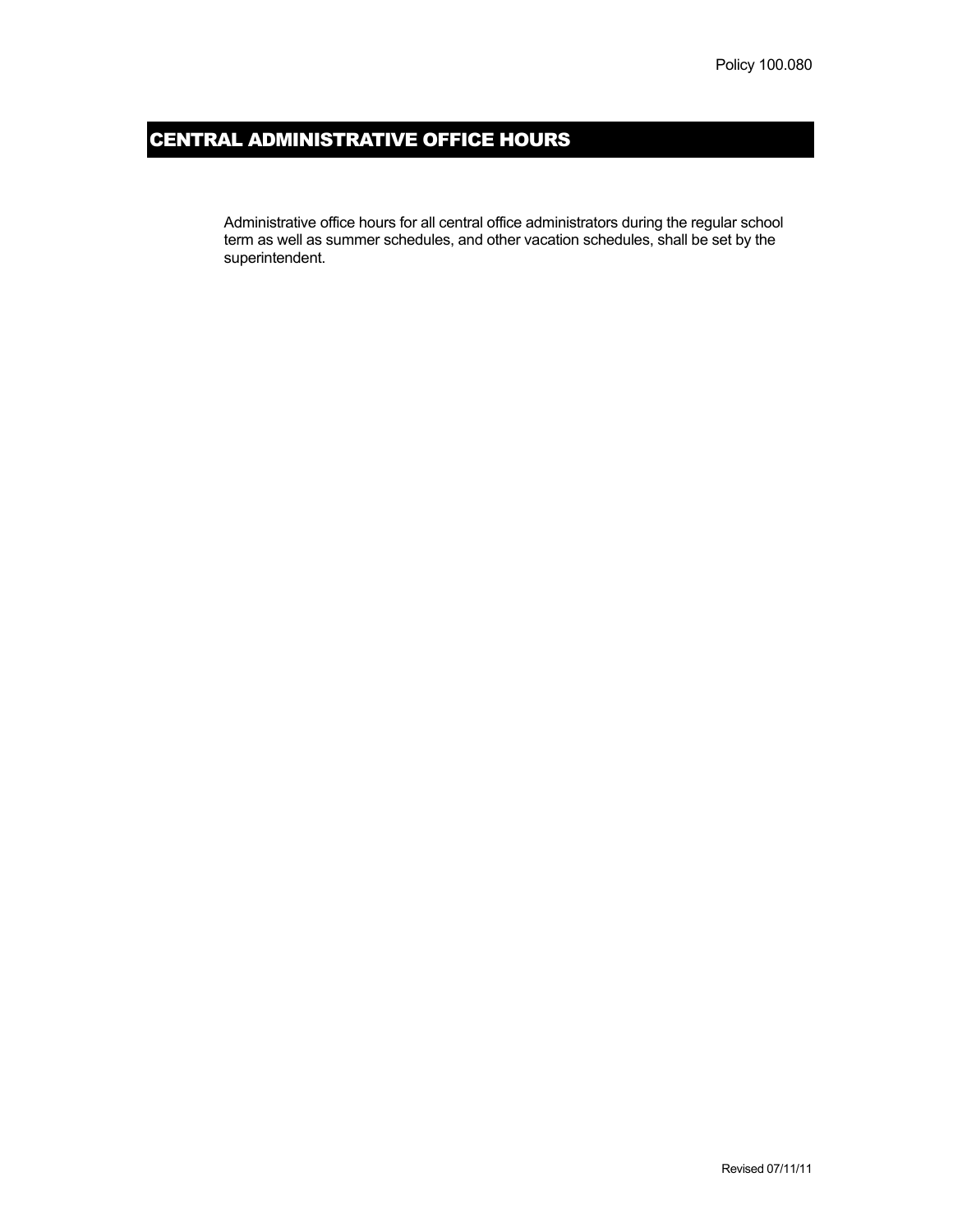### ENCUMBRANCE CLERK (REGULATIONS)

The board of education has established the following duties for the encumbrance clerk:

- 1. Pay approved bills by issuing warrants against the designated funds, charging the warrants against the appropriate accounts payable and crediting to the appropriate warrants issued account, (or by notifying the board clerk that the bills are approved for payment in lieu of issuing warrants so that the clerk can record payments by check, wire transfer, direct payroll deposit or other disbursement through the Federal Reserve System).
- 2. Perform such other duties as directed by the board of education.

The encumbrance clerk will post a surety bond in the amount of \$1,000.00 before discharging any duties as encumbrance clerk.

The district encumbrance clerk shall complete at least twelve (12) hours of instruction on school finance laws of this state, accounting, ethics, and the duties, and responsibilities of a school district encumbrance clerk. A district encumbrance clerk hired must complete this training within nine (9) months after employment as a district encumbrance clerk. In addition to these requirements, the district encumbrance clerk is required to complete a minimum of twelve (12) hours of continuing education every three (3) years.

REFERENCE: 70 O.S. §5-119, §5-190

NOTE: The encumbrance clerk cannot be a member of the board of education. Superintendent, principals, treasurer, assistant treasurer, instructor, and teachers employed by the board may not serve as the encumbrance clerk.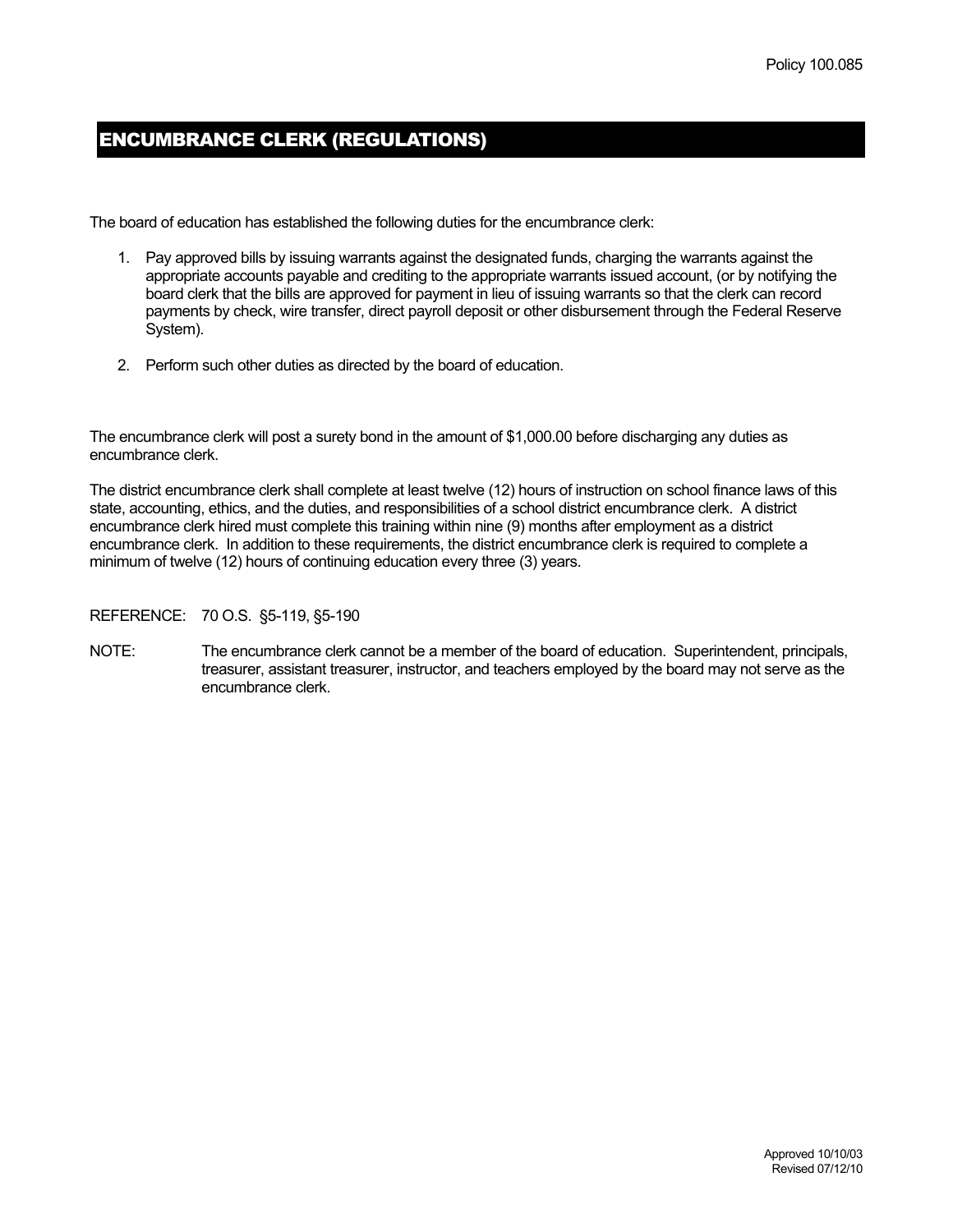## SCHOOL CONTROL AND MANAGEMENT

- A. It is recognized that the board should formulate policies for the general management of the schools of the district.
- B. It is recognized that the board should hold the superintendent responsible for furnishing complete information necessary for the board's final evaluation of the school's program.
- C. It is recognized that the board should act as a unit and can transact business or make commitments only when in a regular business session.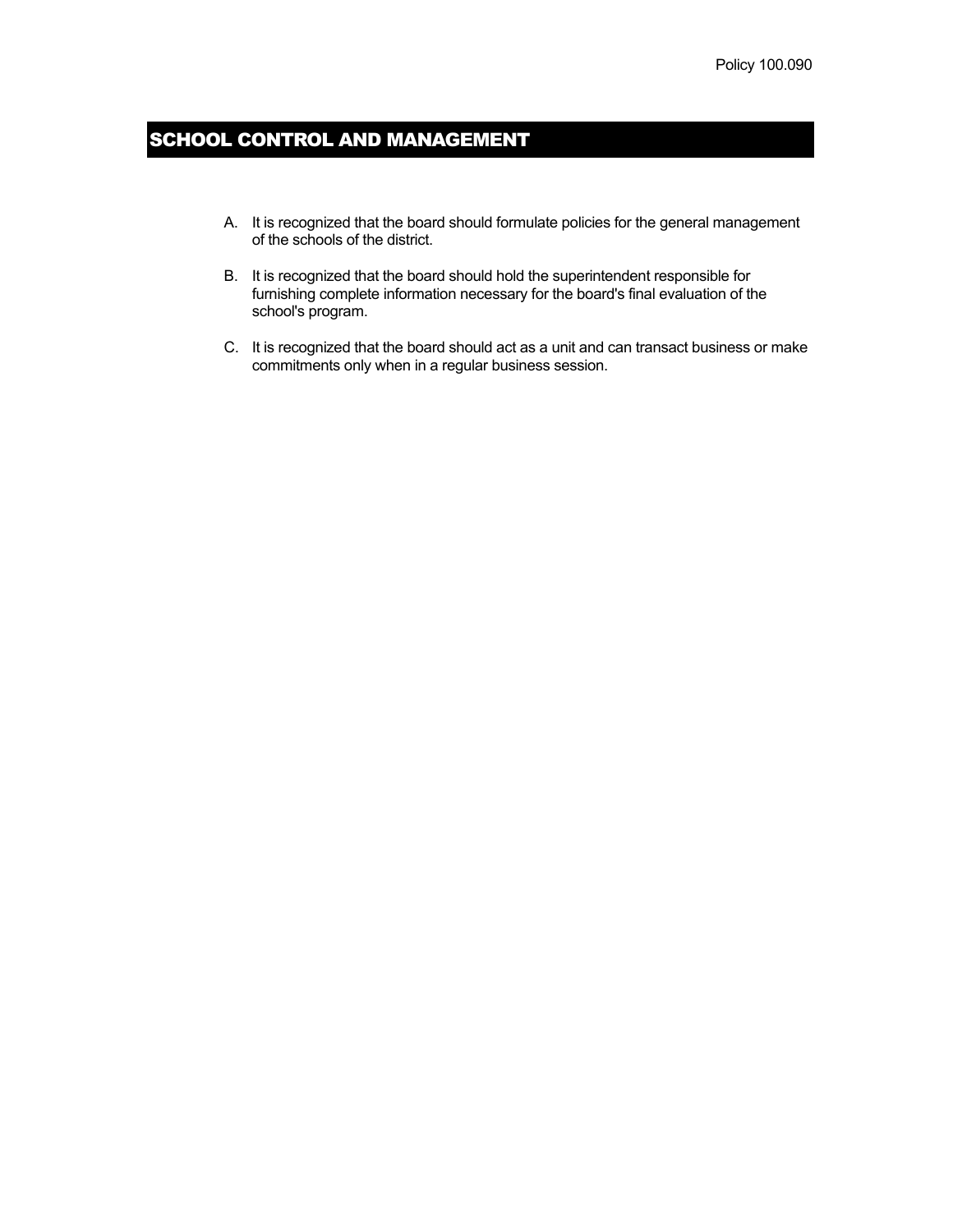### FEDERAL AID

Federal aid received by Altus Public Schools to off set the cost of educating students whose parent/s live or work on federally owned property shall be deposited into the General Fund and/or the Building Fund. Not less than thirty three per cent of these funds shall be deposited into the Building Fund annually, unless otherwise directed by the superintendent.

Upon the recommendation of the superintendent, the percentage of federal funds to be deposited into the Building Fund, may be increased. The amount of funds deposited into the Building Fund annually, shall be held intact and cannot be obligated for capital expenditures until after May first of each year. If by May first the district does not require the funds for non-capital expenditures, the funds may be encumbered for capital expenses.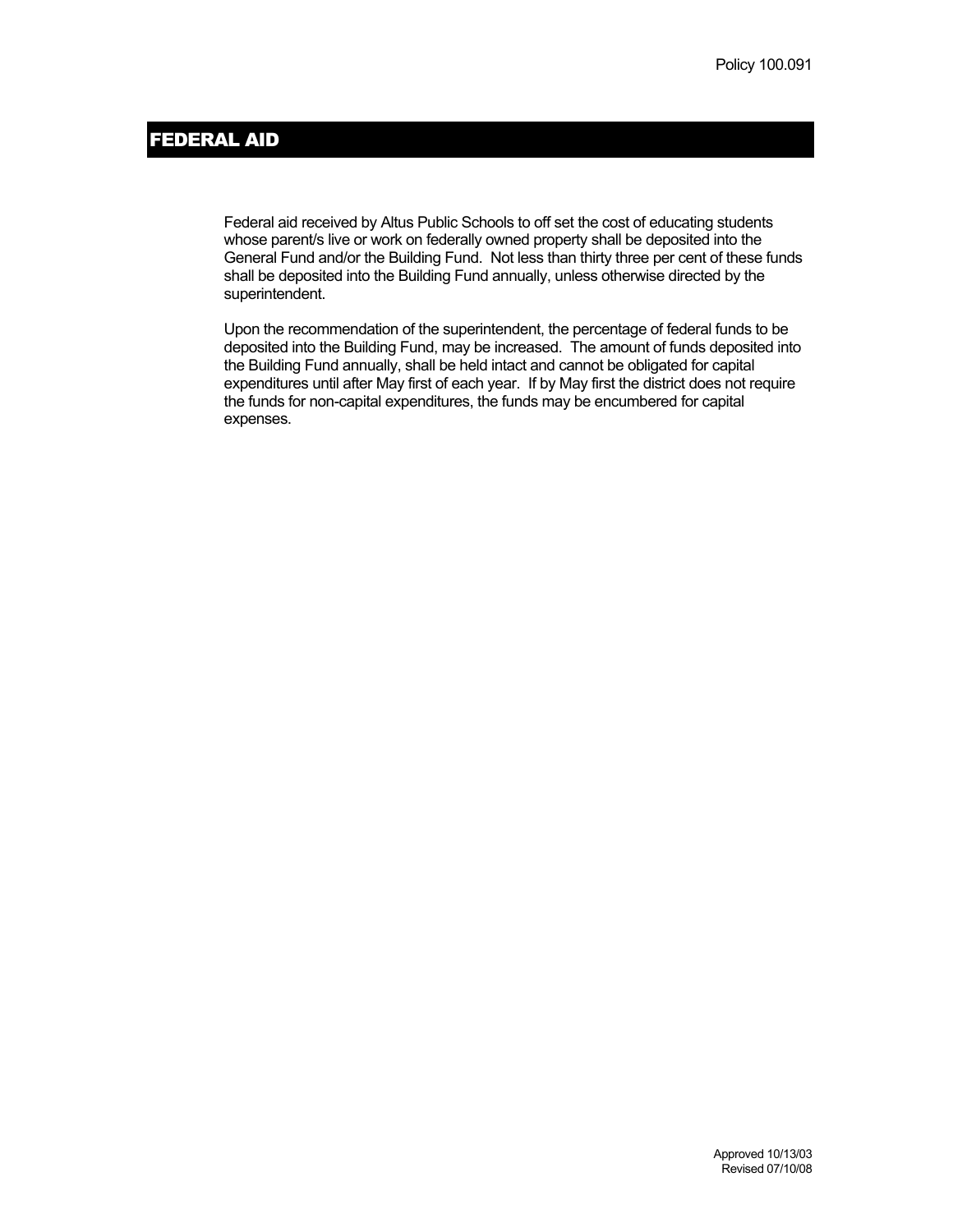### STAFF EVALUATION POLICY

All staff members are expected to perform well in relation to their responsibilities and job description. Within the Altus Schools, the school district and the individual educator jointly accept the responsibility for the improvement efforts to educate the students in our district.

The Board of Education of the Altus School District No. I-018 Altus, Oklahoma, hereby adopts an evaluation policy for all certified employees in compliance with 70 O. S. 6-103, Supp. 1977, H.B. 1466 and H.B. 1017.

The procedure and process of evaluation will be subject to continual review and appraisal by the Board of Education. As policies are approved, copies of all amendments and changes will be provided to staff members. Any legislative act, State Department ruling or court decision which makes any part of this policy unlawful will in no way invalidate the rest of this policy.

#### EVALUATION POLICY STATEMENT

The evaluation policies and procedures have been formulated from School-Laws-of-Oklahoma (1990).

The true purpose of evaluation is the improvement of instruction; therefore, the Altus School System has developed a process for the certified and licensed teaching staff to facilitate this desired improvement.

Whenever any evaluation is made of a teacher or administrator, a true copy of the evaluation shall be presented to the person evaluated, who shall acknowledge the written evaluation by signing the original. Within two (2) weeks after the evaluation, the person evaluated may respond and said response shall be made part of the record. Except by order of a court of competent jurisdiction, evaluation documents and the responses thereto shall be available only to the evaluated person, the administrative staff making the evaluation, the board and administrative staff of any school to which such evaluated person applies for employment and such persons as are specified by the teacher in writing and shall be subject to disclosure at a hearing or trial de novo. (70-6-101.11)\*

\* Renumbered from Sec. 98 (70-6-102.3), by H.B. 1017 of the 1989 Special Session.

NOTE: Amended by HB 1017, Sec. 72 of the 1989 Special Session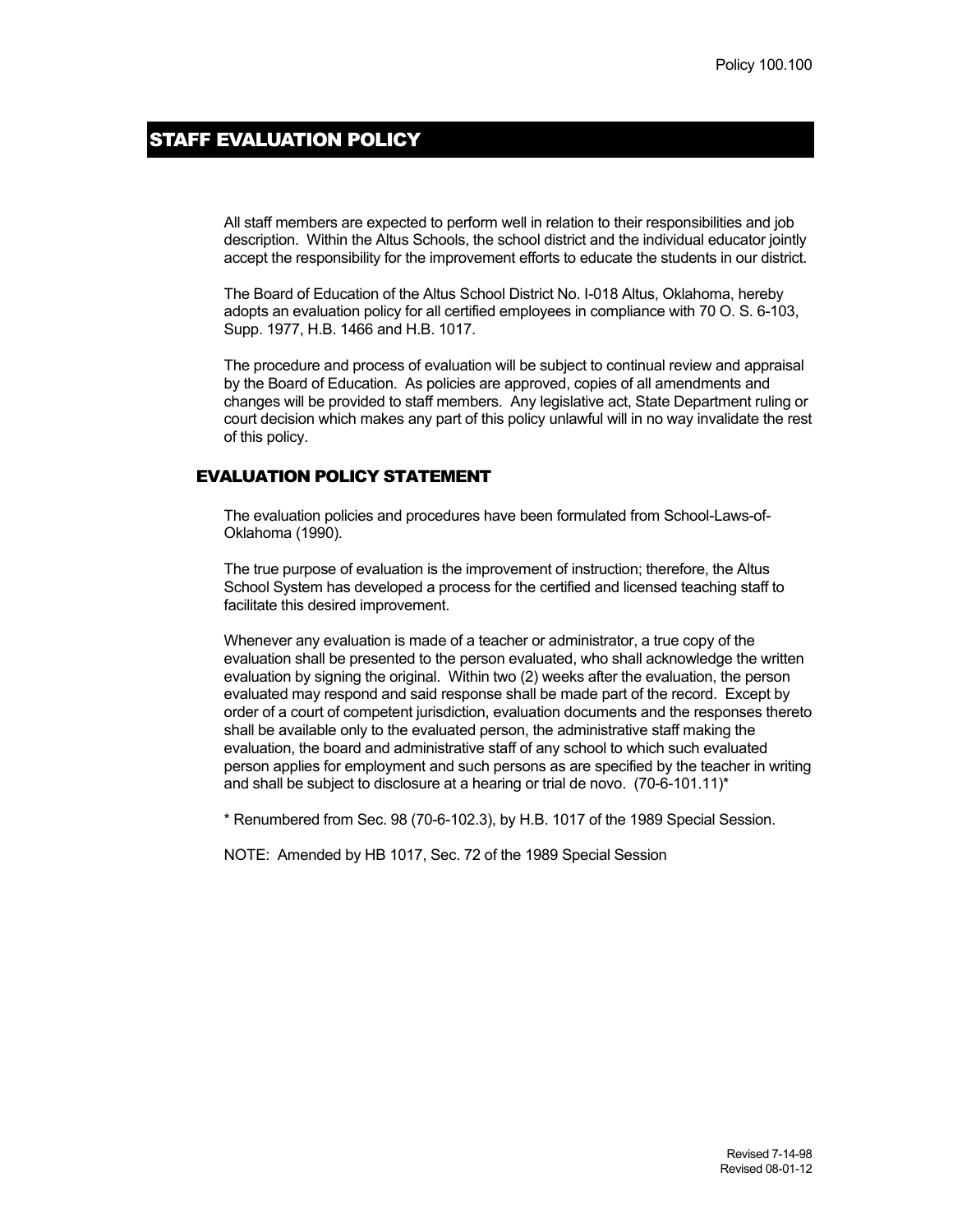### REQUESTS OF PATRONS OR EMPLOYEES

Regular and special meetings of the Board of Education will be open to the public. The meeting date and place will be announced in accordance with the Open Meeting Law.

Meetings of the Board of Education are conducted for the purpose of carrying on the business of the school district. The meetings are not public hearings but are meetings held in the public.

Except when the Board enters into an executive session in accordance with Oklahoma Statutes, all meetings shall be open to the public. Minutes shall record the action taken at each meeting and will show how each member voted on each item presented for action.

Orderly conduct of a meeting does not permit spontaneous discussion from the audience. Individuals or organizations desiring to be heard by the Board shall submit their requests to the Superintendent of Schools, requesting that an item be placed on the agenda for a specific regular Board meeting.

Any request which is to be considered by the Board must be presented in writing, in detail at least ten days before the regular board meeting and will provide the name and address of the individual who will act as spokesperson at the meeting.

In accordance with provisions of the Open Meeting Law, unless an item has been posted as an official agenda item, discussion and action may be considered inappropriate.

The Superintendent of Schools shall confer with the president of the Board of Education concerning approval to place the requested item on the agenda and to determine the appropriate meeting for such discussion. Presenters may be scheduled by the Superintendent of Schools to address subjects already included on the agenda.

A single spokesperson shall be selected by groups or organizations to address the board on requested agenda item. Initial presentations are limited to five minutes, although the Board of Education may wish to extend the time through question-answer time or through discussion.

Individuals or groups making a request to address the board will be advised by the superintendent that they are scheduled on the agenda, or that the item and/or discussion will be delayed until another meeting.

Individuals or groups desiring additional information about any item on the agenda should direct such inquiries to the Office of the Superintendent.

Persons making presentations at a board meeting shall address remarks to the President of the Board, and may direct questions or comments to board members or the officers of the school system only upon approval of the President. Members of the board and the superintendent may have the privilege of asking questions of any person who addresses the Board.

The intent of this policy is to allow a fair and adequate opportunity to be heard, to allow the superintendent to take direct action when policies have already been established by the board to obtain necessary information concerning the subject, and to see that the time so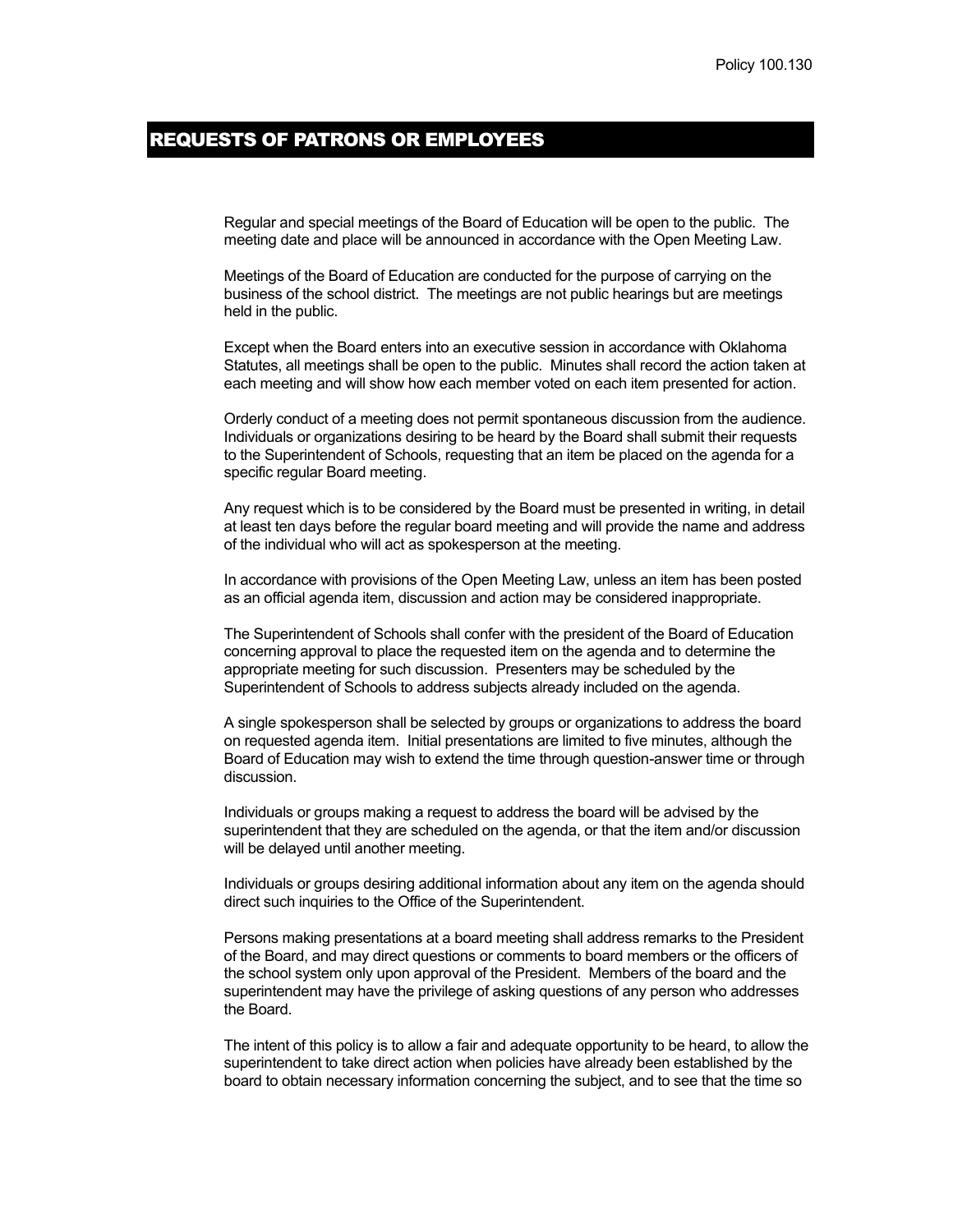devoted the discussion does not interfere with the fulfillment of the scheduled agenda of the board.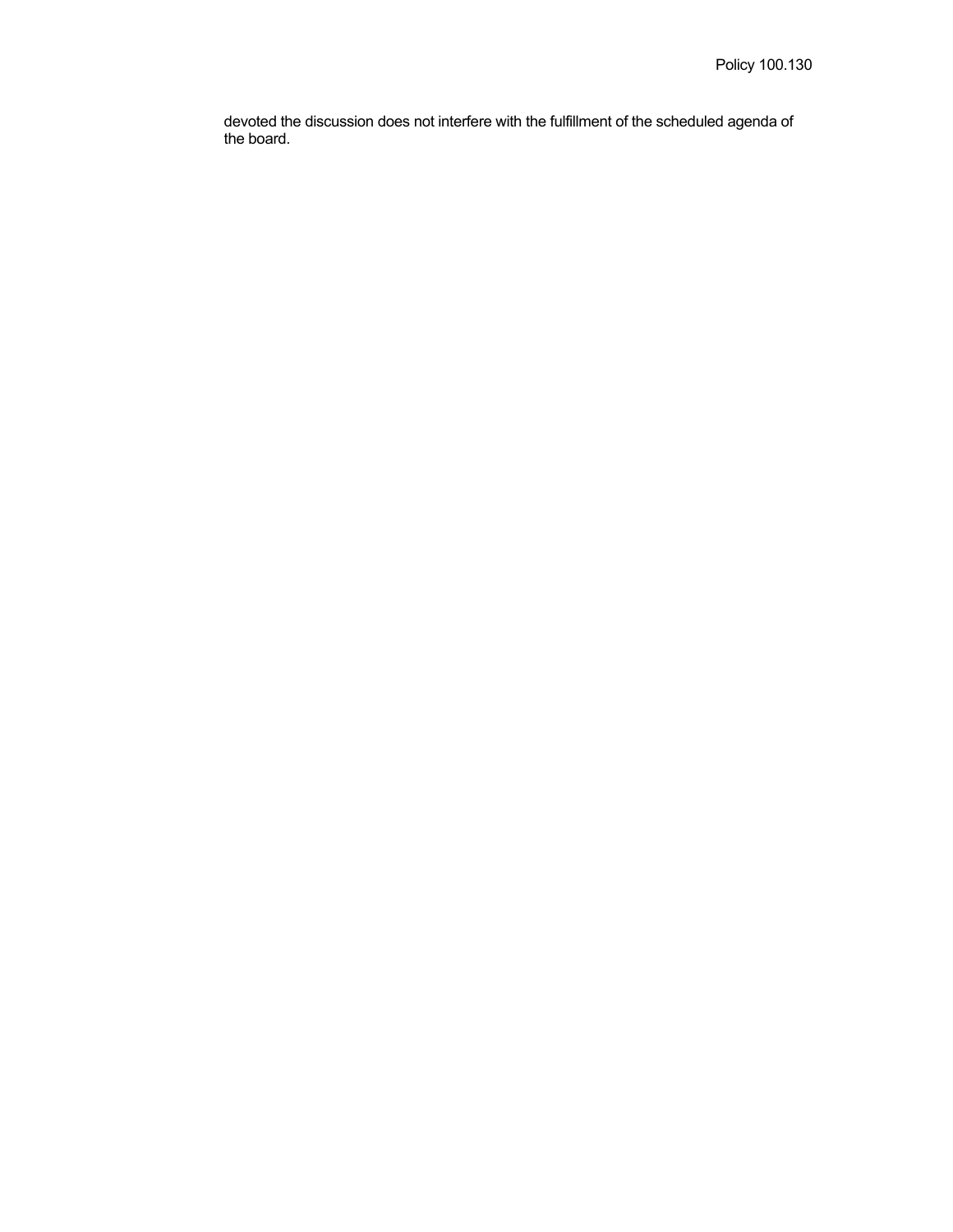## COMMENTS FROM THE PUBLIC

#### **Request to Address the Board of Education**

This completed form must be presented to the Superintendent of Schools at least seventytwo hours, excluding holidays and weekends, in advance of the next regularly scheduled board meeting.

| Name:                                                           |                                                                                                                                                                                                                                                                                                                                                                                                                                                                  |
|-----------------------------------------------------------------|------------------------------------------------------------------------------------------------------------------------------------------------------------------------------------------------------------------------------------------------------------------------------------------------------------------------------------------------------------------------------------------------------------------------------------------------------------------|
|                                                                 |                                                                                                                                                                                                                                                                                                                                                                                                                                                                  |
| Organization or individual represented, if any:                 |                                                                                                                                                                                                                                                                                                                                                                                                                                                                  |
|                                                                 |                                                                                                                                                                                                                                                                                                                                                                                                                                                                  |
| Employee of School District? _______ Yes ________ No            |                                                                                                                                                                                                                                                                                                                                                                                                                                                                  |
| Topic Desired to be Addressed: (brief description of the topic) |                                                                                                                                                                                                                                                                                                                                                                                                                                                                  |
|                                                                 | <u> 1989 - Johann Harry Harry Harry Harry Harry Harry Harry Harry Harry Harry Harry Harry Harry Harry Harry Harry</u>                                                                                                                                                                                                                                                                                                                                            |
|                                                                 |                                                                                                                                                                                                                                                                                                                                                                                                                                                                  |
|                                                                 | The undersigned understands that the meeting is held in accordance with provisions of the<br>Oklahoma Open Meeting Law, that presentations are limited to a maximum of three<br>minutes, that expressions of personal complaints against school personnel shall not be<br>permitted, and that no response of any kind will be made by any member of the Board of<br>Education or the administration either during or at the conclusion of the speakers' remarks. |
|                                                                 |                                                                                                                                                                                                                                                                                                                                                                                                                                                                  |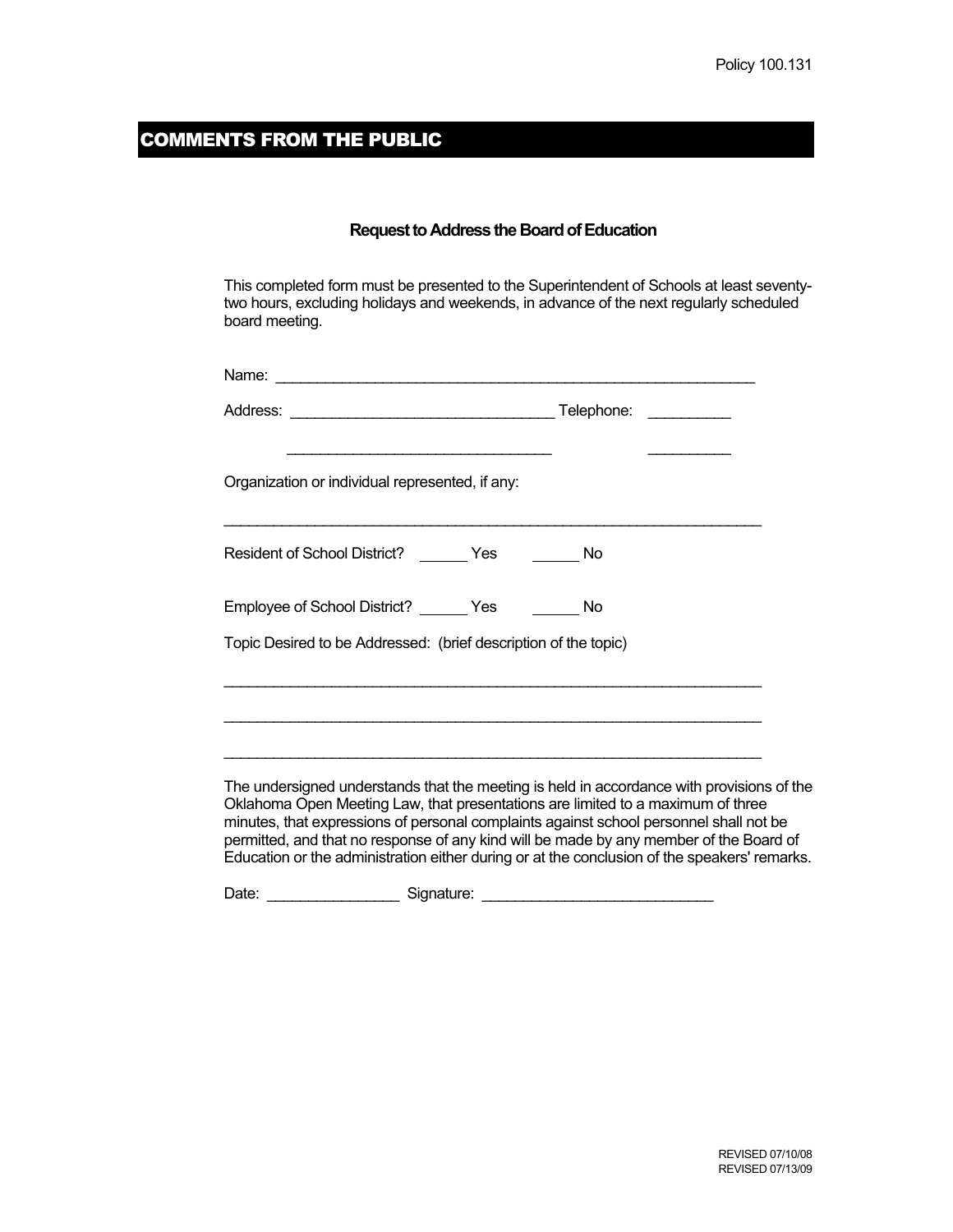#### COMMENTS FROM THE PUBLIC

The agenda for each regular meeting of the Board of Education shall include a topic, "Comments from the Public." The purpose of the business item is to permit members of the public to speak, within time limitations, on non-personnel matters of immediate concern within the jurisdiction of the Board.

Citizens desiring to address the Board on the "Comments from the Public" agenda topic shall advise the Superintendent of Schools at least seventy-two hours, excluding holidays and weekends, in advance of the next regularly scheduled board meeting. This will permit orderly scheduling of public remarks on the meeting agenda. The request shall be made in writing on a form provided by the School District and shall include the name of the speaker, the address, telephone number, name of organization represented (if any), and a brief description of the topic to be addressed, as well as whether speaking in support of or in opposition to the topic to be addressed.

A time allocation, not to exceed 20 minutes at a meeting, shall be provided for the "Comments from the Public" agenda item. The President of the Board shall advise the audience at the beginning of the "Comments from the Public" agenda item of the policy concerning the procedure to be observed.

Speakers shall be advised that their comments are limited to three minutes speaking time. Speakers shall not be permitted to participate in gossip, make defamatory comments, use abusive or vulgar language. Speakers shall be advised that comments must be limited to items which directly relate to the Altus School District. The President of the Board will maintain the prerogative to discontinue any presentation which violates any of the public participation guidelines.

A single spokesperson will be selected by groups or organizations desiring to address the Board under the "Comments from the Public" agenda topic in order to avoid hearing repetitious information.

School Board policies, state law, and federal law have established separate and distinct procedures and forums for the resolution of employee grievances, employee complaints, employee suspensions and terminations, and complaints against individual employees, pupil suspensions and appeals, and litigation. To avoid circumvention of those separate proceedings and ensure fairness to all parties concerned, no person will be allowed to speak regarding the following:

An issue in a pending lawsuit, complaint, or investigation filed with an outside agency wherein the school district, employee(s) or the School Board is a party;

- a) a pending grievance;
- b) a pending employee complaint filed with the school district or an outside agency;
- c) complaint against individual employee(s);
- d) employee disciplinary action, suspension, or termination; or
- e) a pending pupil suspension or appeal which may reach the Board of Education.

As a general rule, there will be no "Comments from the Public" at special or emergency meetings of the Board.

In accordance with provisions of the Oklahoma Open Meeting Act, discussion or action by the Board on an item presented under the "Comments from the Public" agenda topic is not permitted. The President shall advise speakers that no response of any kind will be made by any member of the Board of Education or administration either during or at the conclusion of the speakers' remarks.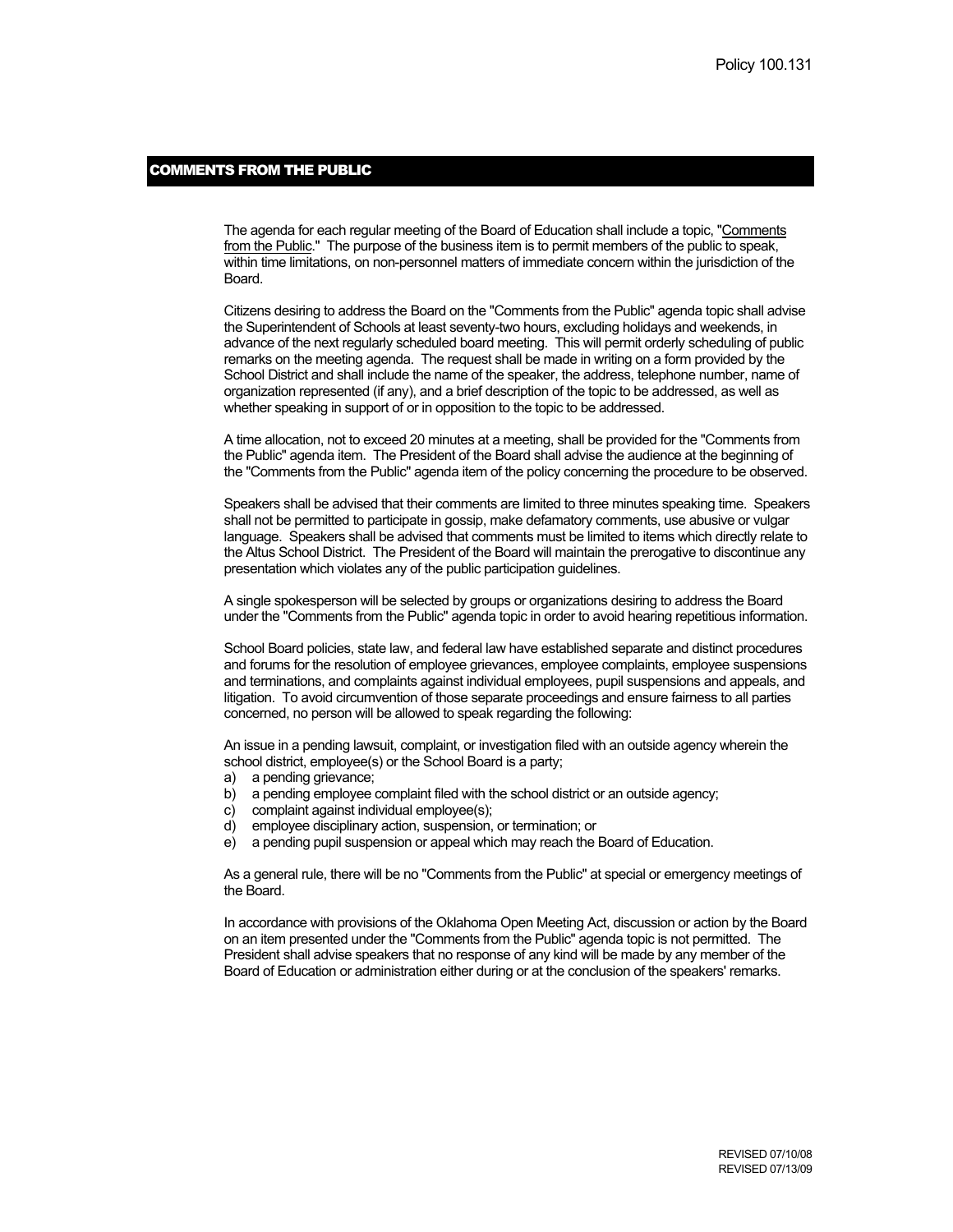## NON DISCRIMINATION POLICY

The Altus School System shall be a unitary educational system which shall be operated without regard to age, sex, race, disability, religion, veteran status, or national origin. The policy applies to all grade levels K-12, Adult Education and to all faculties and is in compliance with Title VI of the Civil Rights Act of 1964 and Title IX of the Education Amendments of 1972. Nondiscrimination is practiced both in employment and in admission of students to school programs.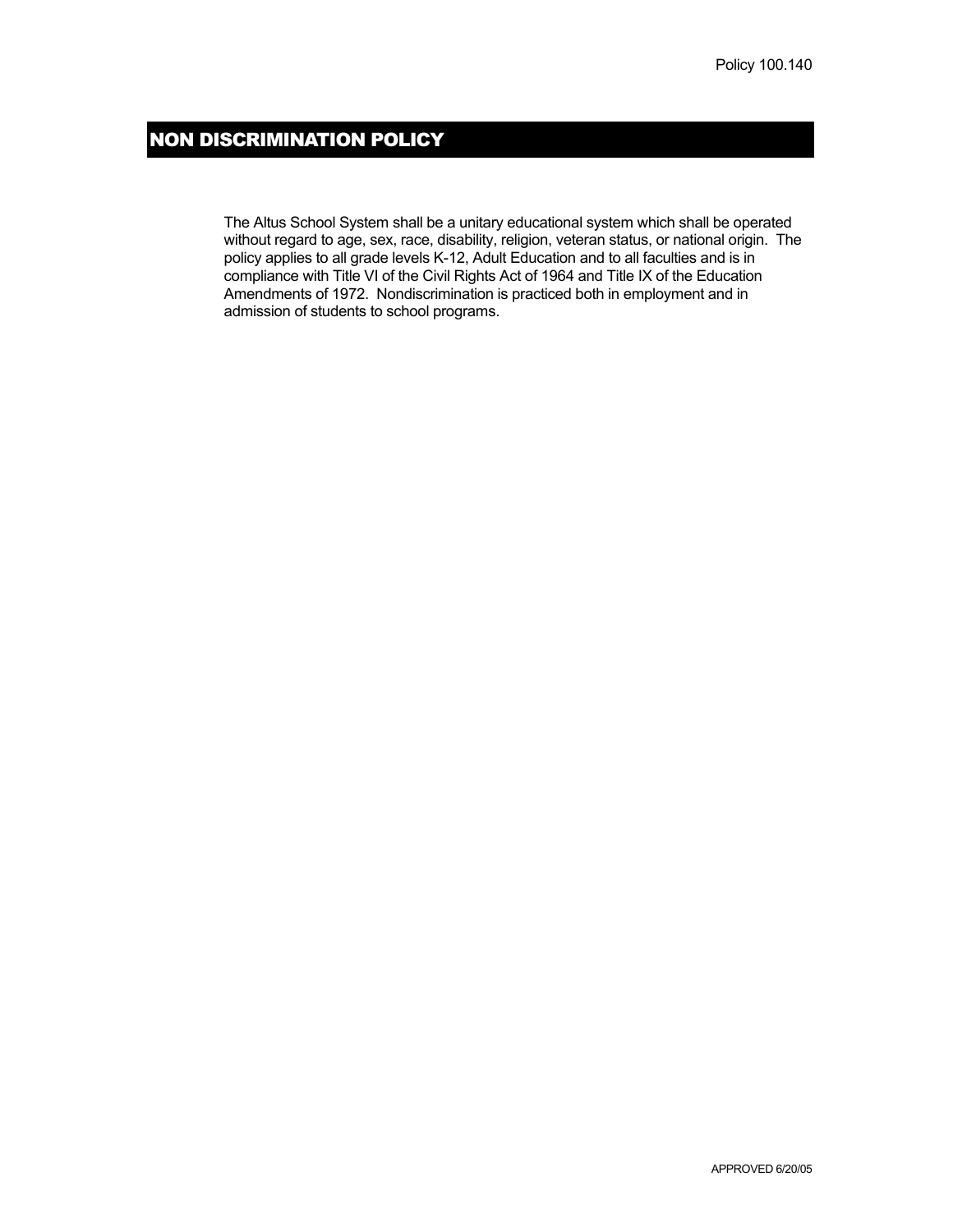## AMENDMENTS AND REVISIONS OF POLICY

These board policies may be altered or amended at any regular meeting, or special meeting called for that purpose, of the Board of Education by majority vote of the board.

These policies shall be reviewed annually for the purpose of recommendation of addition or deletion.

The annual review shall be made and recommendations presented to the board prior to the opening of school for the Fall term.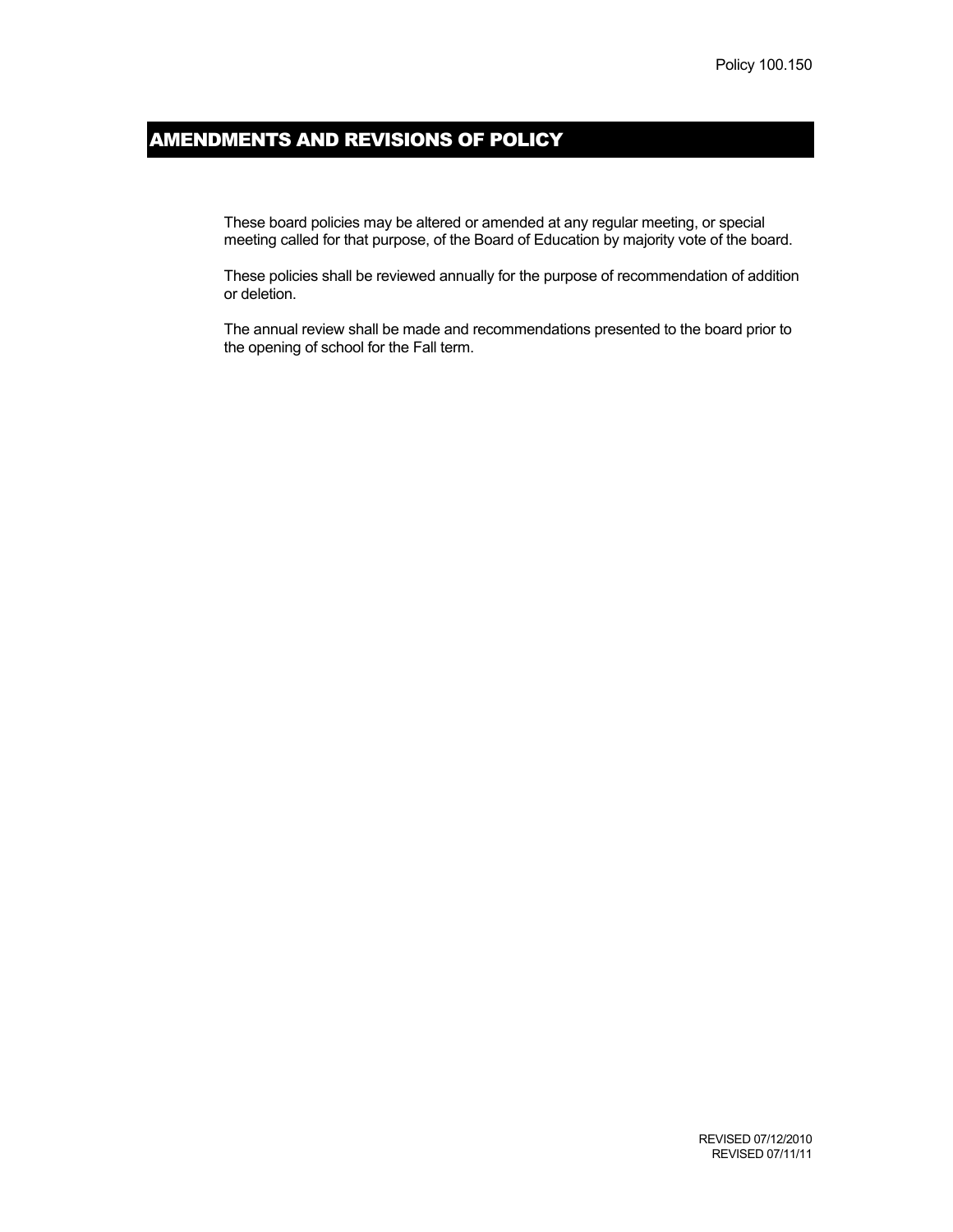## PETITIONS

The petition of any cause may not be circulated in a school building without the approval of the superintendent.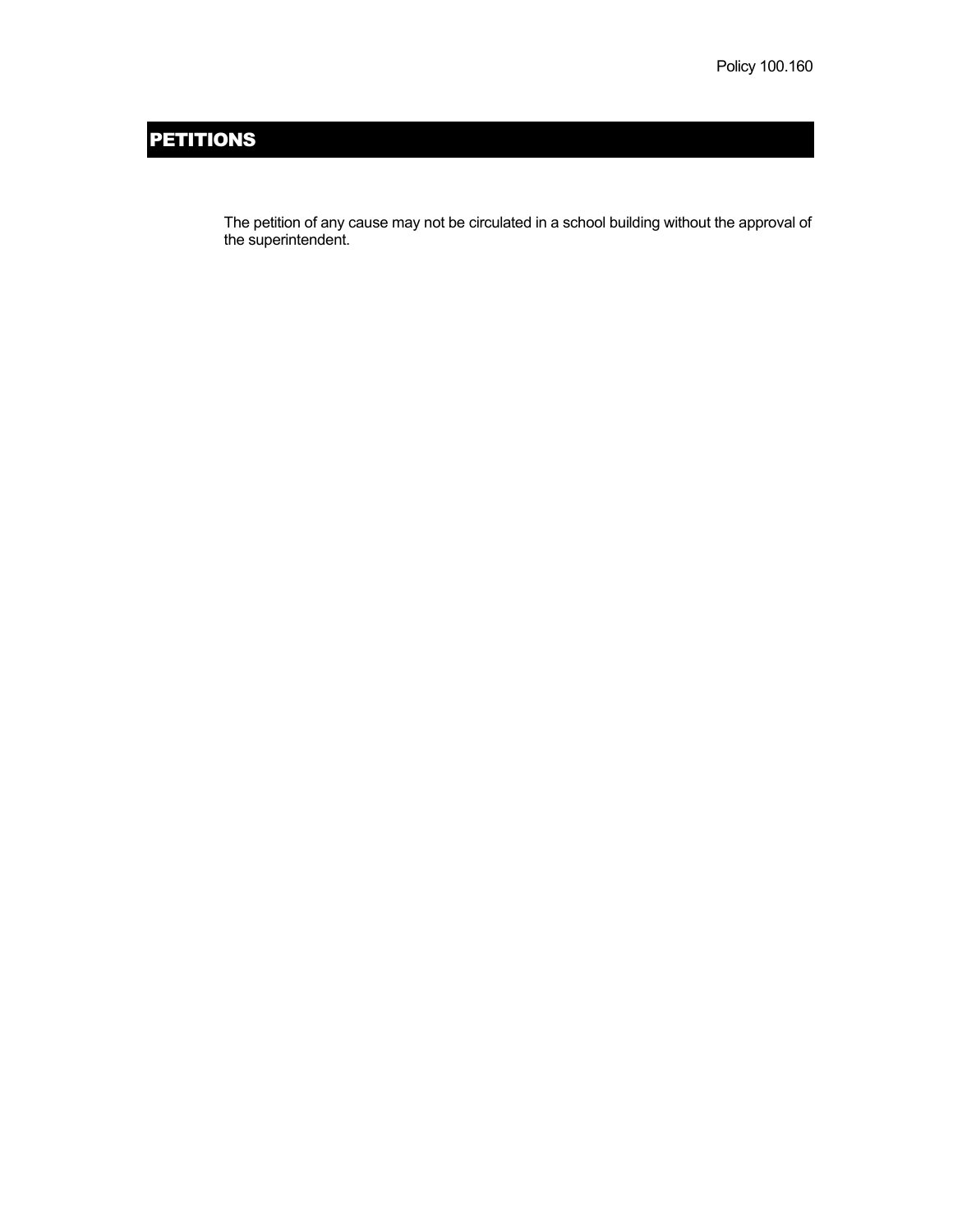## USE OF PUBLIC FUNDS, PROPERTY, TIME, AND PERSONNEL TO INFLUENCE ELECTIONS

An employee of Altus Public Schools shall not use or authorize the use of public funds, property, or time, to participate or assist in the organization of or preparation for a fundraiser for a campaign or in any solicitation of funds for or against a candidate for state office or a ballot measure.

Further, an employee of Altus Public Schools shall not use or authorize the use of public funds, property, or time to produce, print, publish, broadcast, or otherwise disseminate material designed or timed to influence the results of an election for state office or a ballot measure, except political activities or statements inherent to or part of the function of a candidate or an elective officer or in the performance of a state officer's or state employee's duties or as allowed by law, regardless of the lack of specific reference to the election.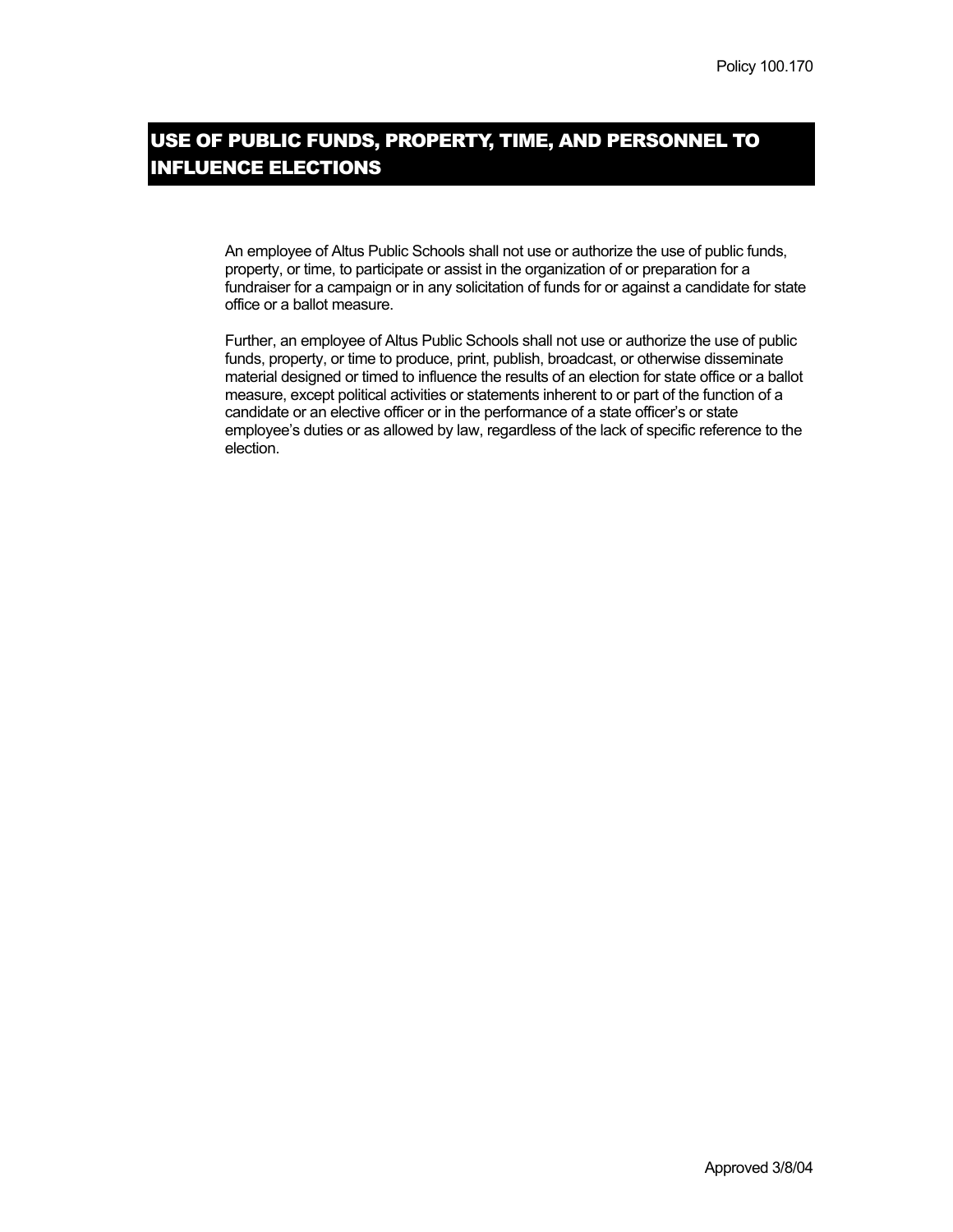## FLAG OF THE UNITED STATES AND STATE OF OKLAHOMA

The flag of the United States and the State of Oklahoma will be displayed in each classroom and from the flag pole at each school during suitable weather and at all times when schools are in session.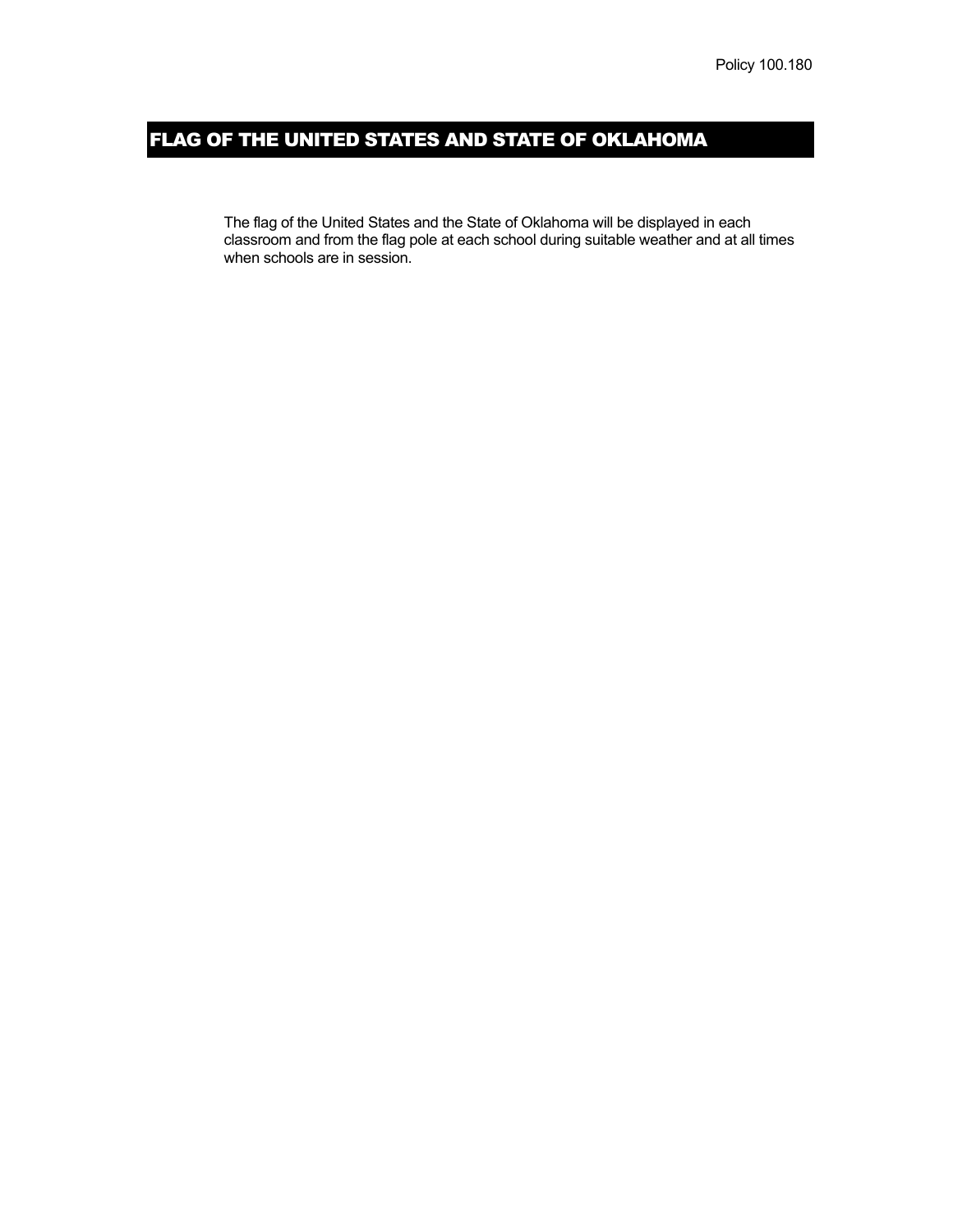### BOARD POLICIES FACULTY HANDBOOK, & STUDENT HANDBOOK

The current Board Policies shall be posted on the district website prior to the beginning of each school year.

The principal of each school within the district will devise a faculty handbook for approval by the superintendent and will provide a copy for all staff at the beginning of each school year.

The principal of each school within the district will devise a student handbook for approval by the superintendent and will provide a copy for all staff and students at the beginning of each school year.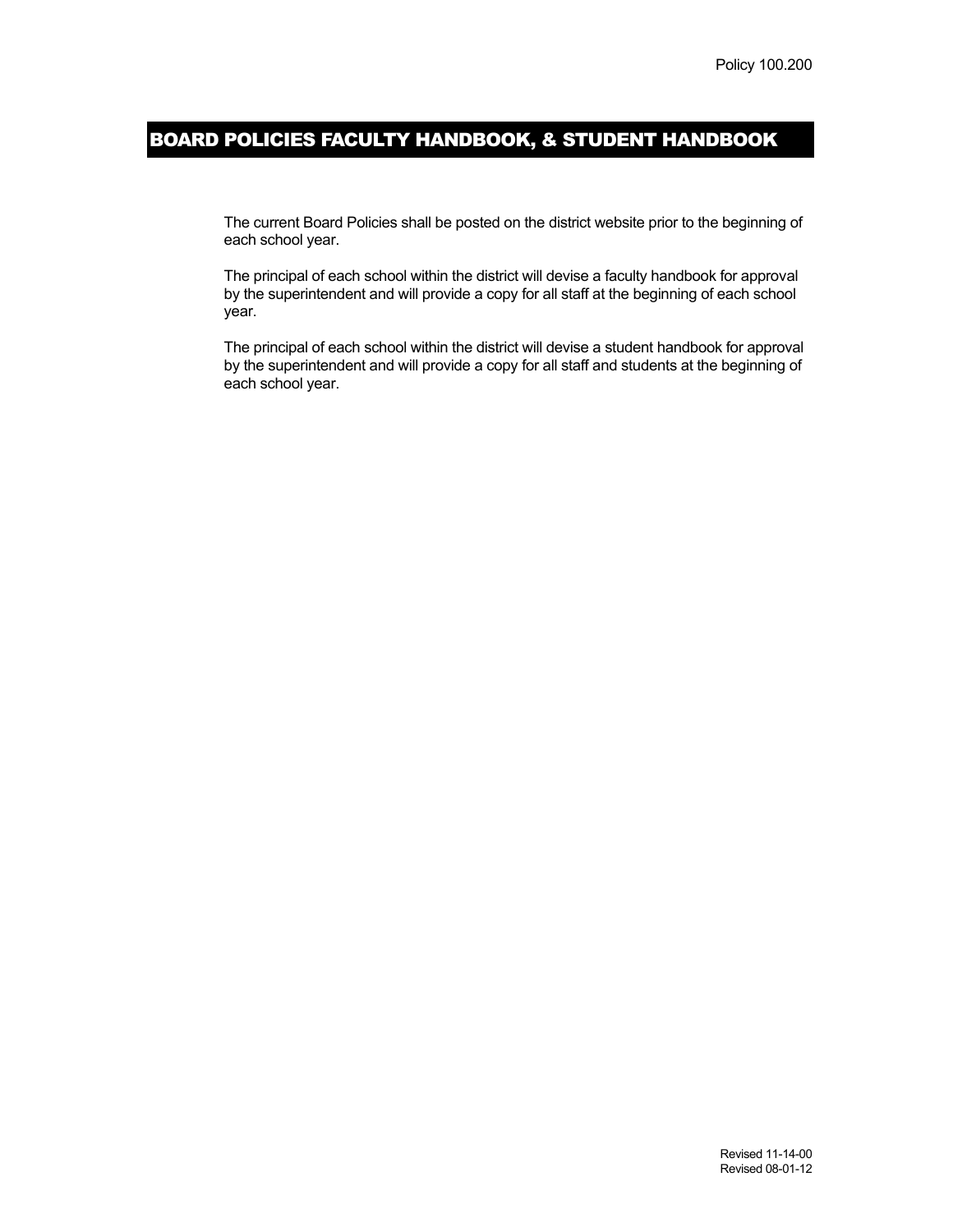### OPERATION AND MAINTENANCE PLAN FOR CONTROLLED EXPOSURE TO ASBESTOS

Assistant Superintendent/The Director of Related Services in charge of building maintenance will present to the Board for adoption an Operation and Maintenance Plan for controlling exposure to asbestos in the Altus School District. This plan is to be updated as needed by presenting suggested revisions to the Board of Education.

It is the intent of the Board of Education that all staff members of the Altus School District adhere strictly to the responsibilities and procedures outlined in this document with respect to working with and around asbestos.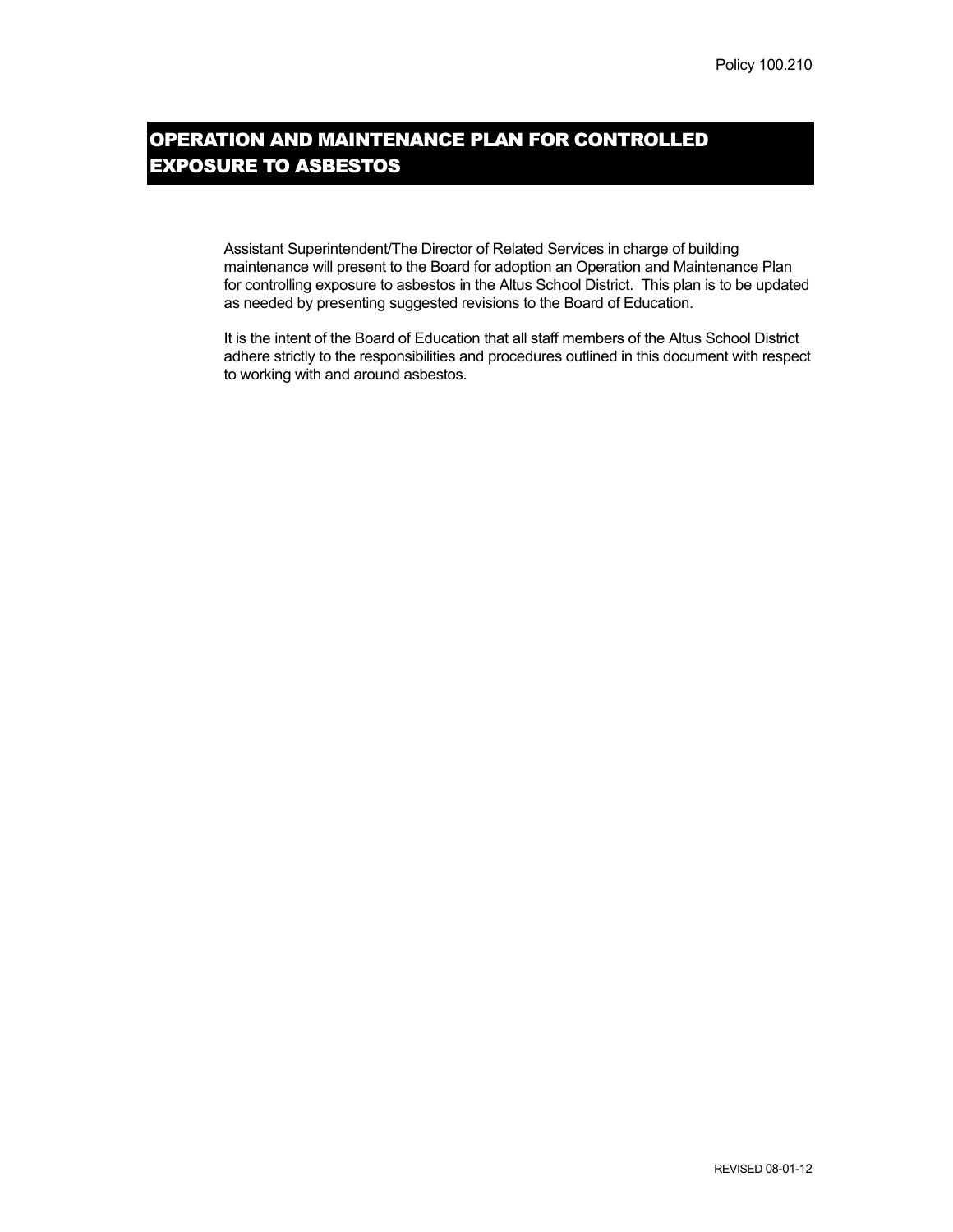### ALTUS PUBLIC SCHOOLS ENERGY MANAGEMENT CONSERVATION

As the school board of the Altus Public Schools, We believe it to be our responsibility to insure that every effort is made to conserve energy and natural resources while exercising sound financial management.

The implementation of this policy is the joint responsibility of the board members, administrators, teachers, students, and support personnel. The success of this program is based on cooperation at all levels.

The district will maintain accurate record of energy consumption and cost of energy and will provide information to the district personnel on the goals and progress of the Energy Conservation Program.

The energy manager will be accountable for energy management on all school campuses with energy audits being conducted and conservation outlines being updated. Judicious use of the various energy systems of each campus will be the joint responsibility of the energy manager and site principal to ensure an efficient energy posture is maintained on a daily basis.

#### SPECIFIC AREAS OF EMPHASIS INCLUDE:

- 1. Every student and employee will be expected to contribute to energy efficiency in our district. Every person will be expected to be an "energy saver" as well as an "energy user".
- 2. Effective immediately, all unnecessary lighting and electrical equipment in unoccupied areas will be turned off when students and teachers leave school or classrooms. Custodians will turn on lights and electrical equipment only in the areas in which they are working.
- 3. Energy management on his/her campus will be made a part of the principal's annual performance evaluation.
- 4. Within sixty (60) days, administrative guidelines will be adopted in implementing our energy program.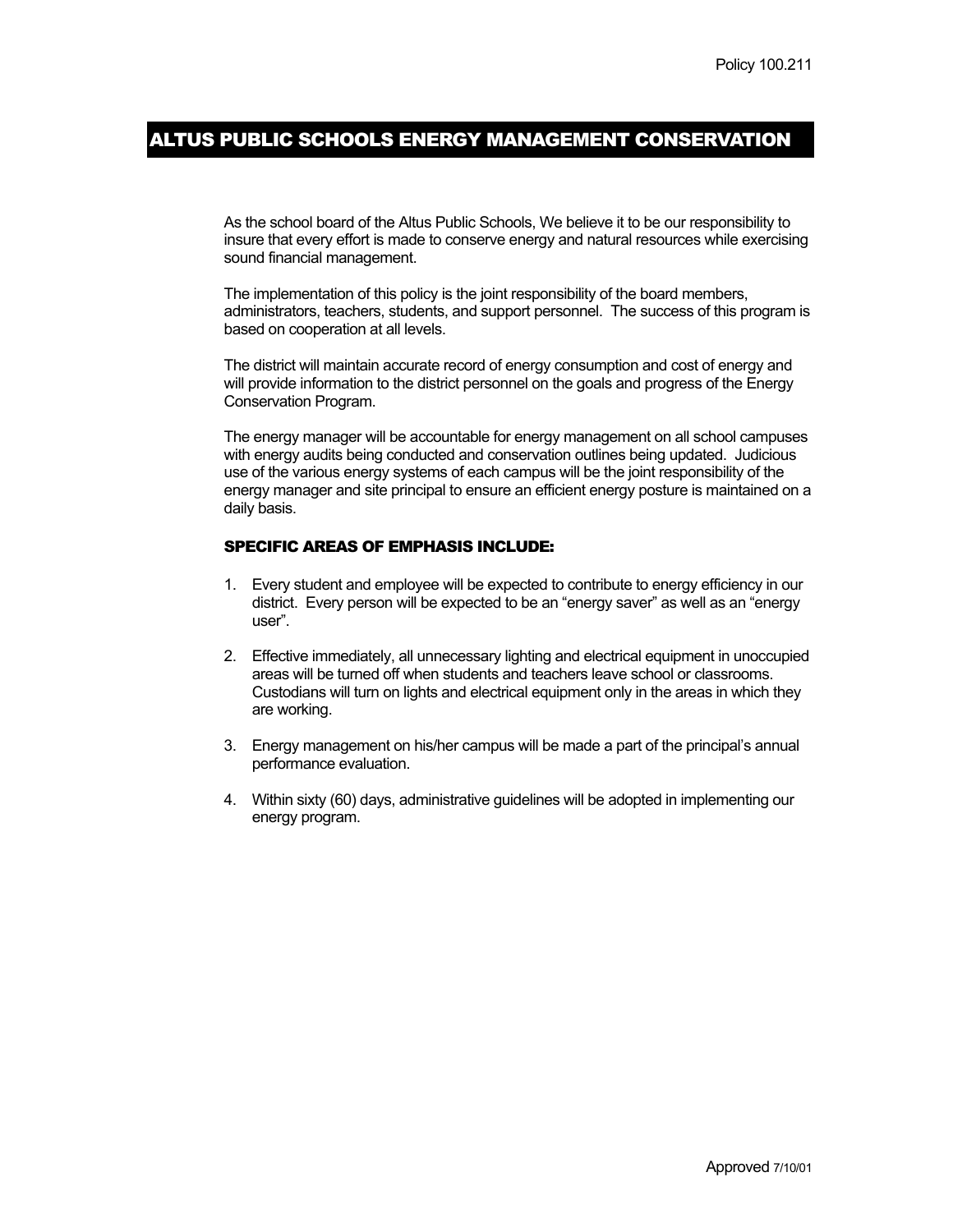## ADMISSION OF SCHOOL BOARD MEMBERS AND ADMINISTRATORS OF SCHOOL DISTRICTS TO ATHLETIC EVENTS

Upon proper identification, any visiting school board member or administrator may be admitted to all Altus Schools athletic events at no charge.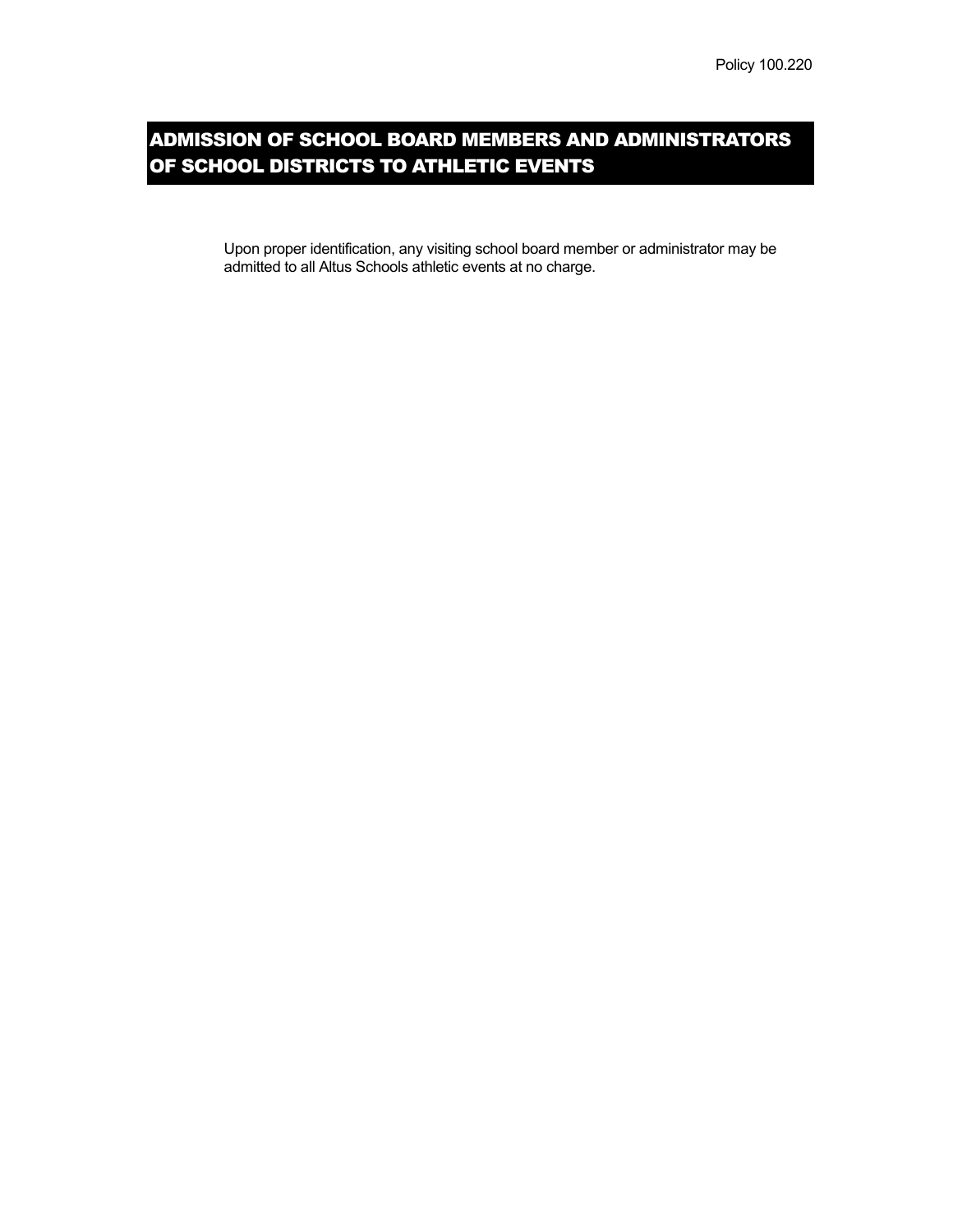### FAMILY EDUCATIONAL RIGHTS AND PRIVACY ACT (FERPA) NOTICE FOR DIRECTORY INFORMATION

**The** *Family Educational Rights and Privacy Act* **(FERPA),** a Federal law, requires that Altus Public Schools, with certain exceptions, obtain parental written consent prior to the disclosure of personally identifiable information from a child's education records. However, Altus Public Schools may disclose appropriately designated "directory information" without written consent, unless the parent has advised the District to the contrary in accordance with District procedures. The primary purpose of directory information is to allow the Altus Public School District to include this type of information from a child's education records in certain school publications. Examples include:

- o A playbill, showing a student's role in a drama production;
- o The annual yearbook;
- o Honor roll or other recognition lists;
- o Graduation programs; and
- $\circ$  Sports activity programs, such as for football, showing weight and height of team members.

Directory information, which is information that is generally not considered harmful or an invasion of privacy if released, can also be disclosed to outside organizations without a parent's prior written consent. Outside organizations include, but are not limited to, companies that manufacture class rings or publish yearbooks. In addition, two federal laws require local education agencies (LEAs) receiving assistance under the *Elementary and Secondary Education Act of 1965* (ESEA) to provide military recruiters, upon request, with three directory information categories – names, addresses, and telephone listings – unless parents have advised the LEA that they do not want their student's information disclosed without their prior written consent.

Classroom lists of students, grade level lists of students, and school-wide lists of students will be released to organizations or individuals representing organizations that have a direct affiliation with one or more District schools and/or programs. Examples of such organizations include the PTO or Booster Clubs. Lists of students shall not be released to vendors or others soliciting students for contributions or sales.

Parents wishing to **prevent** release of directory information about their child(ren) (or the student if age18 or older) must return a completed privacy form (available in each school office) to the principal of the school within 10 days of the start of each school year.

#### **The Altus Public School District designates the following items as directory information:**

- o Student Name
- o Address
- o Telephone Number
- o Electronic Mail Address
- o Photograph Not Used in A Disciplinary Manner
- o Videotape Not Used in a Disciplinary Manner
- o Date of Birth
- o Major Field of Study
- o Dates of Attendance ("from" and "to" dates of enrollment)
- o Grade Level
- o Participation in Officially Recognized Activities and Sports
- o Height and Weight of Members of Athletic Teams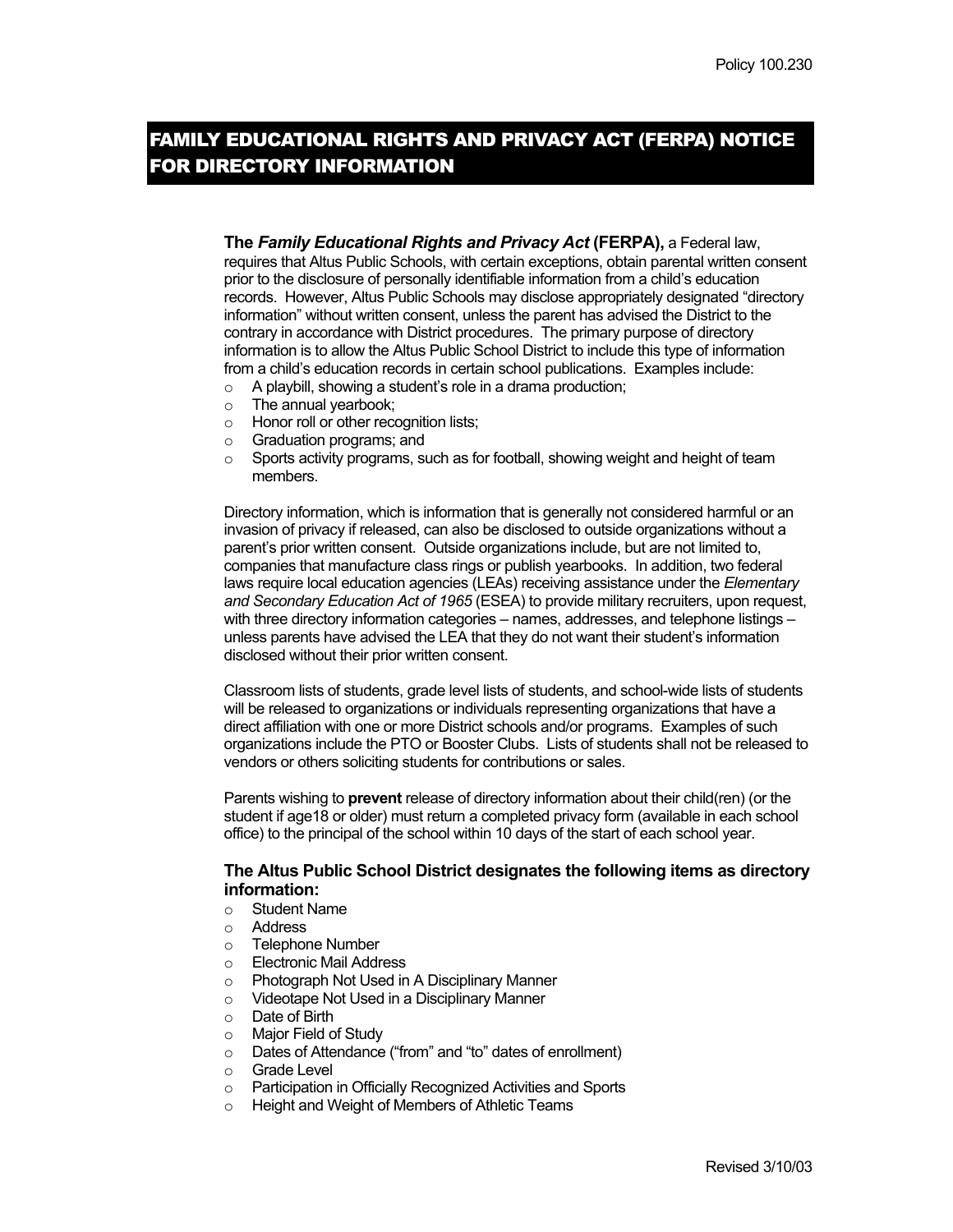- o Degrees, Honors, and Awards Received
- o The Most Recent Educational Agency or Institution Attended
- o Student Work for Display at the Discretion of the Teacher (no grade displayed)
- o Classroom Lists of Students
- o Grade Level Lists of Students
- o School-Wide Lists of Students

Laws referenced are: Section 9528 of the ESEA (20 U.S.C. 7908), as amended by the *No Child Left Behind Act of 2001* (P.L. 107-110), the education bill, and 10 U.S.C. 503, as amended by section 544, the *National Defense Authorization Act for Fiscal Year 2002* (P.L. 107-107), the legislation that provides funding for the Nation's armed forces, and section 553 B of the Oklahoma Open Records Act.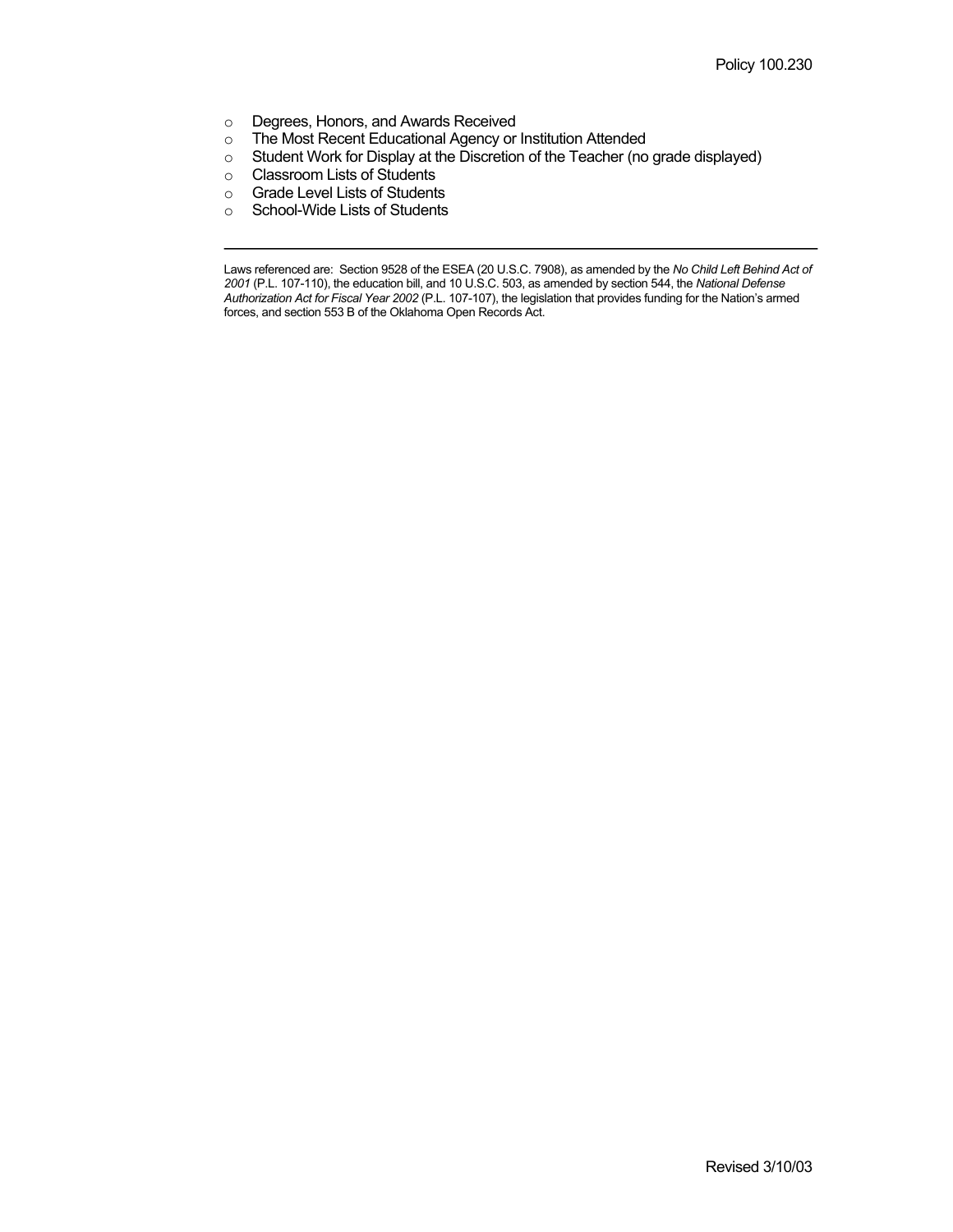Dear Parent (Student):

Certain directory information may be released to media, colleges, civic or school-related organizations, and state or governmental agencies, as well as published in programs for the athletic, music, and theater presentations of this school district.

Directory information includes the following kinds of information:

- **Student Name**
- **Address**
- Telephone Number
- Electronic Mail Address
- Photograph Not Used in A Disciplinary Manner
- Videotape Not Used in a Disciplinary Manner
- Date of Birth
- Major Field of Study
- Dates of Attendance ("from" and "to" dates of enrollment)
- Grade Level
- Participation in Officially Recognized Activities and Sports
- Height and Weight of Members of Athletic Teams
- Degrees, Honors, and Awards Received
- The Most Recent Educational Agency or Institution Attended
- Student Work for Display at the Discretion of the Teacher (no grade displayed)
- Classroom Lists of Students
- Grade Level Lists of Students
- School-Wide Lists of Students

Please complete the form below if you **do not** wish the above listed directory information to be released without your specific written permission. Be aware, however, that by completing this request, your child's name (and other directory information) will not be released for honor rolls, graduation lists, athletic team lists, media stories, etc. or upon request to any agency or individual.

The release of all directory information is denied.

This form must be completed and returned to the school principal within 10 days of the start of the school year.

Name of Student Carrier Controller School Creative Controller Creater Controller Creater Creater Controller C

Parent's Signature **Date**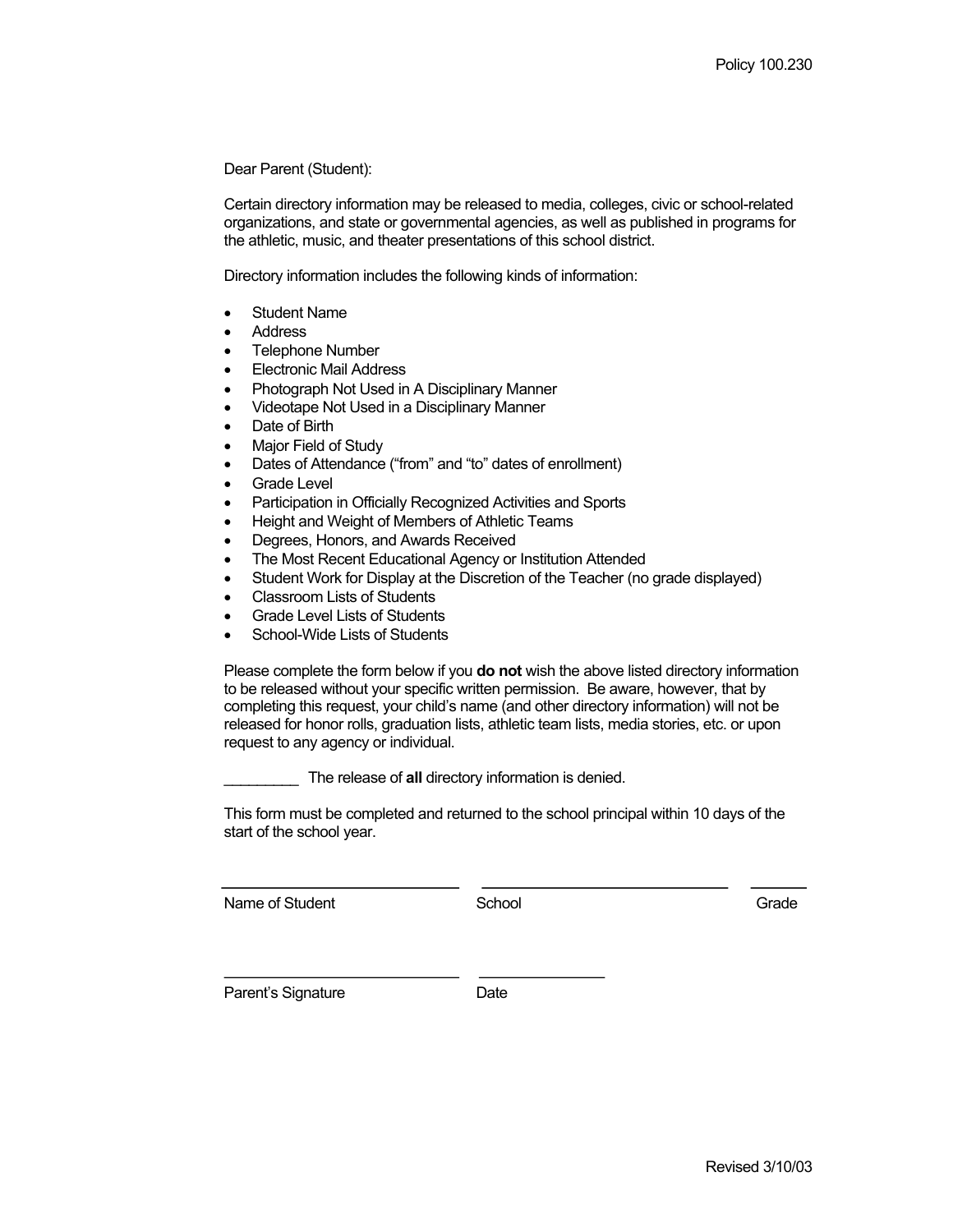### FAMILY EDUCATION RIGHTS AND PRIVACY ACT

Introduction:

This policy, and procedures included with it, are designed to meet the provisions of the Family Educational Rights and Privacy Act (FERPA) and the Altus School District is committed to implement the policy and follow the procedures.

In case a parent of a student, an eligible student, or a citizen of the Altus School District believes that the district is violating the Department of Health Education and Welfare. The address is:

> Family Policy Compliance Office U.S. Dept. of Education 600 Independence Ave., SW Washington, D.C. 20202-4605 (202) 260-3887

The Altus Public Schools shall annually notify parents of students currently in attendance and eligible students of their rights under the FERPA and this district's policy through the public news media and upon enrollment of all students.

The notification shall be published within the first month of each school year in the local newspaper.

Additionally, a bulletin containing the notification will be given to parents and eligible students with enrollment packets during enrollment.

Copies of the policy will be available for parent and eligible student review in the principal's office of each school building and at the superintendent's office.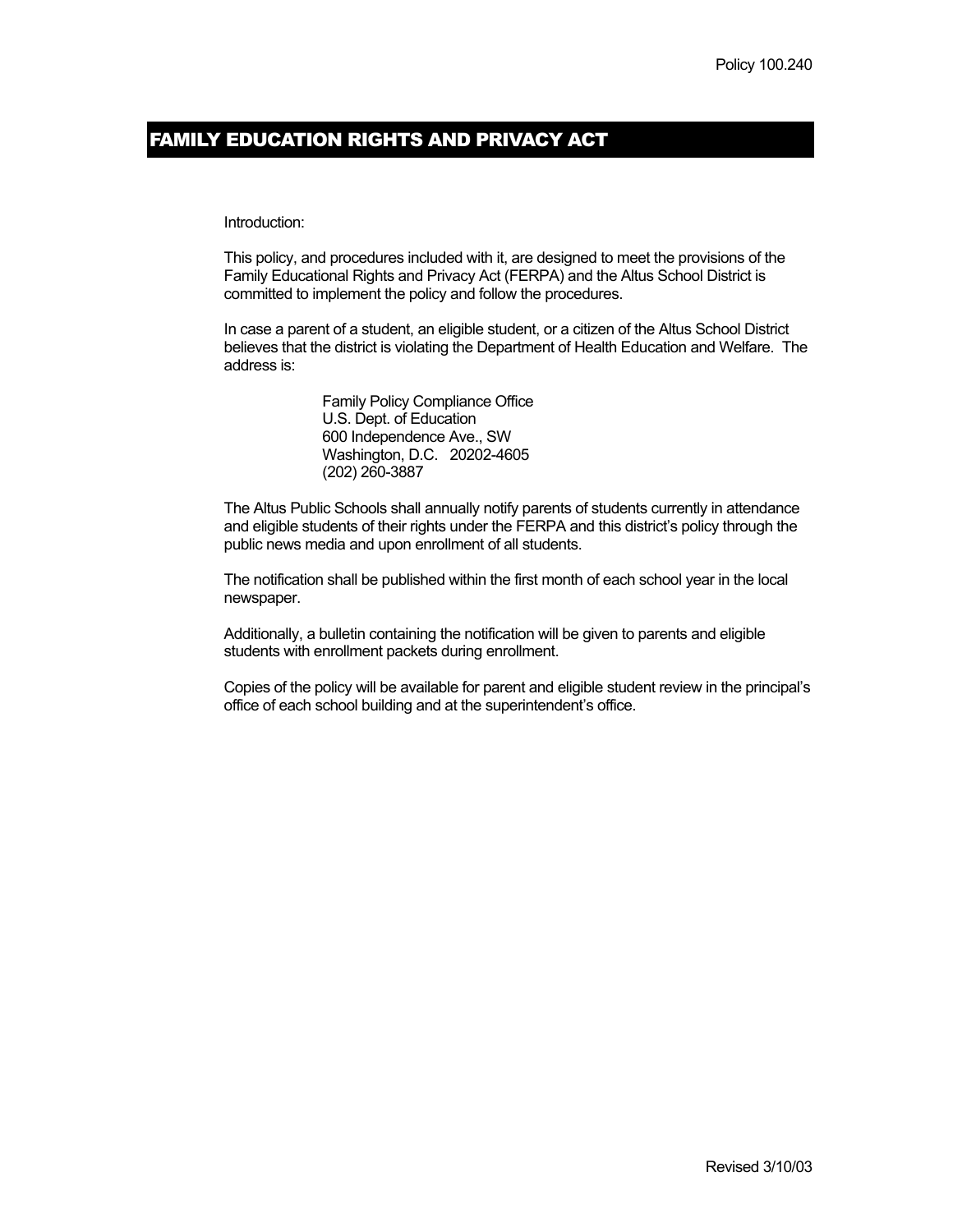### NOTIFICATION OF RIGHTS UNDER FERPA FOR ALTUS PUBLIC **SCHOOLS**

The Family Educational Rights and Privacy Act (FERPA) (20 U.S.C. § 1232g; 34 CFR Part 99) is a Federal law that protects the privacy of student education records. The law applies to all schools that receive funds under an applicable program of the U.S. Department of Education.

FERPA gives parents certain rights with respect to their children's education records. These rights transfer to the student when he or she reaches the age of 18 or attends a school beyond the high school level. Students to whom the rights have transferred are "eligible students."

- Parents or eligible students have the right to inspect and review the student's education records maintained by the school. Schools are not required to provide copies of records unless, for reasons such as great distance, it is impossible for parents or eligible students to review the records. Schools may charge a fee for copies.
- Parents or eligible students have the right to request that a school correct records which they believe to be inaccurate or misleading. If the school decides not to amend the record, the parent or eligible student then has the right to a formal hearing. After the hearing, if the school still decides not to amend the record, the parent or eligible student has the right to place a statement with the record setting forth his or her view about the contested information.
- Generally, schools must have written permission for the parent or eligible student in order to release any information form a student's education record. However, FERPA allows schools to disclose those records, without consent, to the following parties or under the following conditions (34 CFR § 99.31):
	- ° School officials with legitimate educational interest;
	- ° Other schools to which a student is transferring;
	- ° Specified officials for audit or evaluation purposes;
	- ° Appropriate parties in connection with financial aid to a student;
	- ° Organizations conducting certain studies for or on behalf of the school;
	- ° Accrediting organizations;
	- ° To comply with a judicial order or lawfully issued subpoena;
	- ° Appropriate officials in cases of health and safety emergencies; and
	- ° State and local authorities, within a juvenile justice system, pursuant to specific state law.

Schools may disclose, without consent, "directory" information such as a student's name, address, telephone number, date and place of birth, honors and awards, and dates of attendance. However, schools must tell parents and eligible students about directory information and allow parents and eligible students a reasonable amount of time to request that the school not disclose directory information about them. Schools must notify parents and eligible students annually of their rights under FERPA. The actual means of notification (special letter, inclusion in a PTA bulletin, student handbook, or newspaper article) is left to the discretion of each school.

For additional information, you may call 1-800-USA-LEARN (1-800-872-5327) (voice). Individuals who use TDD may call 1-800-437-0833.

Or you may contact us at the following address:

Family Policy Compliance Office U.S. Department of Education 400 Maryland Avenue, SW Washington, D.C. 20202-8520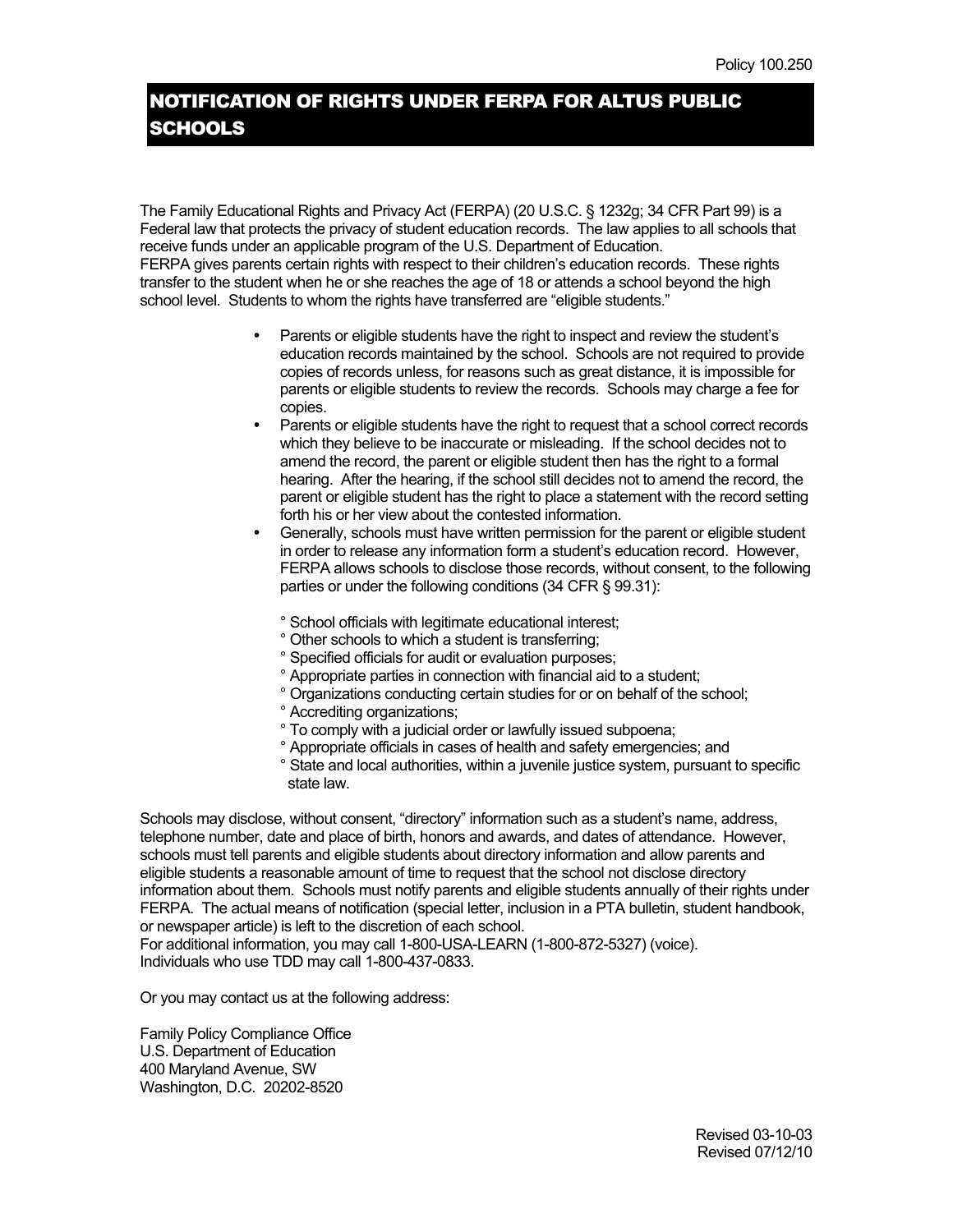### PROCEDURE TO INSPECT EDUCATION RECORDS

Parents of students and eligible students may inspect and review the student's education records upon request. In some circumstances, it may be mutually more convenient for the record custodian to provide copies of records.

Since a student's records may be maintained in several locations, the school principals will offer to collect copies of records or the records themselves from locations other than a student's school, so they may be inspected at one site. However, if parents and eligible students wish to inspect records where they are maintained, school principals will make every effort to accommodate their wishes.

Parents or eligible students should submit to the student's school principal a written request which identifies as precisely as possible the record or records he or she wishes to inspect.

The principal (or other custodian) will contact the parent of the student or the eligible student to discuss how access will be best arranged (copies, at the exact location, or records brought to a single site).

The principal (or other custodian) will make the needed arrangements as promptly as possible and notify the parent or eligible student of the time and place where the records may be inspected. This procedure must be completed in 45 days or less from the receipt of the request for access.

If for any valid reason such as working hours, distance between record location sites, or health, a parent or eligible student cannot personally inspect and review a student's education record, the Altus School District will arrange for the parent or eligible student to obtain copies of the record.

When a record contains information about students other than a parent's child or the eligible student, the parent or eligible student may not inspect and review the records of the other students.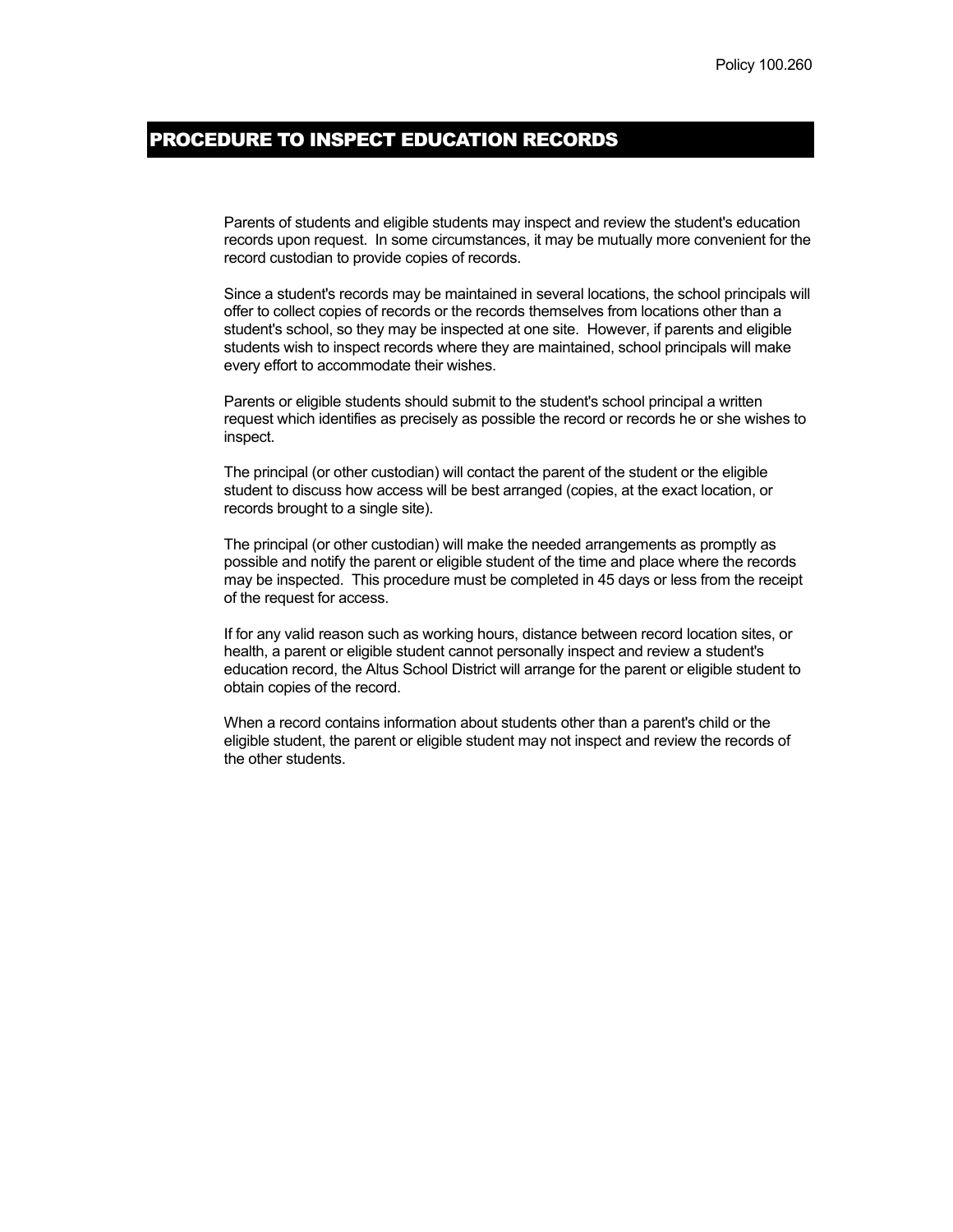### RECORDS OF REQUESTS FOR ACCESS AND DISCLOSURES MADE FROM EDUCATION RECORDS

The Altus School District will maintain an accurate record of all requests for it to disclose information from or to permit access to a student's education records and of information it discloses and access it permits with some exceptions listed below. This record will be kept with, but will not be a part of, each student's cumulative school records. It will be available only to the record custodian, the eligible student, the parent of the student, or to federal, state, or local officials for the purpose of auditing or enforcing supported educational programs.

The record will include at least:

- 1. The name of the person or agency that made the request.
- 2. The interest the person or agency had in the information.
- 3. The date the person or agency made the request.
- 4. Whether the request was granted and, if it was, the date access was permitted or the disclosure was made.

The district will maintain this record as long as it maintains the student's education record.

The record will not include requests for access or access granted to parents of the student or to an eligible student, request for access or access granted to officials of the Altus School District who have a legitimate educational interest in the student, requests for a disclosure of information contained in the student's education record if the request is accompanied by the prior written consent of a parent of the student or the eligible student or the disclosure is authorized by such prior consent, or for requests for, or disclosure of directory information designated for that student.

All rights and protections given parents under the FERPA and this policy transfer to the student when he or she reaches age 18 or enrolls in a post-secondary school. The student then becomes an "eligible student."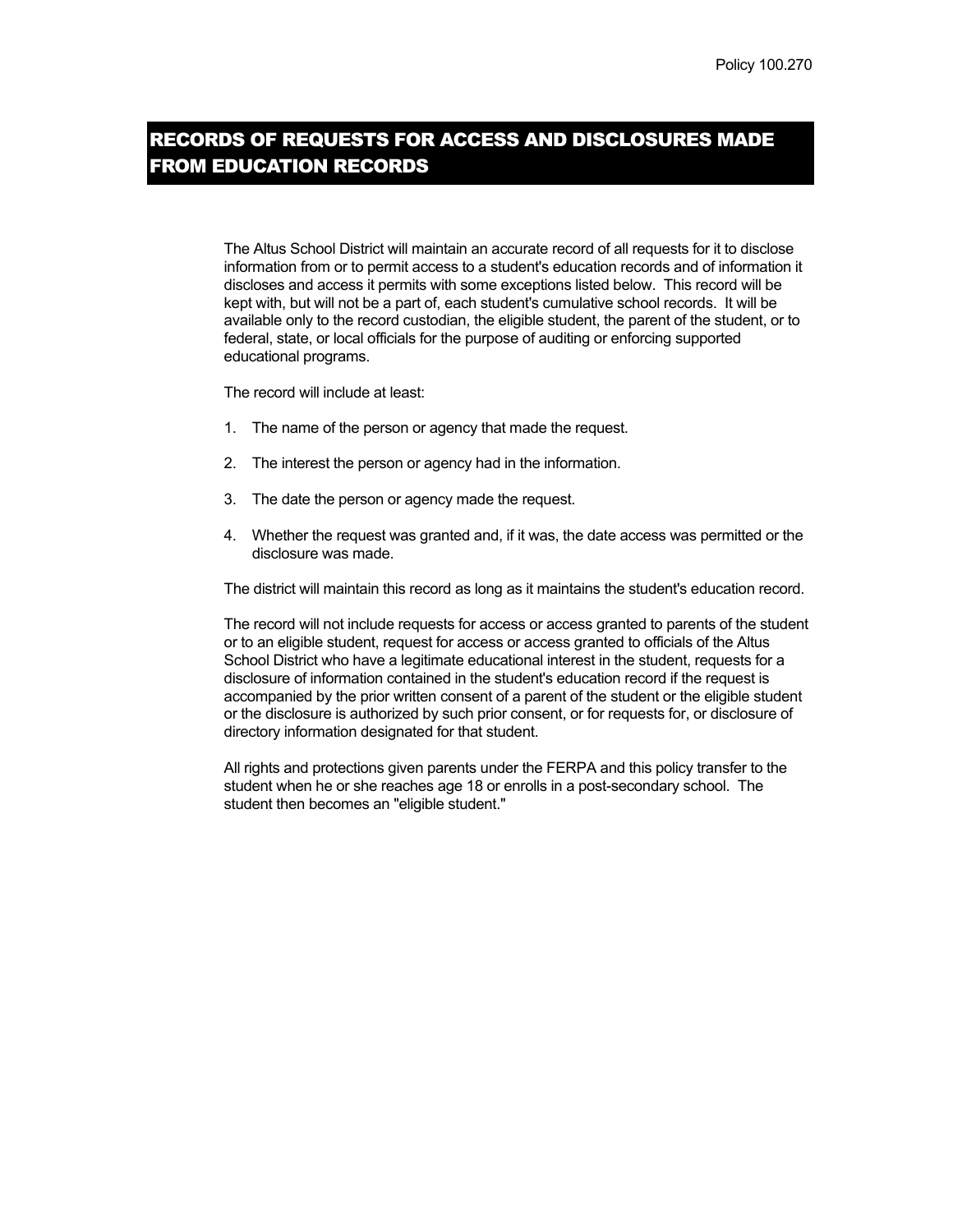### PROCEDURES TO SEEK TO CORRECT EDUCATION RECORDS

Parents of students and eligible students have a right to seek to change any part of the student's record they believe is inaccurate, misleading or in violation of student rights. (Note: under the FERPA, the district may decline to consider a request to change the grade a teacher assigns for a course.)

For the purpose of outlining the procedure to seek to correct education records, the term "requester" will be used to describe the parent of a student or the eligible student who is asking the school district to correct a record.

To establish an orderly process to review and correct an education record for a requester, the district may make a decision to comply with the request for change at several levels in the procedure.

**First level decision** - When a parent of a student or an eligible student finds an item in the student's education record which he or she believes is inaccurate, misleading, or in violation of student rights, he or she should immediately ask the record custodian to correct it. If the record is incorrect because of an obvious error and it is simply a matter to make the record change at this level, the custodian will make the correction. However, if the record is changed at this level, the method and result must satisfy the requester.

If the custodian cannot change the record to meet the requester's satisfaction or the record does not appear to be obviously incorrect, he will;

- 1. Provide the requester a copy of the questioned record at cost.
- 2. Ask the requester to initiate a written request for the change, and
- 3. Follow the procedure for a second level decision.

**Second level decision** - The written request to correct a student's education record through the procedure at this level should specify the correction the requester wishes the district to make. It should at least identify the item the requester believes is incorrect and state whether he or she believes the item:

- 1. Is inaccurate and why,
- 2. Is misleading and why, or
- 3. Violates student rights and why

The request will be dated and signed by the requester.

Within two weeks after the record custodian receives a written request, he or she will; study the request, discuss it with other school officials (the person who made the record or those who may have a professional concern about the district's response to the request), make a decision to comply or decline to comply with the request, and complete the appropriate steps to notify the requester or move the request to the next level for a decision.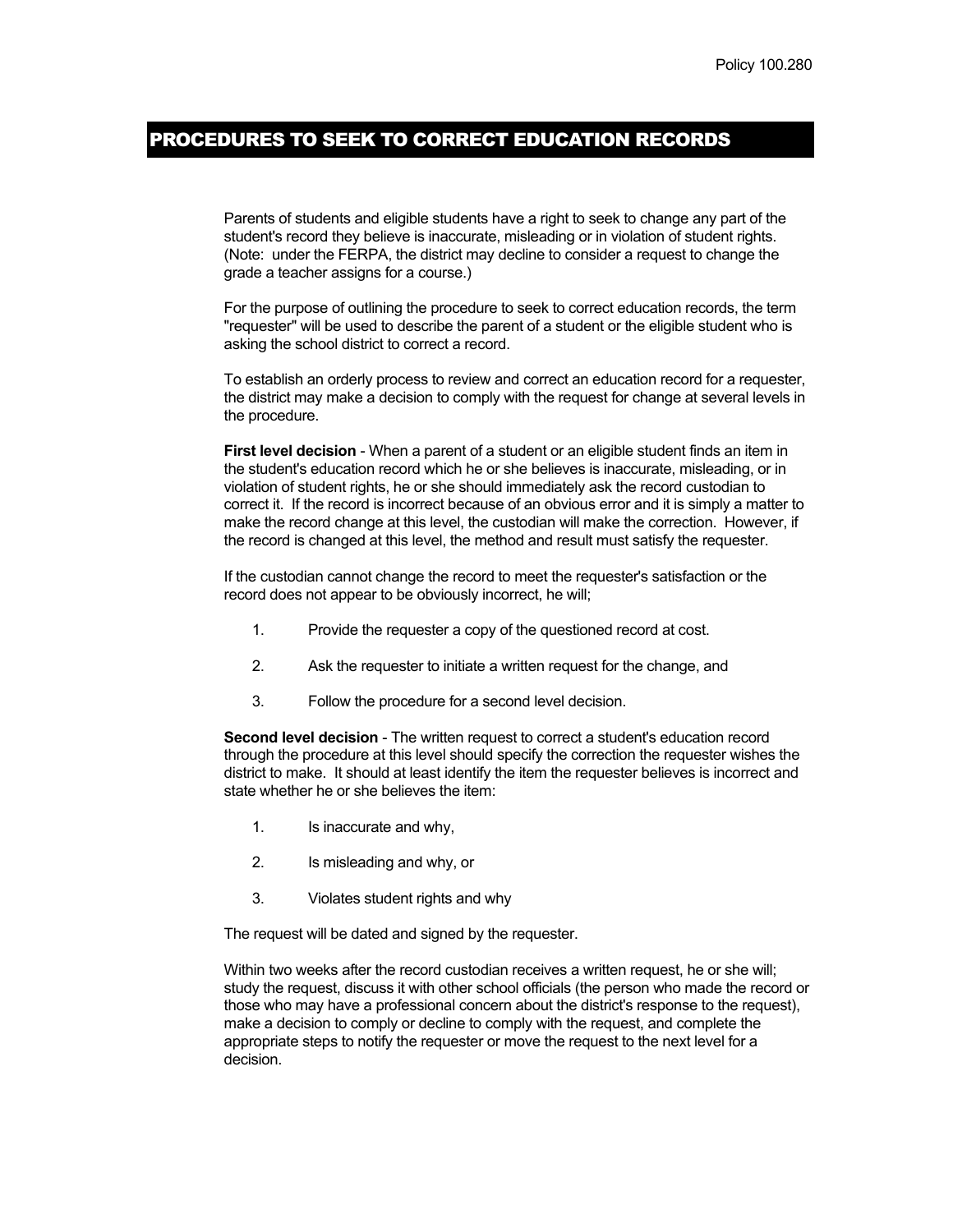If, as a result of this review and discussion, the record custodian decides the record should be corrected, he will effect the change and notify the requester in writing that he has made the change. Each such notice will include an invitation for the requester to inspect and review the student's education record to make certain the record is in order and the correction is satisfactory.

If the custodian decides the record is correct, he will make a written summary of any discussions with other officials and of his findings in the matter. He will transmit this summary and a copy of the written request to the school superintendent.

**Third level decision** - The school superintendent will review the material provided by the record custodian, and if necessary discuss the matter with other officials such as the school attorney or the school board (in executive session). He will then make a decision concerning the request and complete the steps at this decision level. Ordinarily, this level of the procedure should be completed within two weeks. If it will take longer, the superintendent will notify the requester in writing of the reasons for the delay and a date when the decision will be made.

If the superintendent decides the record is incorrect and should be changed, he will advise the record custodian to make the changes. The record custodian will advise the requester of the change as he would if the change had been made at the second level.

If the superintendent decides the record is correct, he will prepare a letter to the requester which will include:

- 1. The school district's decision, that the record is correct and the basis for the decision.
- 2. A notice to the requester that he or she has a right to ask for a hearing to present evidence that the record is incorrect and that the district will grant such a hearing.
- 3. Instructions for the requester to contact the superintendent, or an official he designates, to discuss acceptable hearing officers, convenient times, and a satisfactory site for the hearing. (The district will not be bound by the requester's positions on these items but will, so far as possible, arrange the hearing as the requester wishes.)
- 4. Advise that the requester may be represented or assisted in the hearing by other parties, including an attorney at the requester's expense.

**Fourth level decision** - After the requester has submitted (orally or in writing) his wishes concerning the hearing officer and the time and place for the hearing, the superintendent will, within a week, notify the requester when and where the district will hold the hearing and who it has designated as the hearing officer.

At the hearing, the hearing officer will provide the requester a full and reasonable opportunity to present material evidence and testimony to demonstrate that the questioned part of the student's education record is incorrect as shown in the requester's written request for a change in the record (second level.)

Within one week after the hearing, the hearing officer will submit to the school superintendent a written summary of the evidence submitted at the hearing. Along with the summary, the hearing officer will submit his or her recommendation, based solely on the evidence presented at the hearing, that the record should be changed or remain unchanged.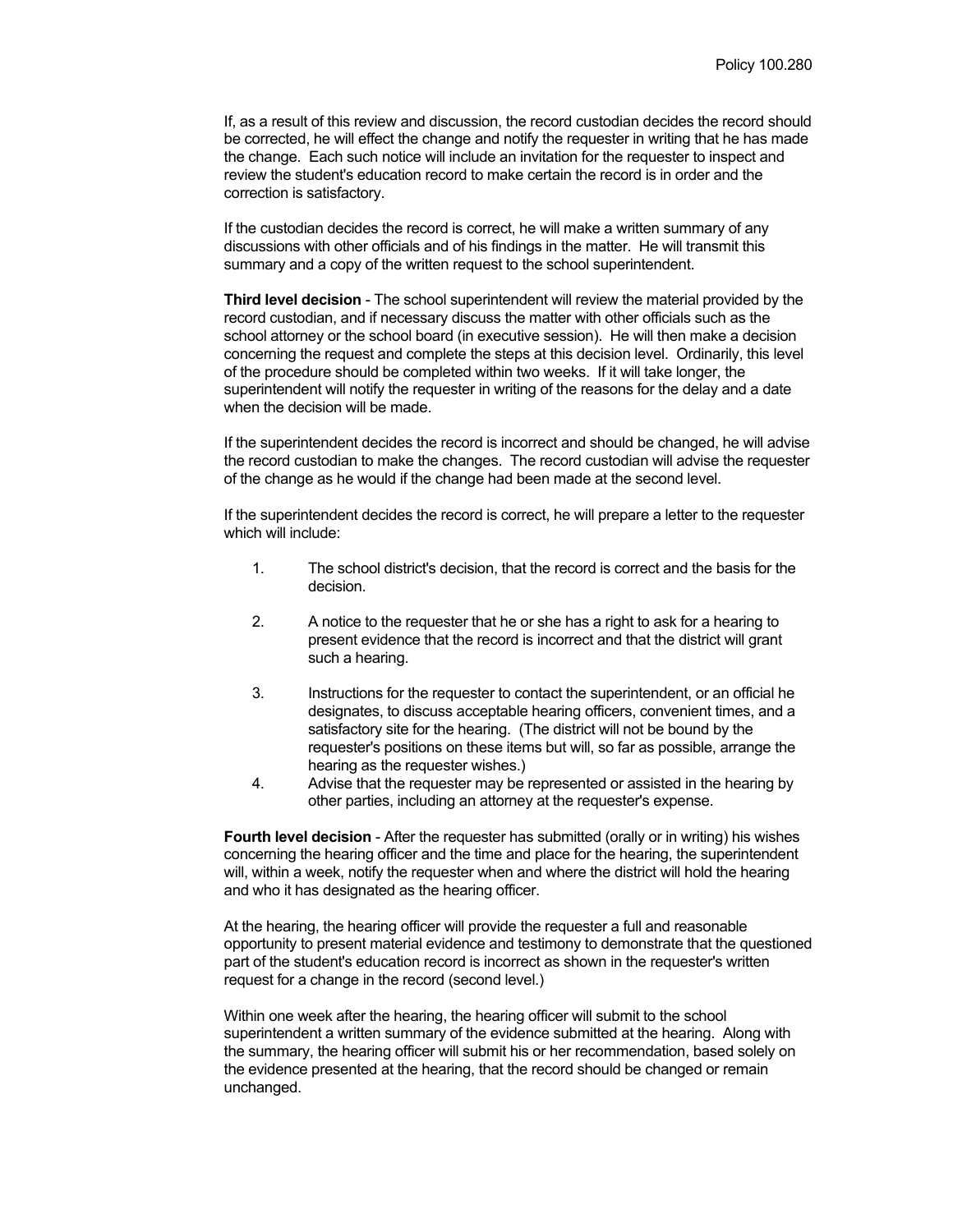The school superintendent will prepare the district's decision within two weeks of the hearing. That decision will be based on the summary of the evidence presented at the hearing and the hearing officer's recommendation. However, the district's decision will be based solely on the evidence presented at the hearing. Therefore, the superintendent may over-rule the hearing officer if he believes the hearing officer's recommendation is not consistent with the evidence presented. As a result of the district's decision, the superintendent will take one of the following actions:

- 1. If the decision is that the district will change the record, the superintendent will instruct the record custodian to correct the record and notify the requester as at the second level decision.
- 2. If the decision is that the district will not change the record, superintendent will prepare a written notice to the requester which will include:
	- a. The school district's decision that the record is correct and will not be changed.
	- b. A copy of a summary of the evidence presented at the hearing and a written statement of the reasons for the district's decision.
	- c. Advice to the requester that he or she may place in the student's education record an explanatory statement which states the reasons he or she disagrees with the school district's decision and/or the reasons he or she believes the record is incorrect.

Final administration step in the procedure- When the Altus School District receives an explanatory statement from a requester after a hearing, it will maintain that statement as part of the student's education record as long as it maintains the questioned part of the record. The Statement will be attached to the questioned part of the record and whenever the questioned part of the record is disclosed, the explanatory statement will also be disclosed.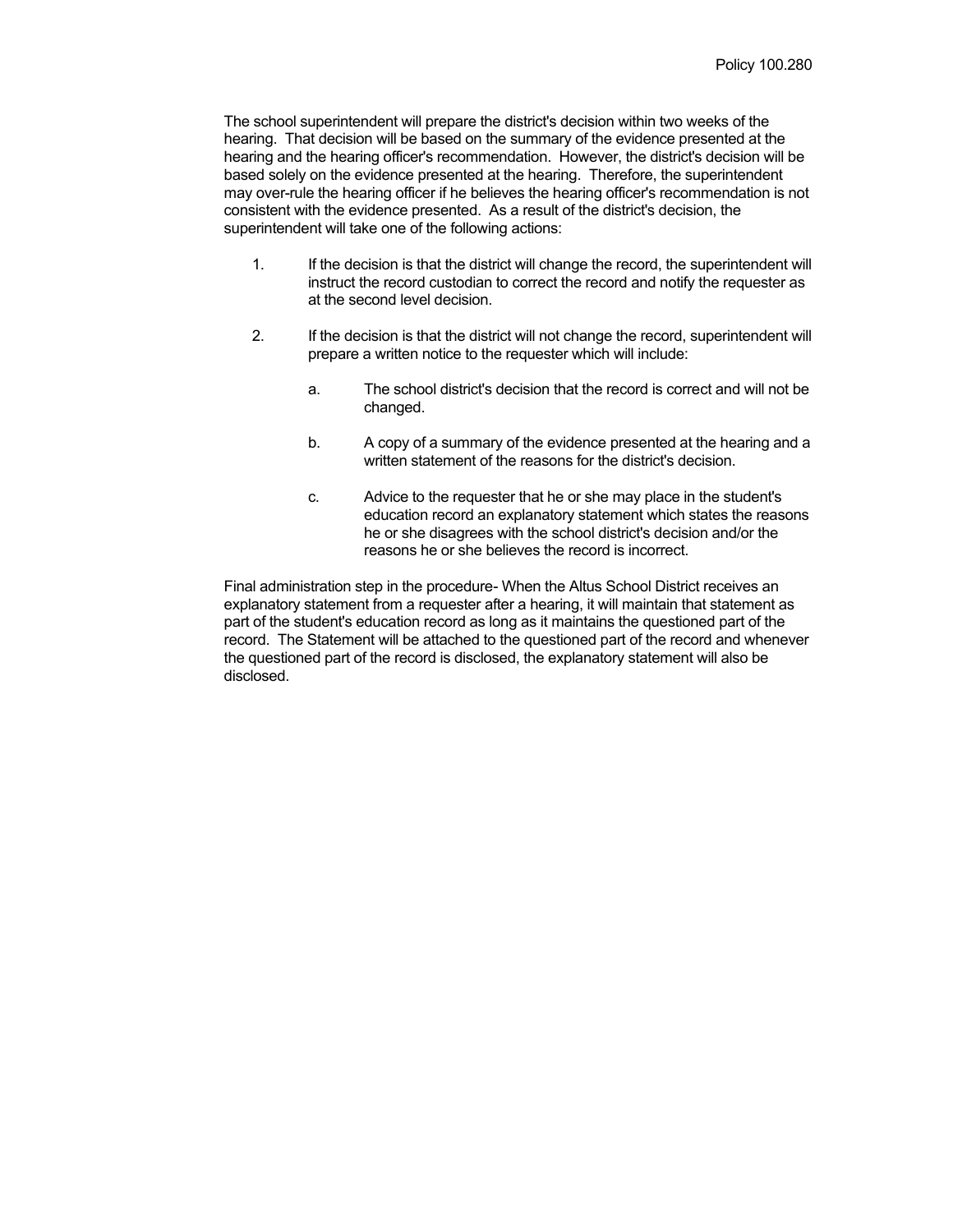## INSTRUCTION - GENERAL CURRICULUM

The curriculum for the Altus Public Schools shall be in the process of continuous development to adapt the school program to the changing society; but when significant changes are contemplated, input based on effective schools research shall be obtained from the building faculty and administration and shall be approved in advance by the Board of Education.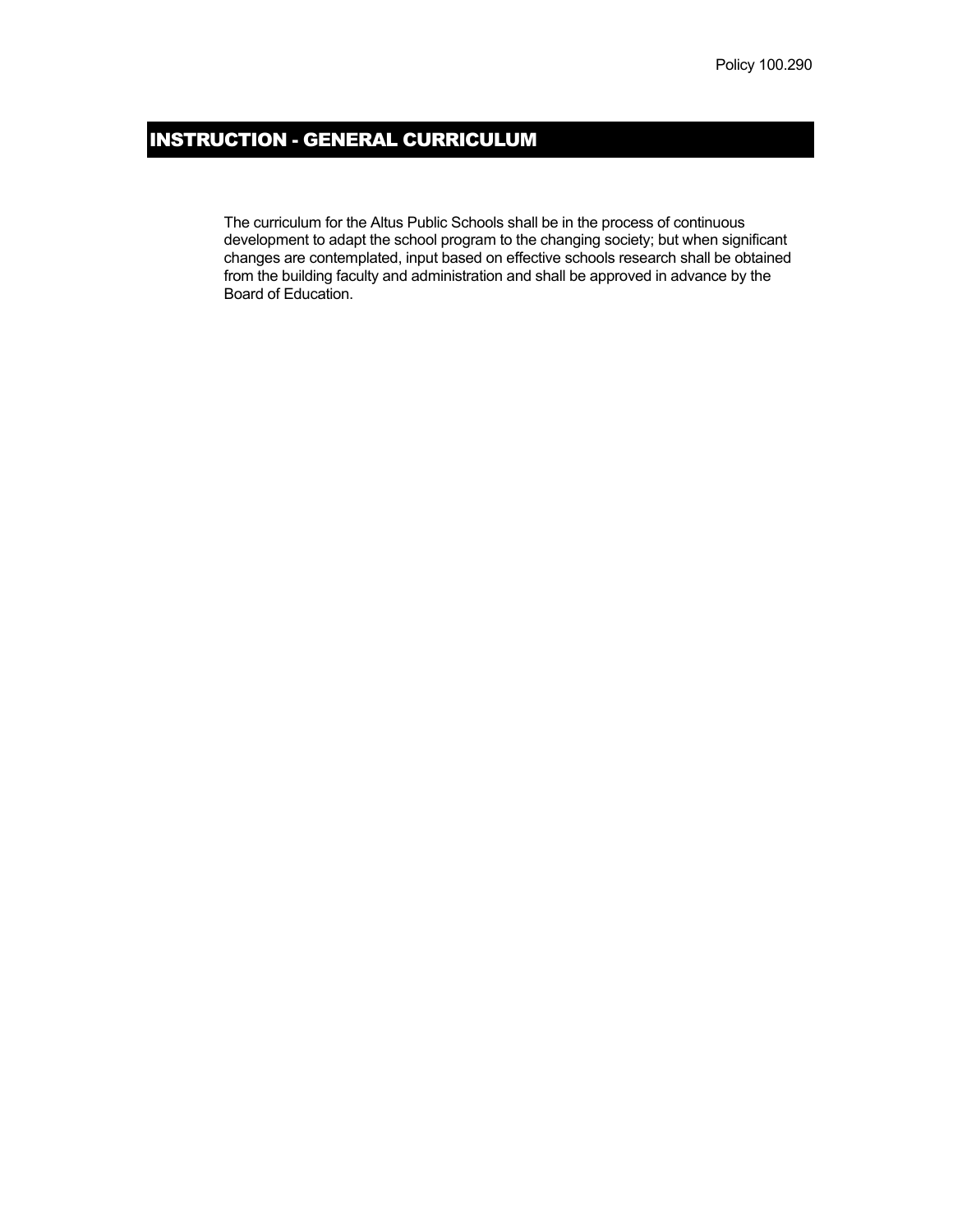## OPEN RECORDS ACT (REGULATION)

In accordance with the policy of the board of education to recognize and facilitate the public's right of access to and review of the district's public records, the following regulations shall apply:

Public access to district records shall be provided in accordance with applicable federal and state laws and regulation. The district shall implement the following procedures to provide prompt and reasonable access to its records in a manner that protects the integrity and organization of its records and prevents excessive disruptions of its essential functions.

- 1. Records specifically exempted by law from public inspection and copying are also exempted from this policy, including but not limited to:
	- A. Records which relate to internal personnel investigations including examination and selection material for employment, hiring, appointment, promotion, discipline, or resignation.
	- B. Records where disclosure would constitute a clearly unwarranted invasion of personal privacy such as employee evaluations, payroll deductions, employment applications submitted by persons not hired by the public body, and transcripts from institution of higher education maintained in the personnel files of certified public employees (may disclose degree obtained and curriculum on the transcripts of certified public employees).
	- C. Records of what transpired during meetings of the district's board of education lawfully closed to the public, such as executive sessions authorized under the Oklahoma Open Meeting Act. The following information may be kept confidential:
		- 1. Investigative evidence of a plan or scheme to commit an act of terrorism;
		- 2. Assessments of the vulnerability of government facilities or public improvements to an act of terrorism and work papers directly related to preparing the assessment of vulnerability;
		- 3. Plans for deterrence or prevention of or protection from an act of terrorism;
		- 4. Plans for response or remediation after an act of terrorism;
		- 5. Information technology of a public body or public official but only if the information specifically identifies:
			- a. Design or functional schematics that demonstrate the relationship or connections between devices or systems;
			- b. System configuration information;
			- c. Security monitoring and response equipment placement and configuration;
			- d. Specific location or placement of systems, components, or devices;
			- e. System identification numbers, names, or connecting circuits;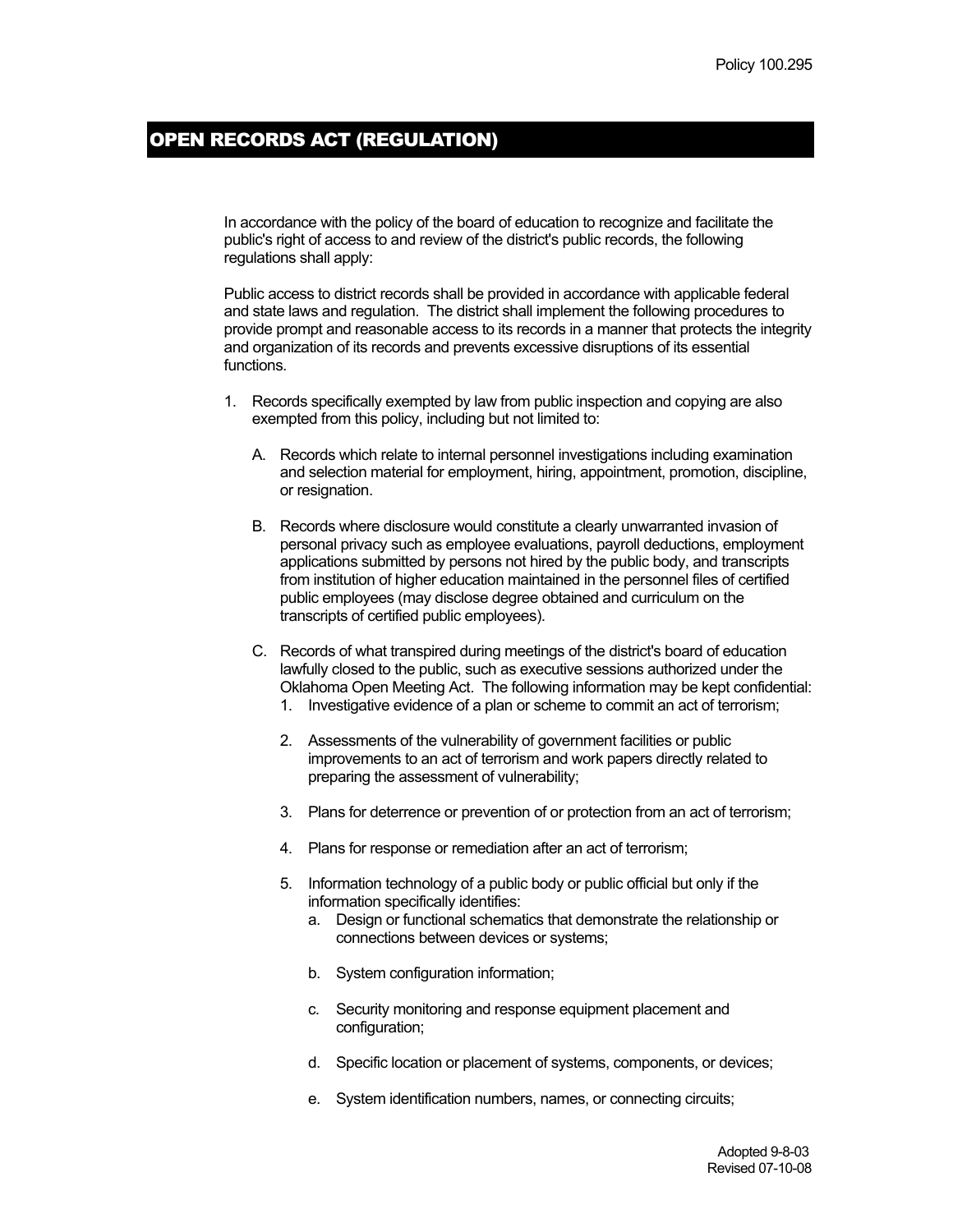- f. Business continuity and disaster planning, or response plans; or
- g. Investigation information directly related to security penetrations or denial of services; or
- 6. Investigation evidence of an act of terrorism that has already been committed.

The term "terrorism" means any act encompassed by the definition set forth in Section 1268.1 of Title 21 of the Oklahoma Statutes.

- D. The home address or social security number of any employee or former employee.
- 2. Requests for the inspection and copying of district records will be accommodated by district personnel designated to release district records for inspection and copying as soon as it is determined the requested records are not exempt from inspection and copying. Such determination may require the consideration of the superintendent and/or the district's attorney. Records shall only be available during the regular business hours of the district's administration building.

#### 3. **ALTUS PUBLIC SCHOOLS SHALL HAVE THE FOLLOWING POLICY FOR COPYING PUBLIC RECORDS:**

**A charge of twenty-five cents {\$0.25} per page for documents having the dimensions of eight and one-half {8.5} by fourteen {14} inches or smaller, or a maximum of One Dollar {\$1.00} per copied page for a certified copy shall be made.**

**A search fee shall be assessed for archived records or a records request requiring an employee to expend more than 15 minutes to accumulate records for reproduction. The fee shall be based on the employee's regular hourly, rate if the search and reproduction will require one hour or less to complete. If more than an hour is required to complete a search and reproduction of records, a fee of one and one-half times the regular hourly rate of the employee conducting the search will be assessed. All searches requiring more than one hour to complete shall be conducted after regular business hours. Searches requiring more than on hour to complete shall be conducted by an employee assigned by the Business Manager.**

**All search fees shall be assessed on a minimum of one quarter hour, with additional search time assessed in fifteen minute intervals. Fees shall be payable in advance, based on an estimate of the time required to conduct the search as established by the Altus School's Business Manager. Regular hourly rates shall be a minimum rate of \$9.42 and a maximum rate of \$20.24.**

The referenced fees shall be posted at the principal office of the school district and with the county clerk.

- 4. The following records shall be kept confidential by the district:
	- A. Individual student records;
	- B. Teacher lesson plans, tests, and other teaching materials; and
	- C. Personal communications concerning individual students;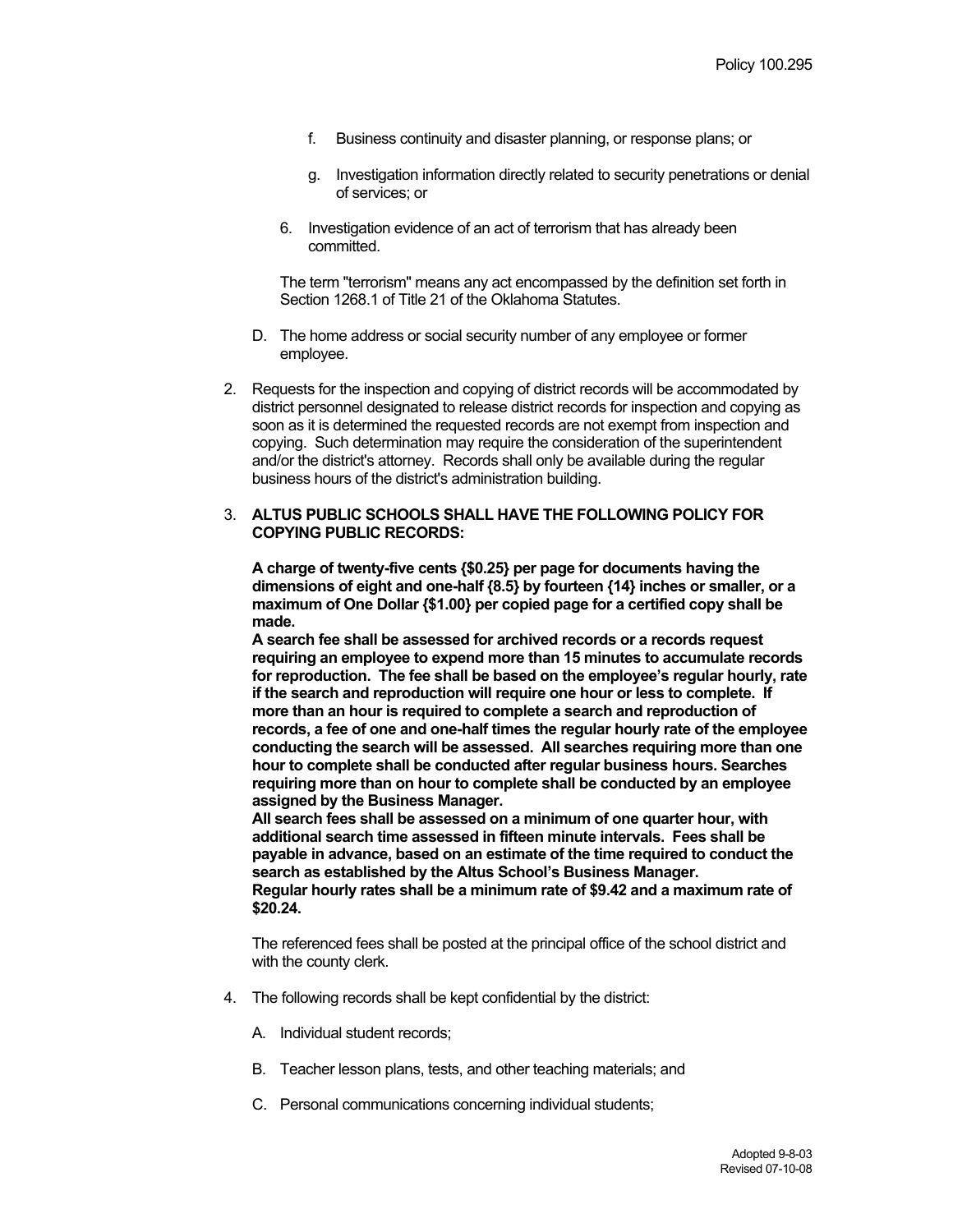- D. Personnel records which relate to internal personnel investigations including examination and selection material for employment, hiring, appointment, promotion, demotion, discipline, or resignation; or
- E. Personnel records whose disclosure would constitute a clearly unwarranted invasion of personal privacy such as employee evaluations, payroll deductions, or employment applications submitted by persons not hired by the public body.
- 5. An employee of the district shall have a right of access to the employee's own personnel file.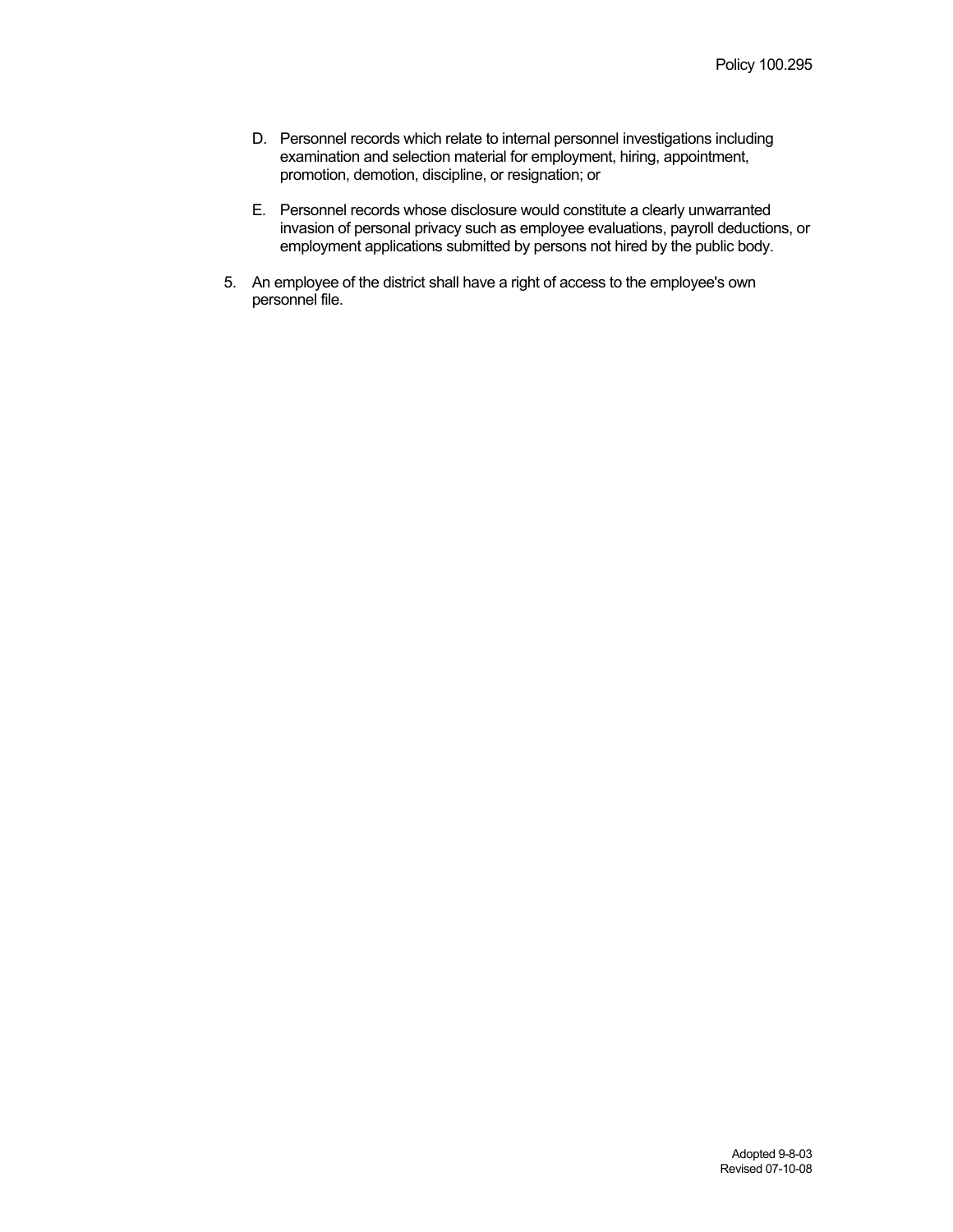### MEMBERSHIP IN PROFESSIONAL ORGANIZATIONS

The Board of Education feels genuine professional growth can be obtained by membership in the various professional organizations, but that membership should be on a voluntary basis and not compulsory.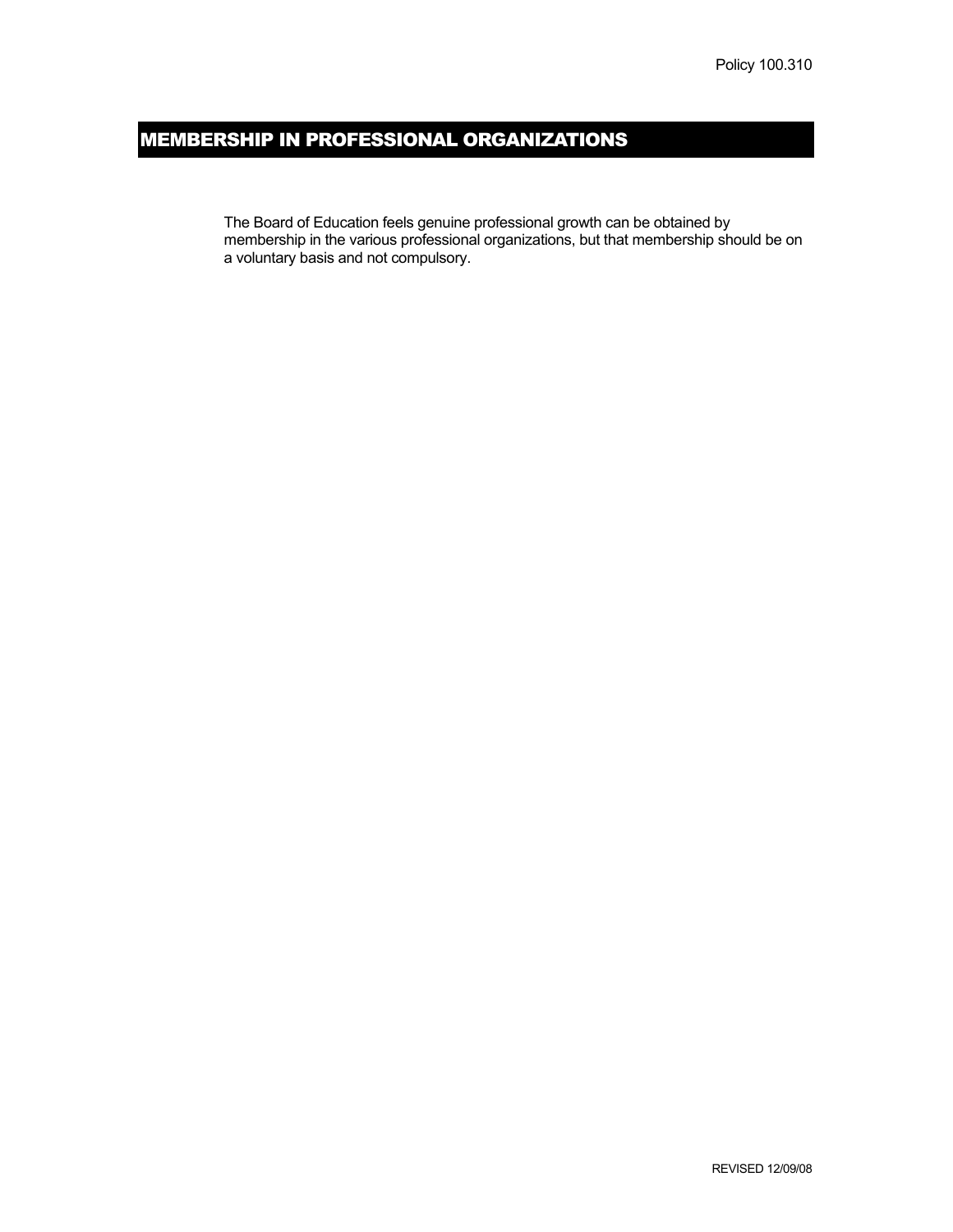### FAIR LABOR STANDARDS ACT POLICY

Altus Public Schools will fully comply with the Fair Labor Standards Act, its regulations, and relevant court decisions. We will inform employees of the Act through proper posting of information as disseminated by the U.S. Department of Labor. We will cooperate with all state agencies and maintain compliance.

Altus Public Schools list the following as exempt and non-exempt job classes of employment:

Superintendent Custodians Ass't Superintendent Maintenance Principals **Cafeteria Workers** Ass't Principals **Bus Drivers** Bus Drivers Counselors **Counselors Repair Crews** Teachers **Secretaries** Coaches<br>
Vocational Teachers<br>
Vocational Teachers<br>
Classroom Ass Special Ed. Teachers Substitute Teachers Substitute Teachers All Other Certified Personnel Crossing Guards All Volunteers Drivers of Activity Busses Maintenance Supervisors Supervisor of Custodians

#### **EXEMPT: NON-EXEMPT:**

Classroom Assistants

Altus Public Schools' workweek shall be 12:00 a.m. Sunday through 11:59 p.m. Saturday for the Non-Exempt employees. Overtime must be paid for all hours over forty (40) worked by a non-exempt employee under certain conditions. The district will pay all nonexempt employees at least the federal minimum wage and time and a half for all hours worked which exceed 40 hours per week. If an employee normally works 8 to 5 Monday through Friday (with one hour for lunch), he/she may be given time off during that work week. This is referred to as a work week adjustment. If time is not adjusted within the workweek and is carried over into the next week (must be within same pay period), time and a half must be paid, or release time at time and a half must be allowed (six hours release time for each four hours worked.) Provided, however that for any overtime hours to be credited for overtime pay such overtime hours must be approved in advance by that employees designated superior. Failure to get approval for overtime may result in disciplinary action being taken, which may include termination of employment. Any authorized overtime worked shall be properly compensated as required by law.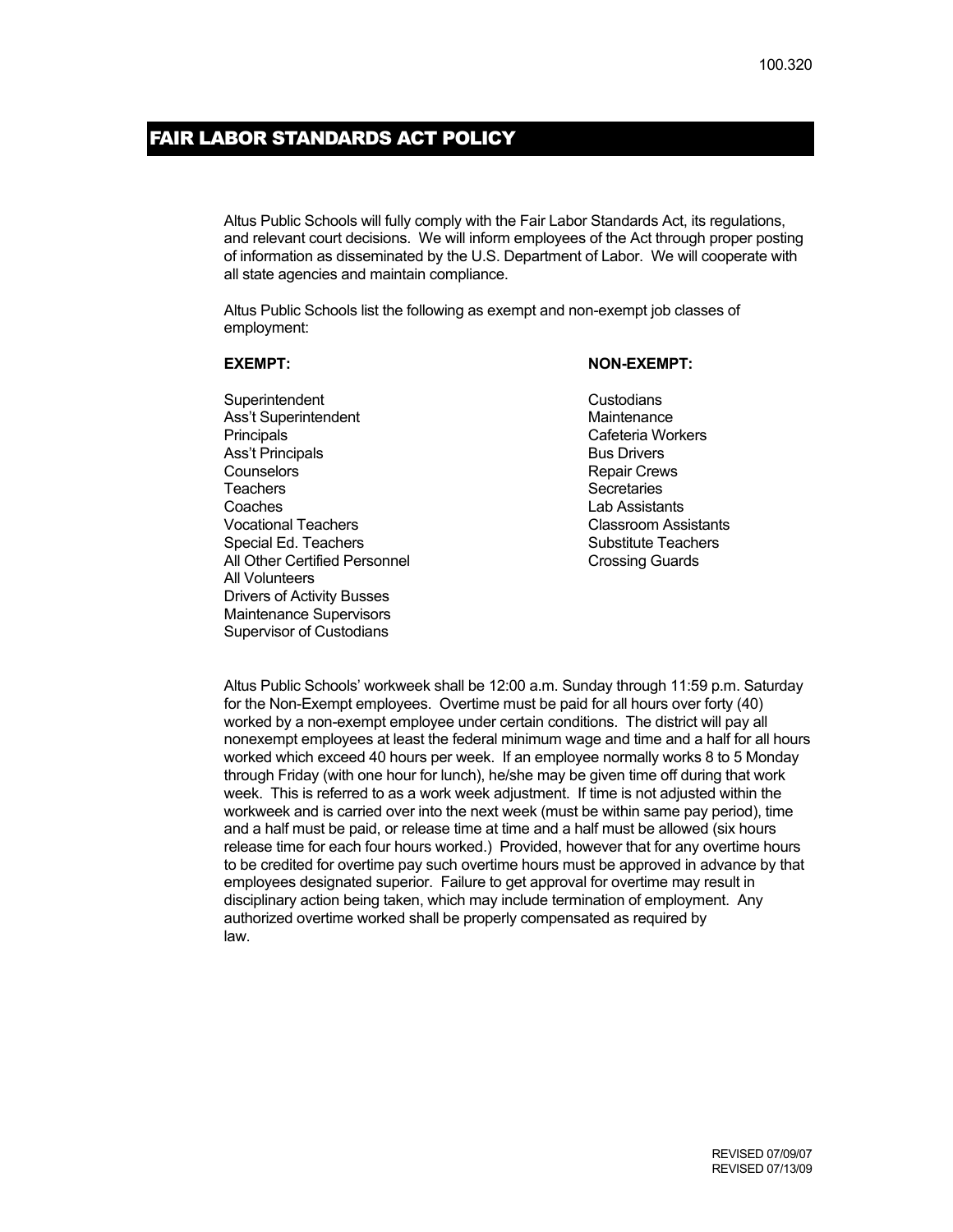## FAIR LABOR STANDARSD ACT POLICY

Employee Name:\_\_\_\_\_\_\_\_\_\_\_\_\_\_\_\_\_\_\_\_\_\_\_\_\_\_\_\_\_\_\_\_\_\_\_

| <b>DAY</b> | <b>DATE</b> | <b>TIME IN</b> | <b>TIME OUT</b> | <b>TOTAL HOURS</b> |
|------------|-------------|----------------|-----------------|--------------------|
|            |             |                |                 |                    |
|            |             |                |                 |                    |
|            |             |                |                 |                    |
|            |             |                |                 |                    |
|            |             |                |                 |                    |
|            |             |                |                 |                    |

Total Regular Hours:

Total Overtime Hours:

Total Workweek Hours: \_\_\_\_\_\_\_\_\_\_\_\_

Employee Verification Signature: \_\_\_\_\_\_\_\_\_\_\_\_\_\_\_\_\_\_\_\_\_\_\_\_\_\_\_\_

Supervisor Verification Signature: \_\_\_\_\_\_\_\_\_\_\_\_\_\_\_\_\_\_\_\_\_\_\_\_\_\_\_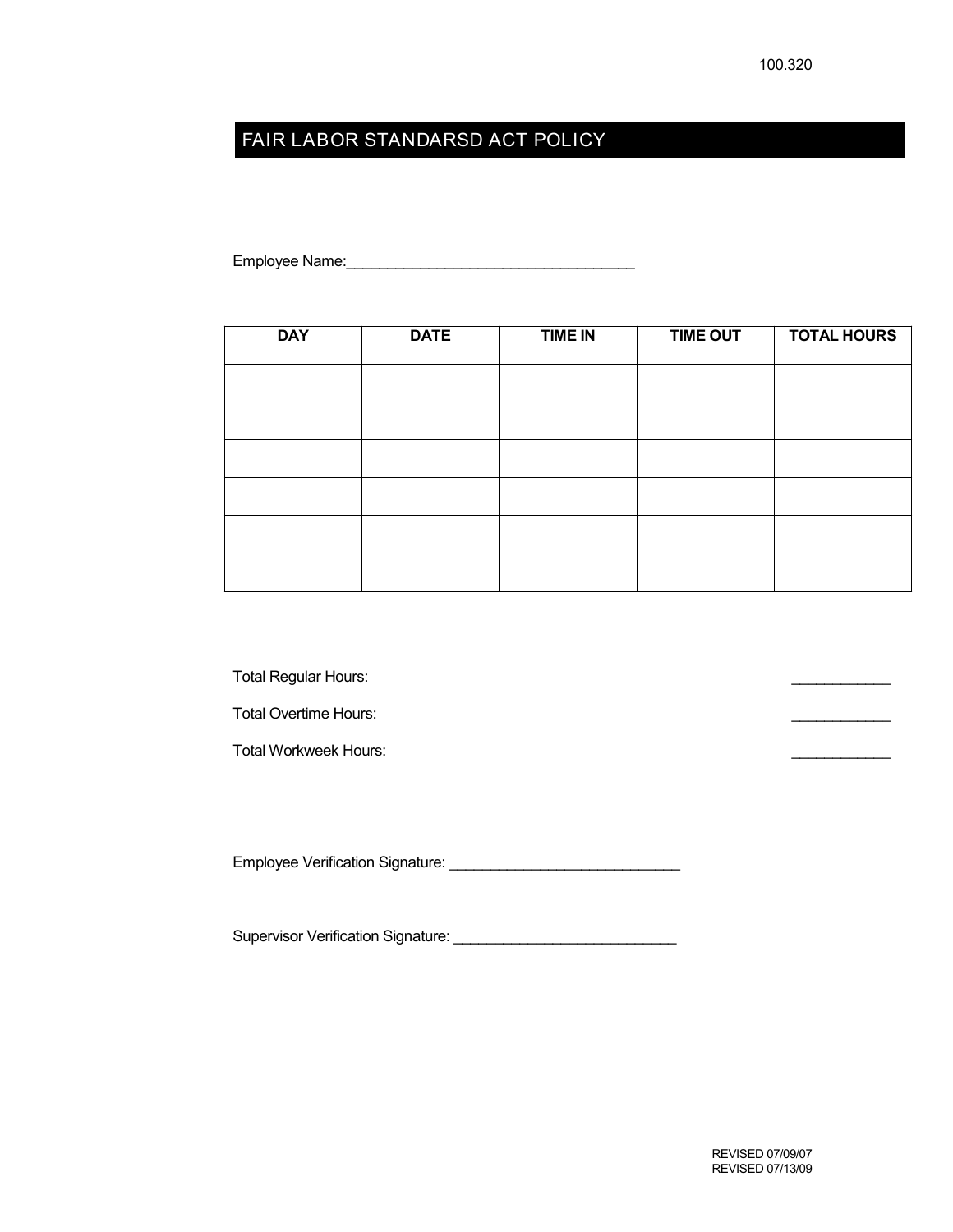## FAIR LABOR STANDARDS ACT POLICY

### **OVERTIME AUTHORIZATION FORM**

|                                                                                   | Date ___________________________ |
|-----------------------------------------------------------------------------------|----------------------------------|
|                                                                                   |                                  |
|                                                                                   |                                  |
|                                                                                   |                                  |
| ,我们也不能在这里的人,我们也不能在这里的人,我们也不能在这里的人,我们也不能在这里的人,我们也不能在这里的人,我们也不能在这里的人,我们也不能在这里的人,我们也 |                                  |
|                                                                                   |                                  |
|                                                                                   |                                  |
|                                                                                   |                                  |
|                                                                                   |                                  |
|                                                                                   |                                  |
|                                                                                   | Signature of Worker              |
|                                                                                   |                                  |
|                                                                                   |                                  |
|                                                                                   | Signature of Superintendent      |
|                                                                                   |                                  |
|                                                                                   |                                  |
|                                                                                   |                                  |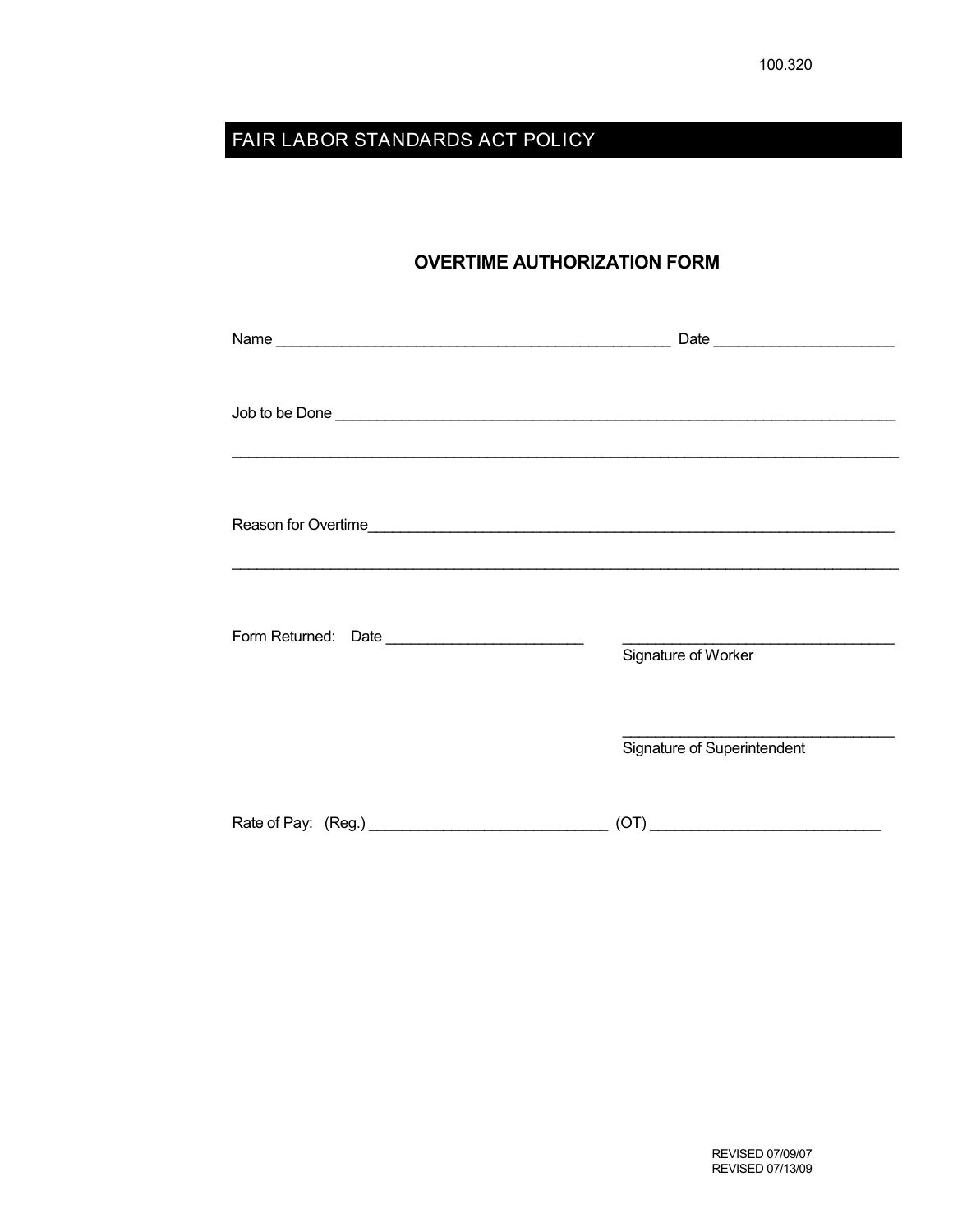### ANNUAL BUDGET

The Altus Public Schools Board of Education shall prepare a budget that shall represent a complete plan for the school district and shall present information necessary and proper to disclose the financial position and condition of the school district. It shall contain a budget summary in tabular form for each fund:

- 1. Actual revenues and expenditures for the immediate prior fiscal year;
- 2. Revenues and expenditures for the current fiscal year as shown by the budget for the current year as adopted or amended;
- 3. Estimates of revenues and expenditures for the budget year.

The board will schedule a public hearing at least 45 days prior to the beginning of the budget year. Notice of the date, time and place of the hearing, together with the proposed budget summary, shall be published in a newspaper of general circulation in the school district not less than five (5) days before the date of the hearing. Any person present at the public hearing may present comments, recommendations, or information on the proposed budget to the board.

On or before October 1, each year, the board of education shall prepare a statement of actual income and expenditures of the district for the fiscal year that ended on the preceding June 30 after the financial activity has been record, the annual Foundation and Salary Incentive Aid Allocations have been released, and the property tax valuation has been certified. The amended budget shall contain all of the following information if applicable:

- 1. Valuation of the school district by county and classification, excluding homestead exemptions;
- 2. Bonded debt and judgements outstanding, including interest rates by maturity;
- 3. Mature debt and judgements;
- 4. Sinking fund balance, including cash and investments;
- 5. Sinking fund levy calculations, including surplus/deficit, principal accrual, annual interest, judgement installment and interest, total net levy and delinquency;
- 6. Levies in millage for general fund, building fund and sinking fund;
- 7. Millage adjustment factor, if applicable;
- 8. Previous year sinking fund collections, including total proceeds as certified, additions or deductions, reserve for delinquent tax, reserve for protest pending, tax apportioned, net balance in process of collection, and excess collections; and
- 9. Surplus analysis, including itemized sources of excess and deductions.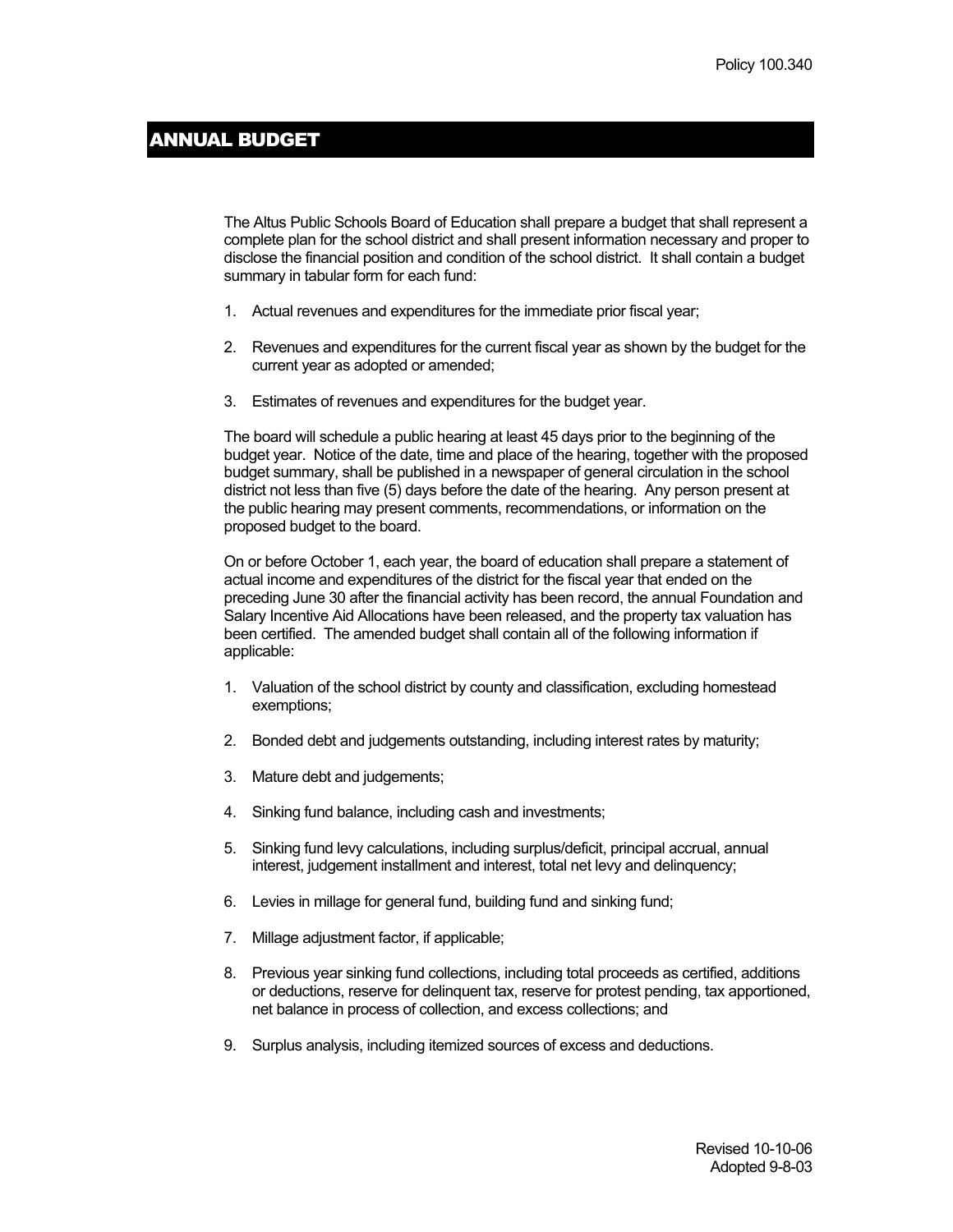The board will post a copy of the statement in the administrative office of the board in an area accessible to the public and in at least one public library within the district within five (5) days after the statement is prepared.

No later than September 1, each year, the district shall transmit a copy of the required income and expenditures data to the State Department of Education for posting on the Department's Internet web site in a form that is accessible to the public.

No later than 15 days prior to adoption of a final budget for the district, the board shall conduct a public hearing for the purpose of taking public comment on financial matters, including past and future expenditures, of the district at a regularly scheduled board meeting or at a special board meeting called for that purpose.

Prior to October 1, each year, the board shall submit the statement of income and expenditures to the county excise board and shall file the itemized expenditure budget and request for state appropriated funds for the ensuing fiscal year, and an estimate of revenues to be received by the district with the State Board of Education.

Not later than 45 days after the estimate of needs is approved by the county excise board, the board of education shall adopt a final budget for the current fiscal year.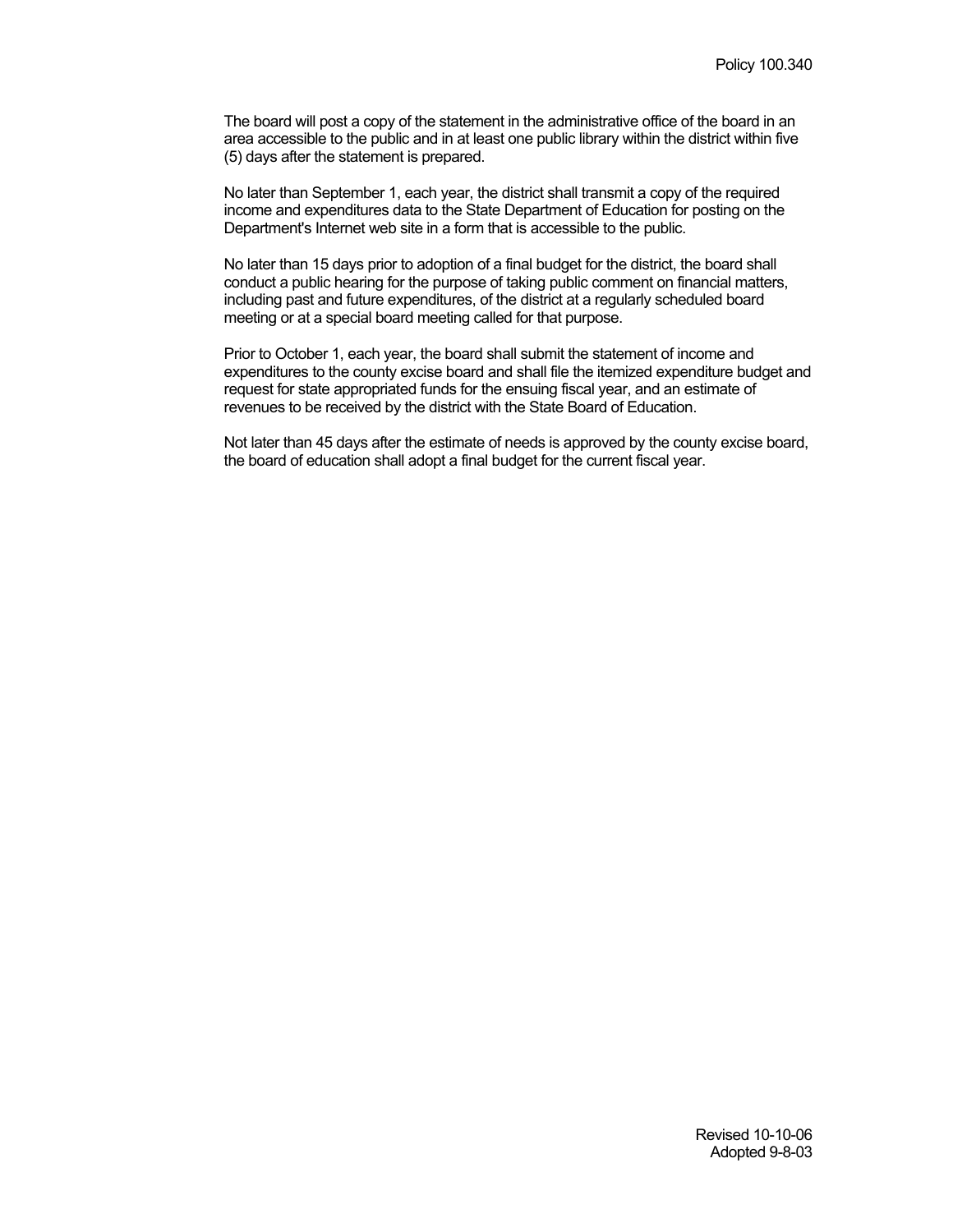### ANNUAL STATISTICAL/FINANCIAL REPORTS

The Altus Board of Education shall make annual statistical and financial reports to the State board of Education in a timely manner. The statistical report shall be made as of June 30. Each of such reports shall be filed with the State Board of Education as soon as information is available following the effective date of such reports.

No later than July 31, each year, the district shall transmit a copy of the income and expenditures data to the State Department of Education. The department shall post the data on the Department's Internet web site in a form that is accessible to the public.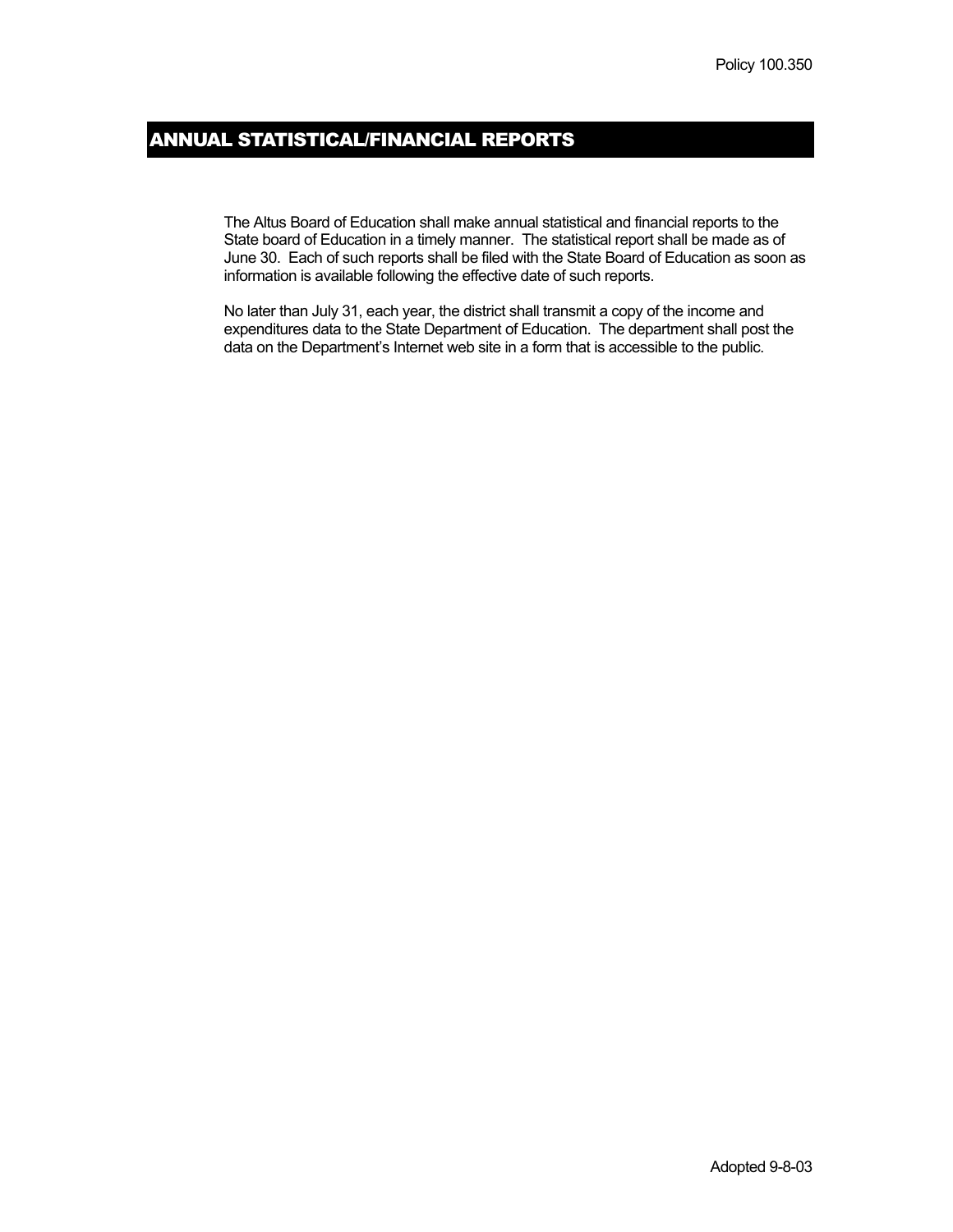### EXECUTIVE SESSIONS

The Altus Board of Education may, at its discretion, enter into executive session after the executive session is authorized by a vote in open session only if a proposed executive session is listed on the agenda and the specific section of law authorizing an executive session is also listed on the agenda. If new business arises within the statutory time limitations and otherwise qualifies for an executive session, it may be taken up in executive session.

The board may enter into executive session for any of the following reasons:

- 1. To discuss the employment, hiring, appointment, promotion, disciplining, or resignation of any or all of the employees or volunteers of the school district. Including the appointment of an individual to fill a board vacancy.
- 2. To discuss negotiations concerning employees and representatives of employee groups.
- 3. To discuss the purchase or appraisal of real property.
- 4. To have confidential communications with its attorney concerning a pending investigation, claim, or action if the school district, with the advice of its attorney, determines that disclosure will seriously impair the ability of the district to process the claim or conduct a pending investigation, litigation, or proceeding in the public interest.
- 5. To hear evidence and discuss the expulsion or suspension of a student when so requested by the student, the parent, an attorney, or the legal guardian.
- 6. To discuss matters involving a specific handicapped child.
- 7. To discuss any other matter where disclosure of information would violate confidentiality requirements of state or federal laws.
- 8. To engage in deliberations or to render a final or intermediate decision in an individual proceeding pursuant to Article II of the Administrative Procedures.
- 9. To discuss the following:
	- A. The investigation of a plan or scheme to commit an act of terrorism;
	- B. Assessments of the vulnerability of government facilities or public improvements to an act of terrorism;
	- C. Plans for deterrence or prevention of or protection from an act of terrorism;
	- D. Plans for response or remediation after an act of terrorism;
	- E. Information technology of the public body but only if the discussion specifically identifies:
		- 1. design or functional schematics that demonstrate the relationship or connections between devices or systems;
		- 2. system configuration information;
		- 3. security monitoring and response equipment placement and configuration;
		- 4. specific location or placement of systems, components, or devices;
		- 5. system identification numbers, names, or connecting circuits;
		- 6. business continuity and disaster planning, or response plans; or
		- 7. investigation information directly related to security penetrations or denial of services; or
	- F. The investigation of an act of terrorism that has already been committed.

The term "terrorism" means an act of violence resulting in damage to property or personal injury perpetrated to coerce a civilian population or government into grating illegal political